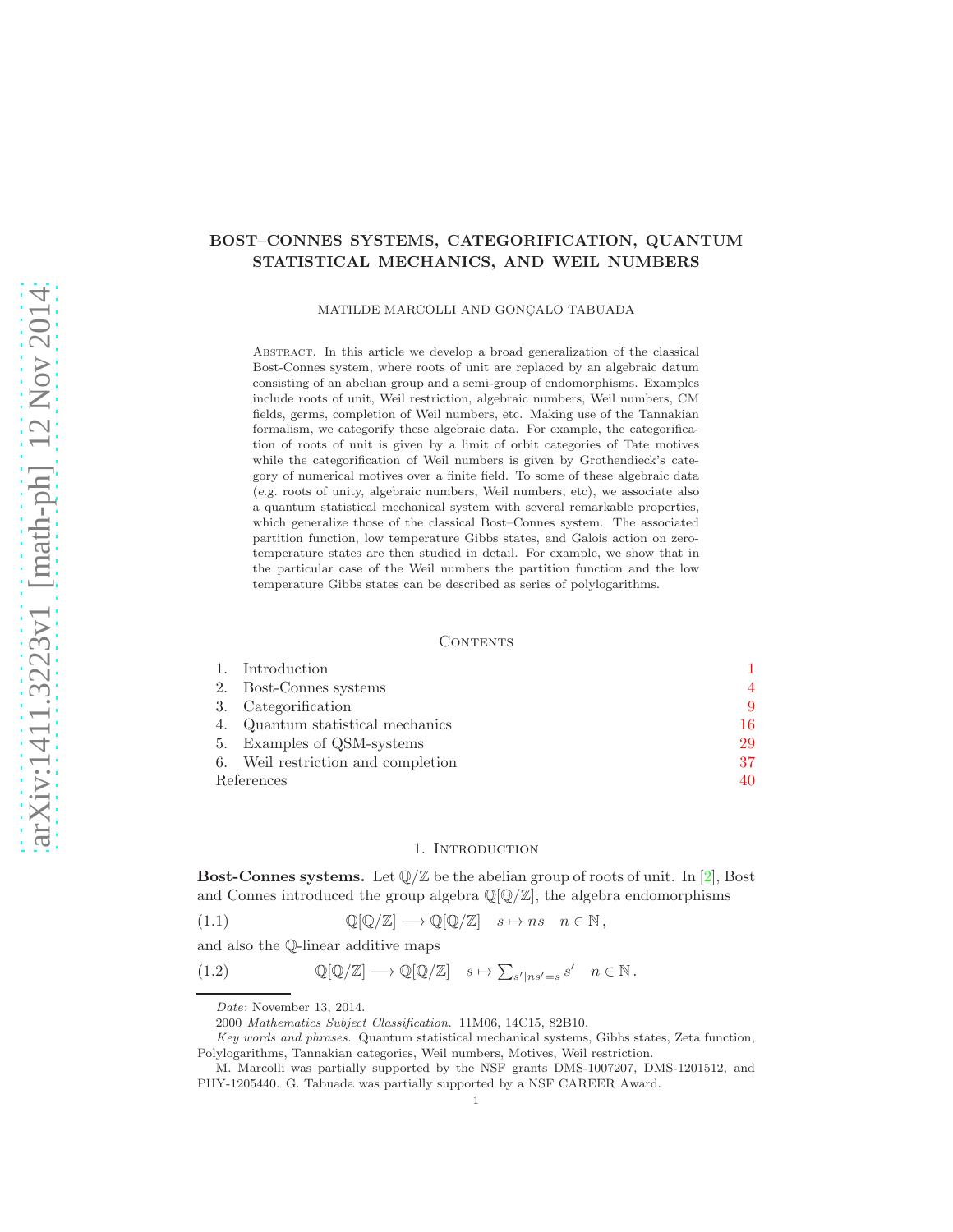The (continuous) action of the absolute Galois group  $Gal(\overline{Q}/Q)$  on  $\mathbb{Q}/\mathbb{Z}$  extends to  $\mathbb{Q}[\mathbb{Q}/\mathbb{Z}]$  making  $(1.1)-(1.2)$  $(1.1)-(1.2)$  Gal $(\mathbb{Q}/\mathbb{Q})$ -equivariant. The above piece of structure is very important since it encodes all the arithmetic information about roots of unit. Making use of it, Bost and Connes constructed in loc. cit. a quantum statistical mechanical (=QSM) system  $(\mathcal{A}_{\mathbb{Q}/\mathbb{Z}}, \sigma_t)$  with the following remarkable properties:

- (i) The partition function  $Z(\beta)$  agrees with the Riemman zeta function.
- (ii) The low temperature Gibbs states are given by polylogarithms evaluated at roots of unit.
- (iii) The group  $Gal(\overline{\mathbb{Q}}/\mathbb{Q})^{\text{ab}} \simeq \widehat{\mathbb{Z}}^{\times}$  acts by symmetries on the QSM-system. This action induces an action on the set of low temperature Gibbs states and on their zero temperature limits (=ground states), where it recovers the Galois action on  $\mathbb{Q}^{\text{ab}}$ .

The foundational article [\[2\]](#page-39-1) was the starting point in the study of the Riemann zeta function via noncommutative geometry tools, see  $[4, 5, 6, 8]$  $[4, 5, 6, 8]$  $[4, 5, 6, 8]$  $[4, 5, 6, 8]$  $[4, 5, 6, 8]$  $[4, 5, 6, 8]$ . The main goal of this article is to extend the above technology from  $\mathbb{Q}/\mathbb{Z}$  to other interesting arithmetic settings such as the Weil numbers, for example.

**Statement of results.** Let k be a field of characteristic zero,  $G := \text{Gal}(\overline{k}/k)$ ,  $\Sigma$ an abelian group equipped with a continuous G-action, and  $\sigma_n : \Sigma \to \Sigma$ ,  $n \in \mathbb{N}$ , G-equivariant homomorphisms such that  $\sigma_{nm} = \sigma_n \circ \sigma_m$ . We denote by  $\alpha(n)$  the cardinality of the kernel of  $\sigma_n$ . Out of these data, we can construct the k-algebra  $k[\Sigma]$ , the k-algebra endomorphisms

<span id="page-1-0"></span>(1.3) 
$$
\underline{\sigma_n}: k[\Sigma] \longrightarrow k[\Sigma] \quad s \mapsto \sigma_n(s) \quad n \in \mathbb{N},
$$

and also the k-linear additive maps (defined only when  $\alpha(n)$ ) is finite)

<span id="page-1-1"></span>(1.4) 
$$
\underline{\rho_n}: k[\Sigma_n] \longrightarrow k[\Sigma] \quad s \mapsto \sum_{s' \mid \sigma_n(s') = s} s' \quad n \in \mathbb{N},
$$

here  $\Sigma_n$  stands for the image of  $\sigma_n$ . The G-action on  $\Sigma$  extends to  $k[\Sigma]$  making [\(1.3\)](#page-1-0)-[\(1.4\)](#page-1-1) G-equivariant. In the particular case where  $k = \mathbb{Q}, \Sigma = \mathbb{Q}/\mathbb{Z}$ , and  $\sigma_n$  is multiplication of  $n$ , we recover the original construction of Bost-Connes. Other examples include Weil restriction, algebraic numbers, Weil numbers, CM fields, germs, completion of Weil numbers, etc; consult §[2.](#page-3-0) Making use of the G-action, we can also consider the k-algebras  $\overline{k}[\Sigma]^G$  and  $k[\Sigma]^G$ . They carry canonical Hopf structures and consequently give rise to affine group k-schemes  $Spec(\overline{k}[\Sigma]^G)$  and  $Spec(k[\Sigma]^G)$ . Our first main result, which summarizes the content of  $\S3$ , is the following:

- **Theorem 1.5** (Categorification). (i) The affine group k-scheme  $Spec(\overline{k}[\Sigma]^G)$ agrees with the Galois group of the neutral Tannakian category  $\mathrm{Vect}_{\Sigma}^k(k)$ of pairs  $(V, \bigoplus_{s \in \Sigma} \overline{V}^s)$ , where V is a finite dimensional k-vector space and  $\bigoplus_{s\in\Sigma} \overline{V}^s$  an appropriate  $\Sigma$ -grading of  $\overline{V} := V \otimes \overline{k}$ ; see Definition [3.1.](#page-8-1)
	- (ii) The k-algebra endomorphisms  $\underline{\sigma_n}$  :  $\overline{k}[\Sigma]^G \to \overline{k}[\Sigma]^G$  are induced from klinear additive symmetric monoidal functors  $\sigma_{\mathbf{n}} : \text{Vect}_{\Sigma}^{k}(k) \to \text{Vect}_{\Sigma}^{k}(k)$ . Similarly, the k-linear additive maps  $\rho_n : \overline{k}[\Sigma_n]^G \to \underline{k}[\Sigma]^G$  are induced from k-linear additive functors  $\rho_{\mathbf{n}} : \text{Vect}_{\Sigma_n}^k(k) \to \text{Vect}_{\Sigma}^k(k)$ .
	- (iii) Items (i)-(ii) hold mutatis mutandis with  $\overline{k}[\Sigma]^G$  replaced by  $k[\Sigma]^G$  and Vect<sup>k</sup><sub> $\Sigma$ </sub>(k) replaced by the subcategory Vect<sup>k</sup><sub> $\Sigma$ </sub>(k) of pairs  $(V, \bigoplus_{s \in \Sigma} \overline{V^s})$ , where  $\bigoplus_{s \in \Sigma} V^s$  is an appropriate  $\Sigma$ -grading of V; see Definition 3.4.  $\sum_{s \in \Sigma} V^s$  is an appropriate  $\Sigma$ -grading of V; see Definition [3.4.](#page-9-0)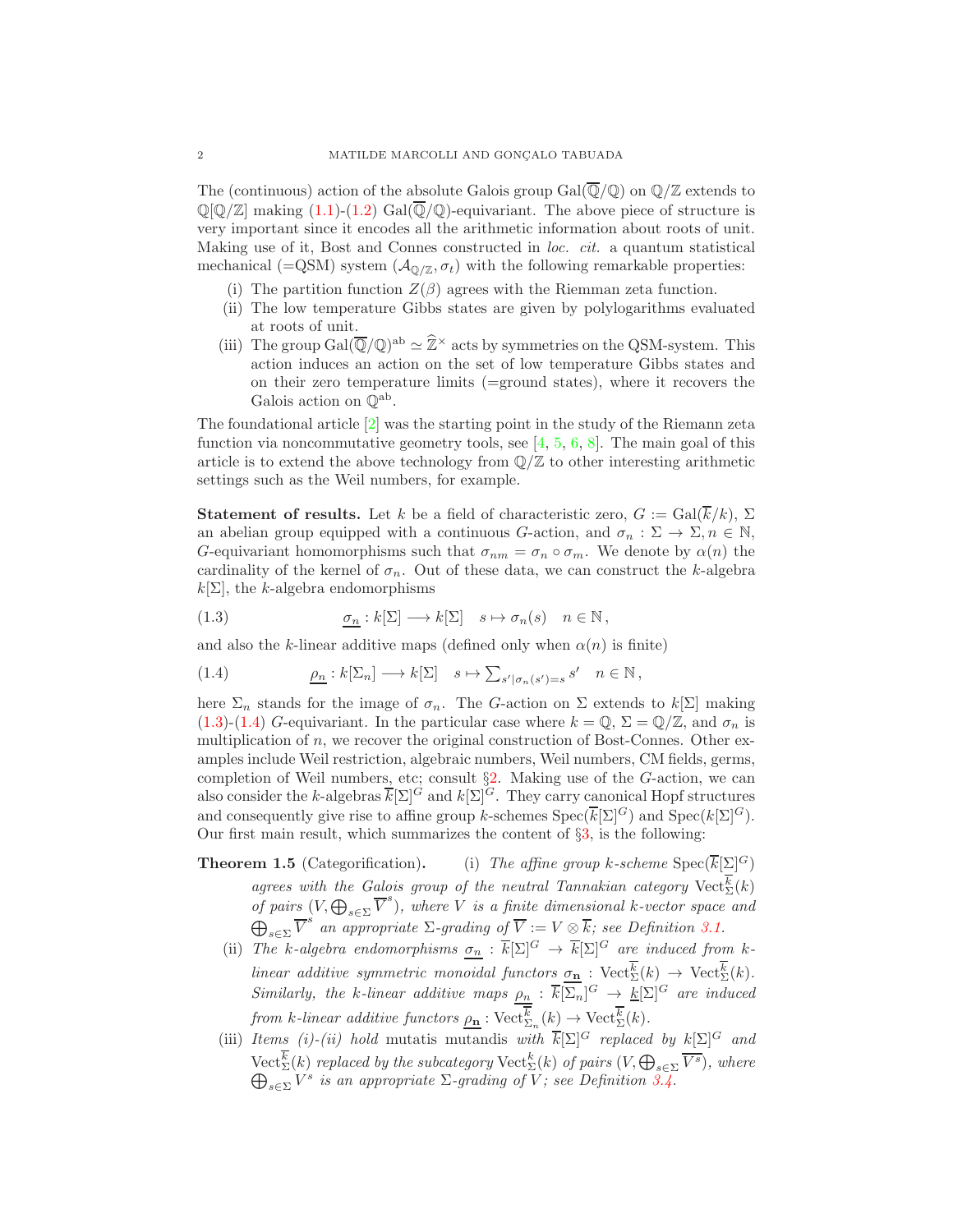(iv) When  $\Sigma$  admits a G-equivariant embedding into  $\overline{k}^{\times}$ , Vect $\overline{\overline{k}}(k)$  is equivalent to the neutral Tannakian category  ${\rm Aut}^k_\Sigma(k)$  of pairs  $(V,\Phi)$ , where V is a finite dimensional k-vector space and  $\Phi : \overline{V} \overset{\sim}{\to} \overline{V}$  a G-equivariant diagonalizable automorphism whose eigenvalues belong to  $\Sigma$ . Moreover, when  $\sigma_n$ is given by multiplication by n, the functor  $\sigma_{\mathbf{n}}$ , resp.  $\rho_{\mathbf{n}}$ , reduces to the Frobenius, resp. Verschiebung, endofunctor of  $\text{Aut}^k_{\Sigma}(k)$ .

Remark 1.6. When the G-action on  $\Sigma$  is trivial (e.g.  $k = \overline{k}$ ), we have  $\overline{k}[\Sigma]^G =$  $k[\Sigma]^G = k[\Sigma]$ . In this case,  $\text{Vect}_{\Sigma}^k(k) = \text{Vect}_{\Sigma}^k(k)$  reduces to the category  $\text{Vect}_{\Sigma}(k)$ of  $\Sigma$ -graded k-vector spaces. Similarly,  $\mathrm{Aut}^k_{\Sigma}(k)$  reduces to the category  $\mathrm{Aut}_{\Sigma}(k)$ of diagonalizable automorphisms  $\Phi : V \stackrel{\sim}{\to} V$  whose eigenvalues belong to  $\Sigma$ .

Intuitively speaking, Theorem 1.5 provides two simple "models" of the Tannakian categorification of the k-algebras  $\overline{k}[\Sigma]^G, k[\Sigma]^G, k[\Sigma]$  and of the maps [\(1.3\)](#page-1-0)-[\(1.4\)](#page-1-1). This categorification is often related to the theory of (pure) motives. For example, in the original case of Bost and Connes, the category  $Vect_{\mathbb{Q}}/\mathbb{Z}(\mathbb{Q})$  can be described as the limit  $\lim_{n\geq 1} \text{Tate}(\mathbb{Q})_{\mathbb{Q}}/\mathbb{Q}_{\mathbb{Q}(n)}$  of orbit categories of Tate motives; see Proposition [3.22.](#page-13-0) More interestingly, in the case where  $\Sigma$  is the abelian group of Weil numbers  $W(q)$ , Vect $_{W(q)}^{\mathbb{Q}}(\overline{\mathbb{Q}})$  agrees with the category of numerical motives over  $\mathbb{F}_q$  with  $\overline{\mathbb{Q}}$ -coefficients; see Theorem [3.32.](#page-14-0)

Our second main result, which summarizes the content of  $\S4$ , is the following:

<span id="page-2-0"></span>**Theorem 1.7** (QSM-systems). Assume that  $k \subseteq \mathbb{C}$ . Given a pair  $(\Sigma, \sigma_n)$  as above and an appropriate set of G-equivariant embeddings  $\mathrm{Emb}_0(\Sigma, \overline{\mathbb{Q}}^{\times})$  (see Definition [4.25\)](#page-20-0), we construct a QSM-system  $(A_{(\Sigma,\sigma_n)}, \sigma_t)$  with the remarkable properties:

(i) Given an embedding  $\iota \in \text{Emb}_0(\Sigma, \overline{\mathbb{Q}}^{\times})$ , let  $N_{\iota}(\Sigma) := \{ |\iota(s)| \text{ such that } \in \Sigma \}$ be the associated countable multiplicative subgroup of  $\mathbb{R}^{\times}_+$ . When  $N_{\iota}(\Sigma)$ is the union of finitely (resp. infinitely) many geometric progressions, the choice of a semi-group homomorphism  $g : \mathbb{N} \to \mathbb{R}^{\times}_{+}$  allows us to describe the partition functor  $Z(\beta)$  of the QSM-system as follows

$$
\sum_{\eta \leq 1 \in N_{\iota}(\Sigma)} \sum_{n \geq 1} \eta^{\alpha(n)\beta} g(n)^{-\beta} \qquad \text{(resp. } \sum_{n \geq 1} g(n)^{-\beta} \zeta(\beta \alpha(n))\text{)},
$$

where  $\zeta$  stands for the Riemann zeta function. The left (resp. right) hand side series converges for all  $\beta > \beta_0$  (resp.  $\beta > \max{\{\beta_0, 3/2\}}$ ), where  $\beta_0$ denotes the exponent of convergence of  $\sum g(n)^{-\beta}$ .

(ii) The low temperature Gibbs states  $\varphi_{\beta,\iota}(s)$ , evaluated at  $s \in \Sigma$  with  $N_{\iota}(s)$  = 1, are given by the following expressions:

$$
Z(\beta)^{-1} \sum_{\eta \leq 1 \in N_{\iota}(\Sigma)} \sum_{n \geq 1} \iota(s)^n \eta^{\alpha(n)\beta} g(n)^{-\beta} \qquad \text{(resp. } Z(\beta)^{-1} \sum_{n \geq 1} \iota(s)^n \zeta(n\beta) g(n)^{-\beta}\text{)}.
$$

(iii) The group  $\tilde{Z}(G_{\Sigma})$  (see Definition [4.49\)](#page-26-0) acts on the set of low temperature Gibbs states and on their ground states, where it agrees with the Galois  $Z(G_{\Sigma})$ -action on  $\iota(\Sigma)$ .

In the particular case where  $k = \mathbb{Q}, \Sigma = \mathbb{Q}/\mathbb{Z}, \sigma_n$  is multiplication by n, and  $g(n) = n$ , we have  $\bar{Z}(G_{\Sigma}) = \text{Gal}(\overline{\mathbb{Q}}/\mathbb{Q})$  and the remarkable properties (i)-(iii) of Theorem [1.7](#page-2-0) reduce to those of the classical Bost-Connes system. Therefore, the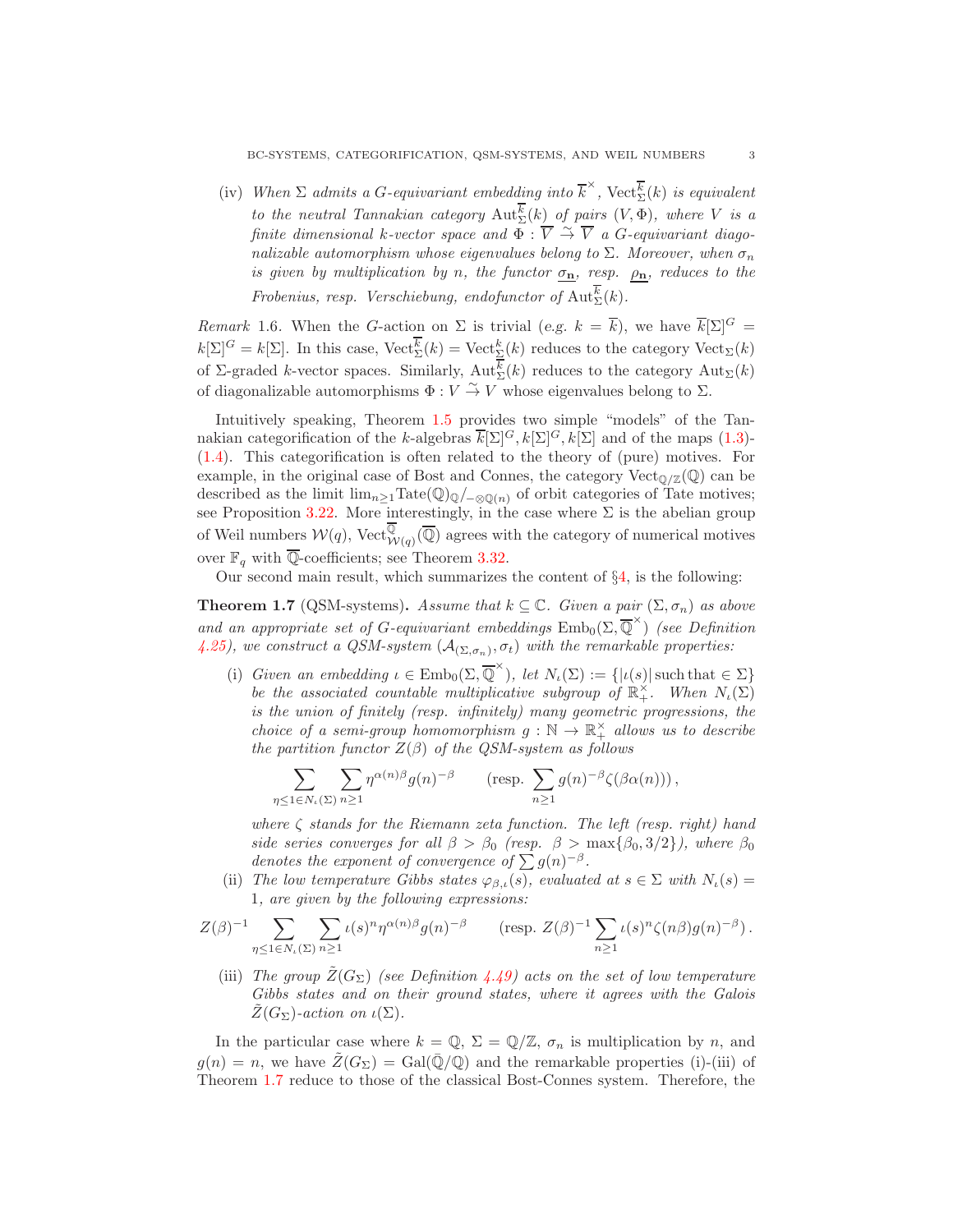QSM-system of Theorem [1.7](#page-2-0) greatly generalizes the original one of Bost-Connes. Here are some examples (which summarize the content of  $\S5$ ):

*Example* 1.8 (Algebraic numbers). When  $k = \mathbb{Q}, \Sigma = \overline{\mathbb{Q}}^{\times}$ , and  $\sigma_n$  is raising to the  $n<sup>th</sup>$  power, the choice of an appropriate set of G-equivariant embeddings  $\text{Emb}_0(\overline{\mathbb{Q}}^{\times}, \overline{\mathbb{Q}}^{\times})$  gives rise to a QSM-system  $(\mathcal{A}_{(\overline{\mathbb{Q}}^{\times}, \sigma_n)}, \sigma_t)$  with the following properties: (i) the partition function  $Z(\beta)$  is given by  $\sum_{n\geq 1} g(n)^{-\beta} \zeta(\beta \alpha(n))$ ; (ii) the low temperature Gibbs states, evaluated at  $s \in \overline{\mathbb{Q}}^{\times}$  with  $|s| = 1$ , are given by

$$
\varphi_{\beta,\iota}(s) = \frac{\sum_{n\geq 1} \iota(s)^n \zeta(\beta n) g(n)^{-\beta}}{\sum_{n\geq 1} \zeta(\beta n) g(n)^{-\beta}};
$$

(iii) the group  $\tilde{Z}(G_{\Sigma})$  is trivial.

*Example* 1.9 (Weil numbers of weight zero). Let  $q = p^r$  be a prime power. When  $k = \mathbb{Q}, \Sigma$  is the group of Weil numbers of weight zero  $\mathcal{W}_0(q)$ , and  $\sigma_n$  is raising to the  $n<sup>th</sup>$  power, the choice of an appropriate set of G-equivariant embeddings  $\text{Emb}_0(\mathcal{W}_0(q), \overline{\mathbb{Q}}^{\times})$  gives rise to a QSM-system  $(\mathcal{A}_{(\mathcal{W}_0(q), \sigma_n)}, \sigma_t)$  with the following properties (which are very similar to those of the classical Bost-Connes system): (i) the partition function  $Z(\beta)$  is given by  $\sum_{n\geq 1} g(n)^{-\beta}$ . When  $g(n) = n$ , it reduces to the Riemann zeta function; (ii) the low temperature Gibbs states, evaluated at  $s \in \mathcal{W}_0(q)$ , are given by

$$
\varphi_{\beta,\iota}(s) = \frac{\operatorname{Li}_{\beta}(\iota(s))}{\zeta(\beta)};
$$

(iii) the group  $\tilde{Z}(G_{W_0(q)})$  acts on the set of low temperature Gibbs states and on their ground states, where it agrees with the Galois  $\widetilde{Z}(G_{\mathcal{W}_0(q)})$ -action on  $\iota(\mathcal{W}_0(q))$ .

Example 1.10 (Weil numbers). When  $k = \mathbb{Q}, \Sigma$  is the group of Weil numbers  $\mathcal{W}(q)$ , and  $\sigma_n$  is raising to the  $n^{\text{th}}$  power, the choice of an appropriate set of G-equivariant embeddings  $\text{Emb}_0(\mathcal{W}(q), \overline{\mathbb{Q}}^{\times})$  gives rise to a QSM-system  $(\mathcal{A}_{(\mathcal{W}(q), \sigma_n)}, \sigma_t)$  with the following properties: (i) the partition function  $Z(\beta)$  is given by a series of polylogarithm functions  $\sum_{k\geq 0} \text{Li}_{\beta}(q^{-k\beta/2})$ ; (ii) the low temperature Gibbs states, evaluated at  $s \in W_0(q)$ , are given by

$$
\varphi_{\beta,\iota}(s) = \frac{\sum_{k\geq 0} \text{Li}_{\beta}(\iota(s)q^{-k\beta/2})}{\sum_{k\geq 0} \text{Li}_{\beta}(q^{-k\beta/2})};
$$

(iii) the group  $\tilde{Z}(G_{W(q)})$  acts on the set of low temperature Gibbs states and on their ground states, where it agrees with the Galois  $\tilde{Z}(G_{\mathcal{W}(q)})$ -action on  $\iota(\mathcal{W}_0(q))$ .

Finally, in §[6](#page-36-0) we outline the construction of "diagonal" QSM-systems associated to Weil restriction and completion. The details will appear in a forthcoming article.

*Notation* 1.11. Throughout the article  $k$  will be a field of characteristic zero. We will denote by G its absolute Galois group  $Gal(k/k)$ . Unless stated differently, all tensor products will be taken over k.

### 2. Bost-Connes systems

<span id="page-3-0"></span>In this section we introduce the general notion of an abstract/concrete Bost-Connes system and describe several examples. Given a set S, we denote by  $\mathcal{P}(S)$ the set of subsets of S and by  $P(S)^n$  the set of subsets of S with cardinality  $n \in \mathbb{N}$ .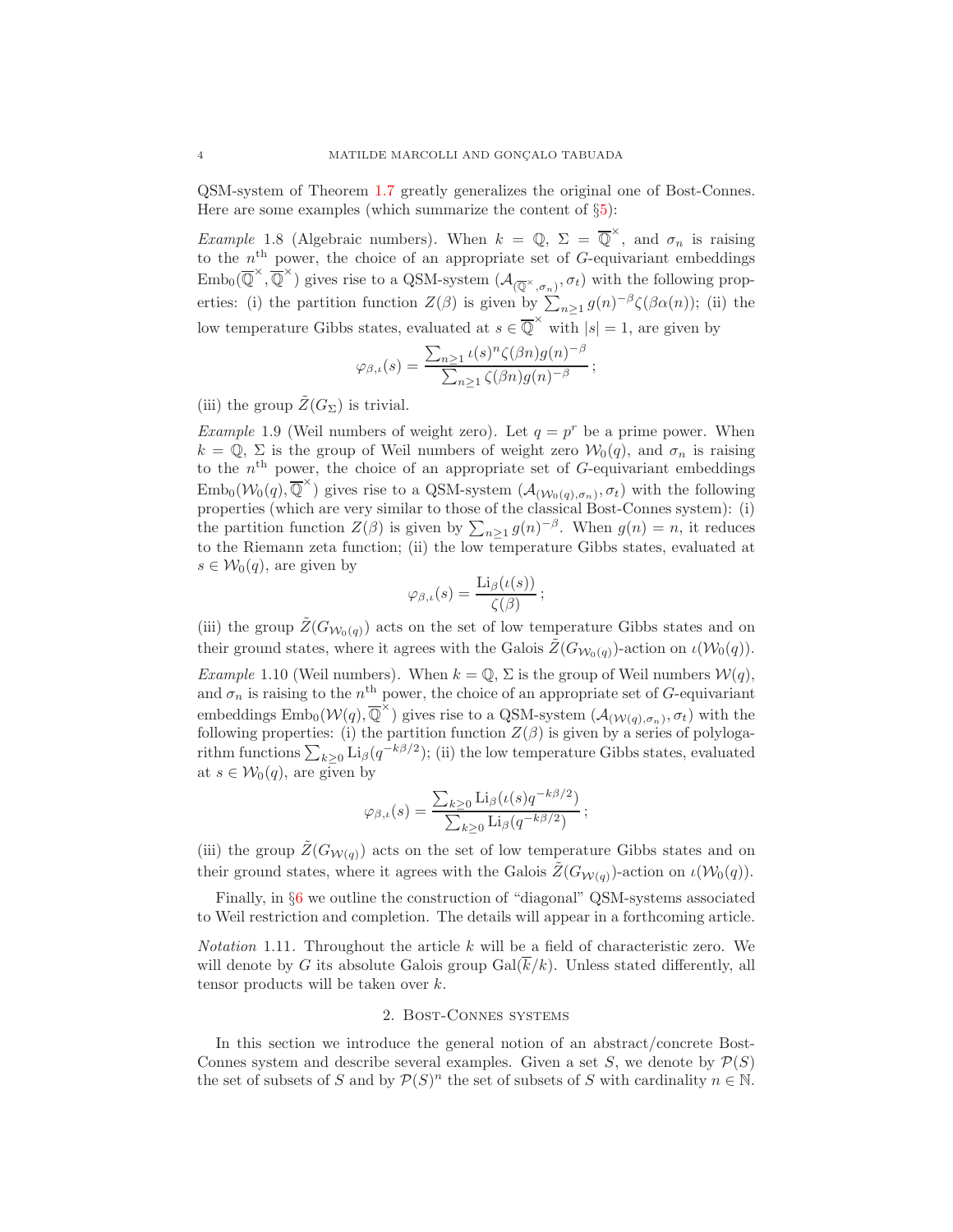<span id="page-4-0"></span>Definition 2.1. An abstract Bost-Connes datum  $(\Sigma, \sigma_n)$  consists of:

- (i) An abelian group  $\Sigma$  equipped with a G-action  $G \to \text{Aut}(\Sigma)$ . We assume that the G-action is *continuous*, i.e. that  $\Sigma = \bigcup_l \sum_{i=1}^{|\overline{K}/l|}$  where l runs through the finite Galois field extensions of k contained in  $\overline{k}$ .
- (ii) Group homomorphisms  $\sigma_n : \Sigma \to \Sigma, n \in \mathbb{N}$ . We assume that  $\sigma_n$  is Gequivariant and that  $\sigma_{nm} = \sigma_n \circ \sigma_m$  for every  $n, m \in \mathbb{N}$ .

*Notation* 2.2. Let us write  $\alpha(n)$  for the cardinality of the kernel of  $\sigma_n$ .

<span id="page-4-1"></span>Definition 2.3. An abstract Bost-Connes datum  $(\Sigma, \sigma_n)$  is called *concrete* if  $\alpha(n)$ is finite for every  $n \in \mathbb{N}$  and the assignment  $\alpha : \mathbb{N} \to \mathbb{N}$ ,  $n \mapsto \alpha(n)$ , is a non-trivial multiplicative semi-group homomorphism, i.e.  $\alpha(nm) = \alpha(n) \cdot \alpha(m)$ .

By definition, every concrete Bost-Connes datum is also an abstract Bost-Connes datum. The converse is false; see Examples [2.16-](#page-6-0)[2.17,](#page-6-1) [2.21–](#page-7-0)[2.24,](#page-7-1) and [2.28](#page-8-2) below.

*Notation* 2.4. Let  $\Sigma_n$  be the image of  $\sigma_n$  and  $\rho_n : \Sigma_n \to \mathcal{P}(\Sigma)$  the map that sends an element of  $\Sigma_n$  to its pre-image under  $\sigma_n$ . Note that  $\Sigma_n$  is a subgroup of  $\Sigma$  which is stable under the G-action, that  $\rho_n$  is G-equivariant (the G-action on  $\Sigma$  extends to a G-action on  $\mathcal{P}(\Sigma)$ , and that we have the following composition:

$$
\Sigma_n \xrightarrow{\rho_n} \mathcal{P}(\Sigma) \xrightarrow{\mathcal{P}(\sigma_n)} \mathcal{P}(\Sigma) \qquad s \mapsto \{s\}.
$$

Definition 2.5. Let  $(\Sigma, \sigma_n)$  be an abstract Bost-Connes datum. The associated abstract Bost-Connes system consists of the following data:

- (i) The k-algebra  $k[\Sigma]^G$ .
- (ii) The k-algebra homomorphisms  $\underline{\sigma_n} : \overline{k}[\Sigma]^G \to \overline{k}[\Sigma]^G, s \mapsto \sigma_n(s)$ .
- (iii) The k-linear additive maps (defined only when  $\alpha(n)$  is finite)

$$
\underline{\rho_n} : \overline{k}[\Sigma_n]^G \to \overline{k}[\Sigma]^G \qquad s \mapsto \sum_{s' \in \rho_n(s)} s'.
$$

In §[3](#page-8-0) we will categorify the abstract Bost-Connes systems.

<span id="page-4-2"></span>Definition 2.6. Let  $(\Sigma, \sigma_n)$  be a concrete Bost-Connes system. The associated concrete Bost-Connes system consists of the following data:

- (i) The k-algebra  $k[\Sigma]$  equipped with the induced G-action.
- (ii) The G-equivariant k-algebra homomorphisms  $\sigma_n : k[\Sigma] \to k[\Sigma]$ ,  $s \mapsto \sigma_n(s)$ .
- (iii) The  $G$ -equivariant  $k$ -linear additive maps

$$
\underline{\rho_n}:k[\Sigma_n]\to k[\Sigma]\qquad s\mapsto \sum_{s'\in\rho_n(s)}s'\,.
$$

In §[4](#page-15-0) we will associate to every concrete Bost-Connes system a quantum statistical mechanical system.

Remark 2.7. Let  $(\Sigma, \sigma_n)$  be a concrete Bost-Connes datum with trivial G-action. Since  $k[\Sigma]^G = k[\Sigma]$ , the associated abstract and concrete Bost-Connes systems agree.

We now describe several examples of abstract/concrete Bost-Connes systems.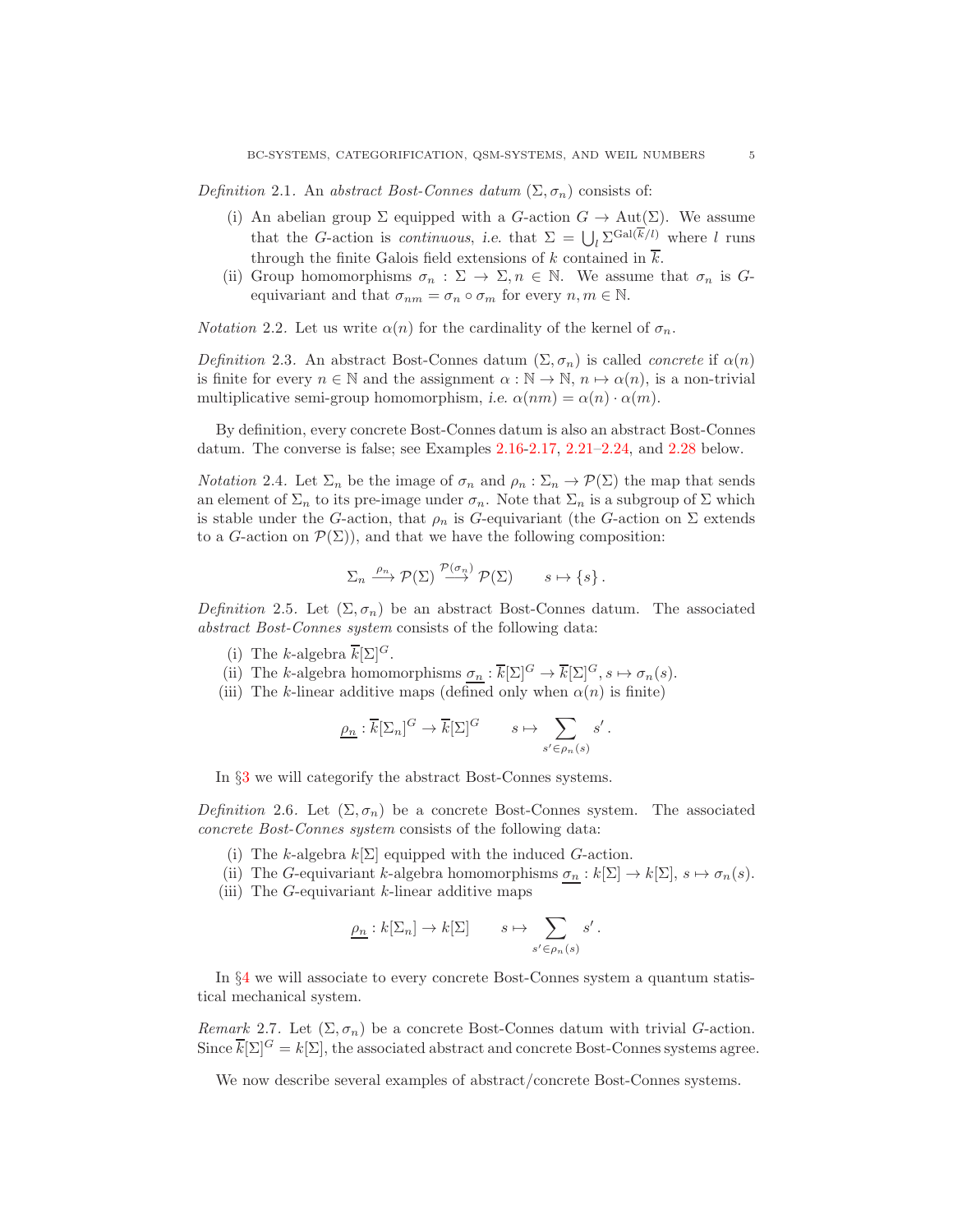Example 1 - Original Bost-Connes system. Let  $k := \mathbb{Q}, \Sigma := \mathbb{Q}/\mathbb{Z}$  equipped with the G-action induced by the identification of  $\mathbb{Q}/\mathbb{Z}$  with the roots of unit in  $\overline{\mathbb{Q}}^{\times}$ , and  $\sigma_n$  the homomorphism  $n \cdot - : \mathbb{Q}/\mathbb{Z} \to \mathbb{Q}/\mathbb{Z}$ . This defines a concrete Bost-Connes datum. The associated concrete Bost-Connes system agrees with the one introduced originally by Bost and Connes in  $[2]$ ; consult  $[9]$  for its reformulation. If we forget about the G-action, then the associated abstract=concrete Bost-Connes system is the arithmetic subalgebra of the Bost-Connes algebra; see [\[9\]](#page-39-6). More generally,  $k = \mathbb{Q}$  can be replaced by any subfield of  $\overline{\mathbb{Q}}$ .

Example 2 - Weil restriction. Let  $k := \mathbb{R}, \Sigma := \mathbb{Q}/\mathbb{Z} \times \mathbb{Q}/\mathbb{Z}$  equipped with the switch  $\mathbb{Z}/2$ -action, and  $\sigma_n$  the homomorphism  $(n \cdot -, n \cdot -): \mathbb{Q}/\mathbb{Z} \times \mathbb{Q}/\mathbb{Z} \to$  $\mathbb{Q}/\mathbb{Z} \times \mathbb{Q}/\mathbb{Z}$ . In this case,  $\alpha(n) = n^2$ . This defines a concrete Bost-Connes datum. The associated abstract Bost-Connes system is morally speaking the Weil restriction along  $\mathbb{C}/\mathbb{R}$  of the arithmetic subalgebra of the Bost-Connes algebra; see §[3.](#page-8-0)

**Example 3 - Algebraic numbers.** Let  $k := \mathbb{Q}, \Sigma := \overline{\mathbb{Q}}^{\times}$  equipped with the canonical G-action, and  $\sigma_n$  the homomorphism  $(-)^n : \overline{\mathbb{Q}}^{\times} \to \overline{\mathbb{Q}}^{\times}$ . This defines a concrete Bost-Connes datum. The associated abstract/concrete Bost-Connes system contains the one of Example 1. More generally,  $k = \mathbb{Q}$  can be replaced by any subfield of Q.

## Example 4 - Weil numbers.

<span id="page-5-1"></span>Definition 2.8. Let  $q = p^r$  be a prime power. An algebraic number  $\pi$  is called a Weil q-number of weight  $m \in \mathbb{Z}$  if the following holds:

- (i) For every embedding  $\varrho : \mathbb{Q}[\pi] \hookrightarrow \mathbb{C}$  we have  $|\varrho(\pi)| = q^{\frac{m}{2}}$ .
- (ii) There exists an integer s such that  $q^s \pi$  is an algebraic integer.

Let  $\mathcal{W}_m(q)$  be the set of Weil q-number of weight m and  $\mathcal{W}(q) := \bigcup_{m \in \mathbb{Z}} \mathcal{W}_m(q)$ .

Note that  $W_0(q)$  and  $W(q)$  are subgroups of  $\overline{\mathbb{Q}}^{\times}$  and that  $W_m(q)$  is stable under the canonical Gal $(\overline{\mathbb{Q}}/\mathbb{Q})$ -action.

<span id="page-5-2"></span>Proposition 2.9. The following holds:

- (i) The group homomorphism  $(-)^n : \mathcal{W}_0(q) \to \mathcal{W}_0(q)$  is surjective.
- (ii) We have the following group isomorphism

(2.10) 
$$
\mathcal{W}(q) \xrightarrow{\sim} \mathcal{W}_0(q) \times \mathbb{Z} \qquad \pi \mapsto \left(\frac{\pi}{|\varrho(\pi)|}, w(\pi)\right),
$$

<span id="page-5-0"></span>where  $w(\pi)$  stands for the weight of  $\pi$ .

(iii) Under [\(2.10\)](#page-5-0), the Gal( $\overline{\mathbb{Q}}/\mathbb{Q}$ )-action on  $\mathcal{W}(q)$  identifies with

$$
\gamma((\pi, m)) = \begin{cases}\n(\gamma(\pi), m) & \text{if } \gamma \in \text{Ker}(\text{Gal}(\overline{\mathbb{Q}}/\mathbb{Q}) \to \text{Gal}(\mathbb{Q}[\sqrt{q}]/\mathbb{Q})) \\
((-1)^m \gamma(\pi), m) & otherwise.\n\end{cases}
$$

(iv) Under [\(2.10\)](#page-5-0), the homomorphism  $(-)^n : \mathcal{W}(q) \to \mathcal{W}(q)$  identifies with

$$
\mathcal{W}_0(q) \times \mathbb{Z} \longrightarrow \mathcal{W}_0(q) \times \mathbb{Z} \qquad (\pi, m) \mapsto (\pi^n, nm) .
$$

Remark 2.11. Note that when q is a even power of p, we have  $\gamma((\pi, m)) = (\gamma(\pi), m)$ .

*Proof.* (i) Given  $\pi \in W_0(q)$ , we need to show that  $\sqrt[n]{\pi}$  also belongs to  $W_0(q)$ . Condition (i) of Definition [2.8](#page-5-1) is clear. Condition (ii) follows from the equality  $q^s \sqrt[n]{\pi} = q^{n} \cdot q^{\frac{s}{n}} \sqrt[n]{\pi}$  and from the fact that  $q^n$  and  $q^{\frac{s}{n}} \sqrt[n]{\pi}$  are algebraic integers.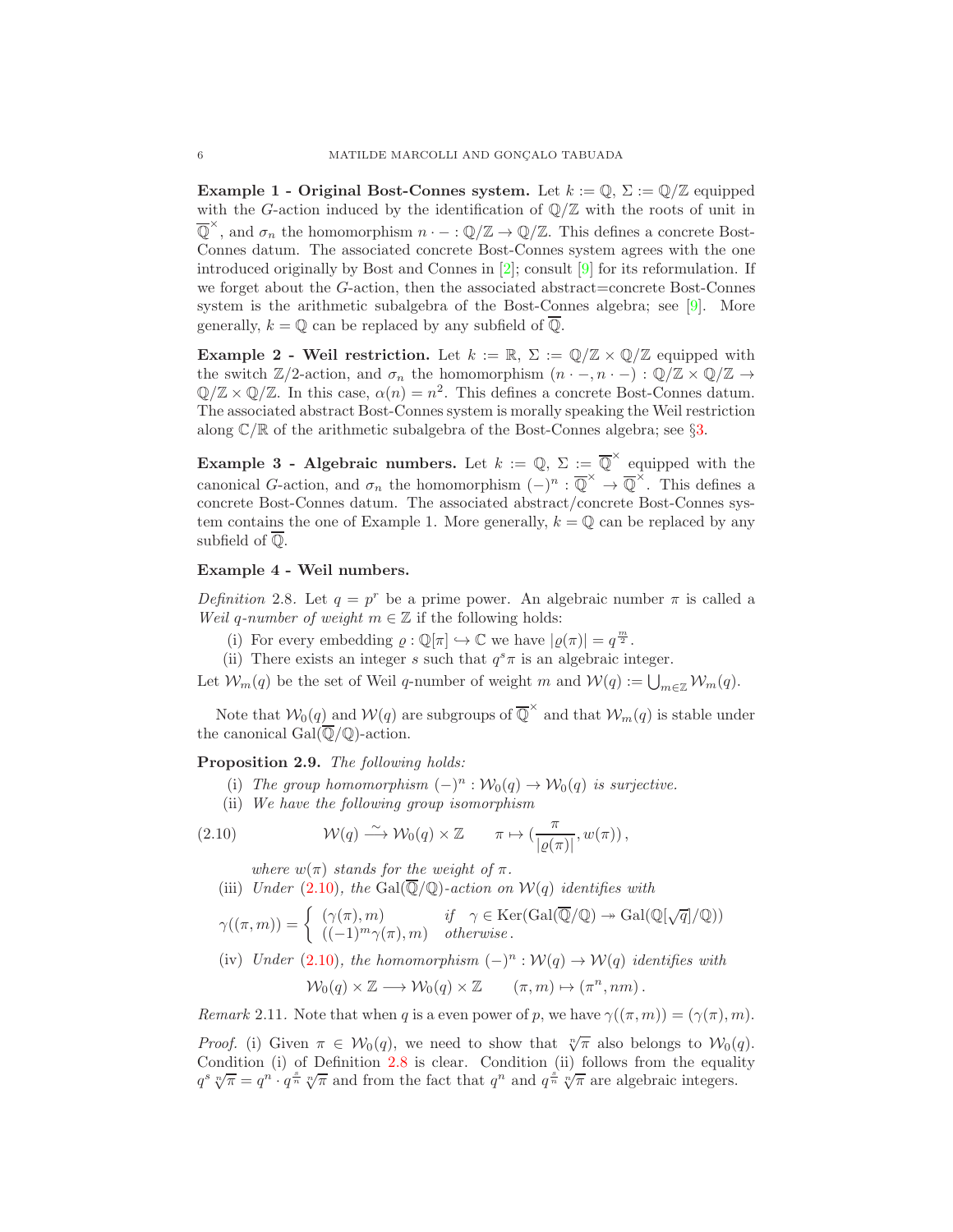(ii) The inverse of  $(2.10)$  is given by the group homomorphism

$$
\mathcal{W}_0(q) \times \mathbb{Z} \longrightarrow \mathcal{W}(q) \qquad (\pi, m) \mapsto \pi q^{\frac{m}{2}}.
$$

(iii) Let  $(\pi, m) \in \mathcal{W}_0(q) \times \mathbb{Z}$ . The action of  $\gamma \in \text{Gal}(\overline{\mathbb{Q}}/\mathbb{Q})$  on  $\pi q^{\frac{m}{2}}$  is given by  $\gamma(\pi q^{\frac{m}{2}}) = \gamma(\pi)\gamma(q^{\frac{m}{2}}) \in \mathcal{W}(q)$ . When  $\gamma$  belongs to the kernel of the homomorphism  $Gal(\overline{\mathbb{Q}}/\mathbb{Q}) \to Gal(\mathbb{Q}[\sqrt{q}]/\mathbb{Q})$ , we have  $\gamma(q^{\frac{m}{2}}) = q^{\frac{m}{2}}$ . Otherwise, we have  $\gamma(q^{\frac{m}{2}}) =$  $(-1)^mq^{\frac{m}{2}}$ . The proof follows now from the above isomorphism [\(2.10\)](#page-5-0). (iv) The proof is by now clear.  $\square$ 

<span id="page-6-2"></span>Example 2.12. Let  $k := \mathbb{Q}, \Sigma := \mathcal{W}_0(q)$  equipped with the canonical G-action, and  $\sigma_n$  the homomorphism  $(-)^n : \mathcal{W}_0(q) \to \mathcal{W}_0(q)$ . Thanks to Lemma [2.9\(](#page-5-2)i), we have  $\Sigma_n = \mathcal{W}_0(q)$ . This defines a concrete Bost-Connes datum. The associated abstract/concrete Bost-Connes system is contained in the one of Example 3 and contains the one of Example 1. More generally,  $k = \mathbb{Q}$  can be replaced by any subfield of Q.

<span id="page-6-3"></span>Example 2.13. Let  $k := \mathbb{Q}, \Sigma := \mathcal{W}(q)$  equipped with the canonical G-action, and  $\sigma_n$  the homomorphism  $(-)^n : \mathcal{W}(q) \to \mathcal{W}(q)$ . Thanks to Lemma [2.9\(](#page-5-2)iv), we have  $\Sigma_n = \bigcup_{m \in \mathbb{Z}} \mathcal{W}_{nm}(q)$ . This defines a concrete Bost-Connes datum. The associated abstract/concrete Bost-Connes system is contained in the one of Example 3 and contains the one of Example [2.12.](#page-6-2) More generally,  $k = \mathbb{Q}$  can be replaced by any subfield of  $\overline{\mathbb{Q}}$ .

**Example 5 - CM fields.** Let  $L \subset \overline{Q}$  be a CM field which is Galois over  $Q$ . We denote by  $\mathfrak P$  its set of places and by  $\|\cdot\|_{\mathfrak p}, \mathfrak p \in \mathfrak P$ , the normalized valuations.

Definition 2.14. Let  $W_m^L(q)$  be the subset of those Weil q-numbers  $\pi$  of weight m such that  $\pi \in L$  and  $\|\pi\|_{\mathfrak{p}} \in q^{\mathbb{Z}}$  for every  $\mathfrak{p} \in \mathfrak{P}$ .

Note that  $W_0^L(q)$  and  $W^L(q) := \bigcup_{m \in \mathbb{Z}} W_m^L(q)$  are subgroups of  $W_0(q)$  and  $W(q)$ , respectively, and that  $\mathcal{W}_m^L(q)$  is stable under the canonical  $Gal(\overline{\mathbb{Q}}/\mathbb{Q})$ -action.

<span id="page-6-5"></span>Remark 2.15. When  $\sqrt{q} \in L$ , items (ii)-(iv) of Proposition [2.9](#page-5-2) hold mutatis mutandis with  $W(q)$  and  $W_0(q)$  replaced by  $W^L(q)$  and  $W^L_0(q)$ , respectively.

<span id="page-6-0"></span>Example 2.16. Let  $k := \mathbb{Q}, \Sigma := \mathcal{W}_0^L(q)$  equipped with the canonical G-action, and  $\sigma_n$  the homomorphism  $(-)^n$ :  $\mathcal{W}_0^L(q) \to \mathcal{W}_0^L(q)$ . This defines an abstract Bost-Connes datum which is not concrete! Since the field extension  $L/\mathbb{Q}$  is finite, it contains solely a finite number of roots of unit. Therefore, there exists a natural number  $N \gg 0$  such that  $\alpha(N) = \alpha(N^2)$ , which implies that the assignment  $\alpha : \mathbb{N} \to \mathbb{N}$  is not a semi-group homomorphism. The associated abstract Bost-Connes system is contained in the one of Example [2.12.](#page-6-2) More generally,  $k$  can be replaced by any subfield of  $\overline{\mathbb{O}}$ .

<span id="page-6-1"></span>Example 2.17. Let  $k := \mathbb{Q}, \Sigma := \mathcal{W}^L(q)$  equipped with the canonical G-action, and  $\sigma_n$  the homomorphism  $(-)^n : \mathcal{W}^L(q) \to \mathcal{W}^L(q)$ . Similarly to Example [2.16,](#page-6-0) this defines an abstract Bost-Connes datum which is not concrete. The associated abstract Bost-Connes system is contained in the one of Example [2.13](#page-6-3) and contains the one of Example [2.16.](#page-6-0) More generally, k can be replaced by any subfield of  $\overline{Q}$ .

**Example 6 - Germs.** When  $r|r'$  we have the group homomorphism

<span id="page-6-4"></span>(2.18) 
$$
\mathcal{W}(p^r) \longrightarrow \mathcal{W}(p^{r'}) \qquad \pi \mapsto \pi^{\frac{r'}{r}}.
$$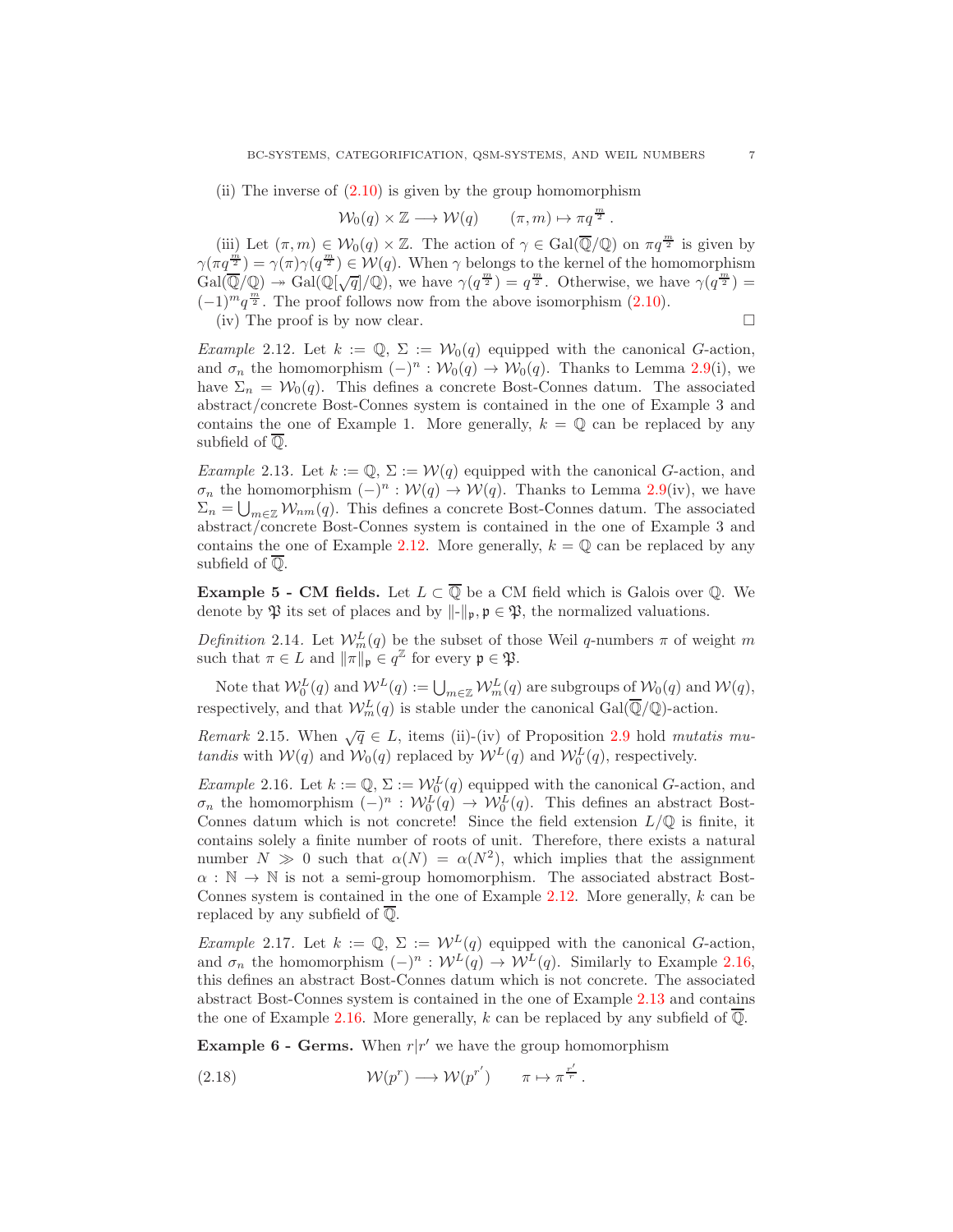Definition 2.19. Let  $W(p^{\infty})$  be the colimit colim<sub>r</sub>  $W(p^r)$ . Note that  $W(p^{\infty})$  comes equipped with an induced  $Gal(\overline{\mathbb{Q}}/\mathbb{Q})$ -action.

<span id="page-7-2"></span>Proposition 2.20. The following holds:

- (i) The above homomorphism [\(2.18\)](#page-6-4) sends  $\mathcal{W}_m(p^r)$  to  $\mathcal{W}_m(p^{r'})$ . Consequently, we obtain the abelian group  $\mathcal{W}_0(p^\infty) := \mathrm{colim}_r \mathcal{W}_0(p^r)$ .
- (ii) Given a CM field  $L \subset \overline{Q}$  which is Galois over  $Q$ , the above homomorphism [\(2.18\)](#page-6-4) sends  $W_m^L(p^r)$  to  $W_m^L(p^{r'})$ . Consequently, the obtain the abelian groups  $\mathcal{W}_0^L(p^{\infty}) := \operatorname{colim}_r \mathcal{W}_0^L(p^r)$  and  $\mathcal{W}^L(p^{\infty}) := \operatorname{colim}_r \mathcal{W}^L(p^r)$ .
- (iii) The group homomorphism  $(-)^n : \mathcal{W}(p^{\infty}) \to \mathcal{W}(p^{\infty})$  is surjective.
- (iv) The group homomorphism  $(-)^n$  is also injective.

*Proof.* (i) Let  $\pi$  be a Weil p<sup>r</sup>-number of weight m. Making use of the equalities

$$
|\varrho(\pi^{\frac{r'}{r}})| = |\varrho(\pi)|^{\frac{r'}{r}} = (p^{\frac{rm}{2}})^{\frac{r'}{r}} = p^{\frac{r'm}{2}},
$$

we conclude that  $\pi^{\frac{r'}{r}}$  satisfies condition (i) of Definition [2.8\(](#page-5-1)i) (with  $q = p^{r'}$ ). Condition (ii) follows from the equality  $(p^{r'})^s \pi^{\frac{r'}{r}} = (\sqrt[r]{(p^r)^s \pi})^{r'}$  and from the fact that  $(p^r)^s \pi$  is an algebraic integer.

(ii) The proof follows automatically from the equality  $\|\pi^{\frac{r'}{r}}\|_{\mathfrak{p}} = \|\pi\|_{\mathfrak{p}}^{\frac{r'}{r}}.$ 

(iii) Every element of  $\mathcal{W}(p^{\infty})$  can be represented by a pair  $(\pi, r)$  with  $\pi \in \mathcal{W}(p^r)$ and  $r \in \mathbb{N}$ , and two pairs  $(\pi, r)$ ,  $(\pi', r')$  represent the same element of  $\mathcal{W}(p^{\infty})$  if and only if  $\pi^{r'}N = \pi^{r}N$  for some  $N \in \mathbb{N}$ . Therefore,  $(\sqrt[n]{\pi}, r)^n = (\pi, r)$ .

(iv) Note that  $(\pi, r)^n = (1, 1)$  if and only if  $\pi^N = 1$  for some  $N \in \mathbb{N}$ . Given another pair  $(\pi', r')$  such that  $\pi'^{N'} = 1$  for some  $N' \in \mathbb{N}$ , the equality  $\pi^{r'NN'} =$  $\pi'^{rNN'} = 1$  allows us to conclude that  $(\pi, r) = (\pi', r')$ . This achieves the proof.  $\Box$ 

<span id="page-7-0"></span>Example 2.21. Let  $k := \mathbb{Q}, \Sigma := \mathcal{W}_0(p^\infty)$  equipped with the induced G-action, and  $\sigma_n$  the homomorphism  $(-)^n : \mathcal{W}_0(p^{\infty}) \to \mathcal{W}_0(p^{\infty})$ . Thanks to Lemma [2.20,](#page-7-2) we have  $\Sigma_n = \mathcal{W}_0(p^{\infty})$  and  $\alpha(n) = 1$  for every  $n \in \mathbb{N}$ . Therefore, this defines an abstract Bost-Connes datum and consequently an abstract Bost-Connes system. It is not a concrete Bost–Connes system, because  $\alpha(n) = 1$  is the trivial semi-group homomorphism. More generally,  $k = \mathbb{Q}$  can be replaced by any subfield of  $\overline{\mathbb{Q}}$ .

<span id="page-7-3"></span>Example 2.22. Let  $k := \mathbb{Q}, \Sigma := \mathcal{W}(p^{\infty})$  equipped with the induced G-action, and  $\sigma_n$  the homomorphism  $(-)^n : \mathcal{W}(p^{\infty}) \to \mathcal{W}(p^{\infty})$ . Thanks to Lemma [2.20,](#page-7-2) we have  $\Sigma_n = \mathcal{W}(p^{\infty})$  and  $\alpha(n) = 1$  for every  $n \in \mathbb{N}$ . Therefore, this defines an abstract Bost-Connes datum that is not concrete. The associated abstract Bost–Connes system contains the one of Example [2.21.](#page-7-0) More generally,  $k = \mathbb{Q}$  can be replaced by any subfield of Q.

<span id="page-7-4"></span>*Example* 2.23. Let  $k := \mathbb{Q}, \Sigma := \mathcal{W}_0^L(p^{\infty})$  equipped with the induced G-action, and  $\sigma_n$  the homomorphism  $(-)^n : \mathcal{W}_0^L(p^{\infty}) \to \mathcal{W}_0^L(p^{\infty})$ . Thanks to Lemma [2.20,](#page-7-2) we have  $\alpha(n) = 1$  for every  $n \in \mathbb{N}$ . Therefore, this defines an abstract Bost-Connes datum that is not concrete. The associated abstract Bost–Connes system is contained in the one of Example [2.21.](#page-7-0)

<span id="page-7-1"></span>Example 2.24. Let  $k := \mathbb{Q}, \Sigma := \mathcal{W}^L(p^\infty)$  equipped with the induced G-action, and  $\sigma_n$  the homomorphism  $(-)^n : \mathcal{W}^L(p^{\infty}) \to \mathcal{W}^L(p^{\infty})$ . Similarly to Example [2.21,](#page-7-0) this defines an abstract Bost-Connes datum that is not concrete. The associated abstract Bost-Connes system is contained in the one of Example [2.22](#page-7-3) and contains the one of Example [2.23.](#page-7-4)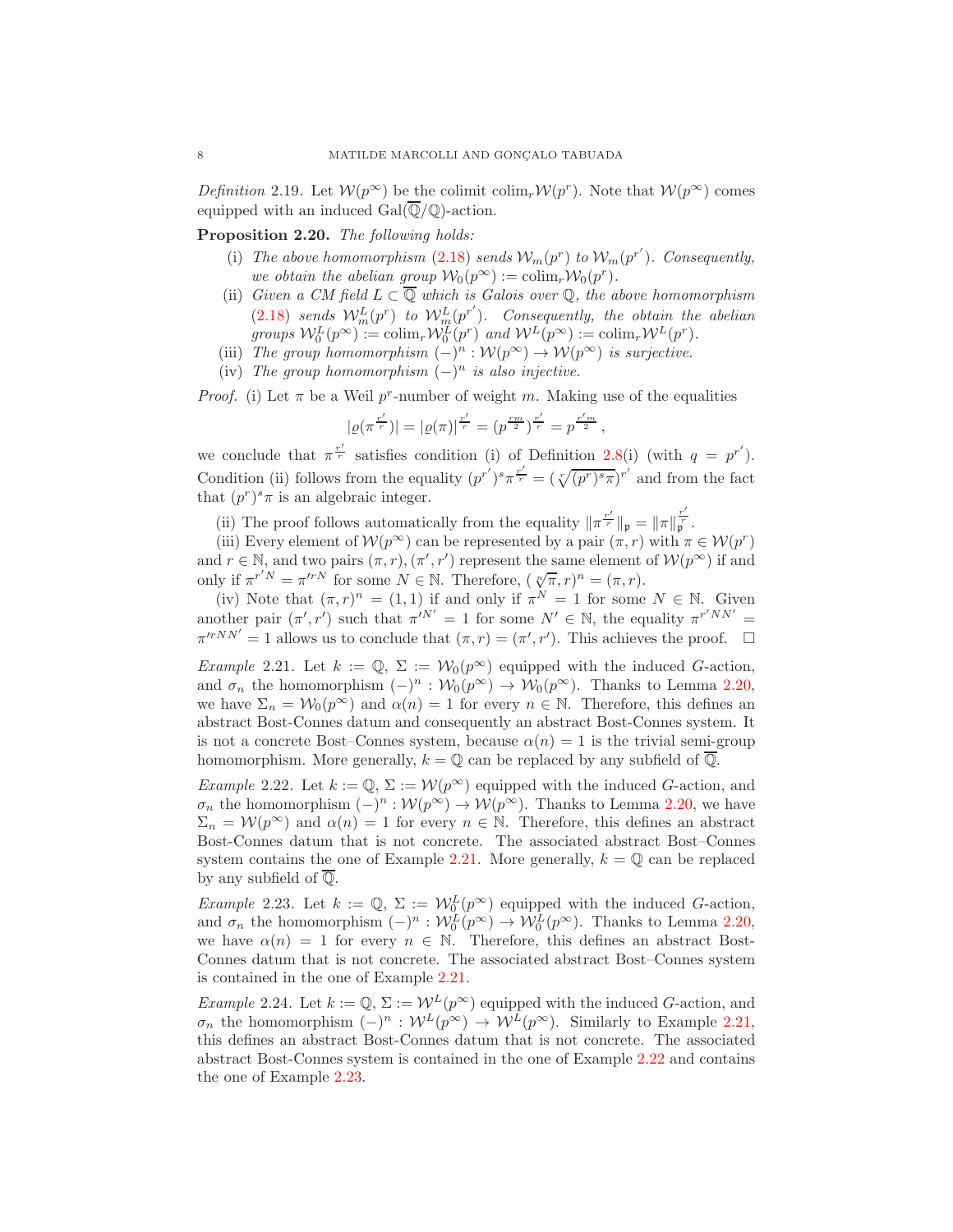**Example 7 - Completion.** Let  $\widehat{W}(q)$  be the limit of the following diagram:

$$
\cdots \twoheadrightarrow \mathcal{W}(q)/_{q^{n+1}=1} \twoheadrightarrow \mathcal{W}(q)/_{q^n=1} \twoheadrightarrow \cdots \twoheadrightarrow \mathcal{W}(q)/_{q^2=1} \twoheadrightarrow \mathcal{W}(q)/_{q=1}.
$$

Note that  $\widehat{\mathcal{W}}(q)$  comes equipped with an induced Gal( $\overline{\mathbb{Q}}/\mathbb{Q}$ )-action.

**Proposition 2.25.** (i) We have a group isomorphism  $\widehat{\mathcal{W}}(q) \simeq \mathcal{W}_0(q) \times \mathbb{Q}/2\mathbb{Z}$ . (ii) Under (i), the Gal( $\overline{\mathbb{Q}}/\mathbb{Q}$ )-action on  $\widehat{\mathcal{W}}(q)$  identifies with

$$
\gamma((\pi,m)) = \begin{cases}\n(\gamma(\pi),m) & \text{if } \gamma \in \text{Ker}(\text{Gal}(\overline{\mathbb{Q}}/\mathbb{Q}) \to \text{Gal}(\mathbb{Q}[\sqrt{q}]/\mathbb{Q})) \\
((-1)^{|m|}\gamma(\pi),m) & otherwise\n\end{cases}
$$

where  $|m|$  stands for the parity of  $m \in \mathbb{Q}/2\mathbb{Z}$ .

(iii) Under (i), the group homomorphism  $(-)^n : \mathcal{W}(q) \to \mathcal{W}(q)$  identifies with  $((-)^n, n \cdot -): \mathcal{W}_0(q) \times \mathbb{Q}/2\mathbb{Z} \longrightarrow \mathcal{W}_0(q) \times \mathbb{Q}/2\mathbb{Z}.$ 

*Proof.* Note that [\(2.10\)](#page-5-0) induces to an isomorphism between  $W(q)/_{q^{n}=1}$  and the product  $W_0(q) \times \mathbb{Z}/2n$ . The proof of item (i) follows from the fact that  $\mathbb{Q}/2\mathbb{Z} \simeq$  $\lim_{n>1}\mathbb{Z}/2n$ . In what concerns the proof of item (ii), resp. item (iii), it follows from the combination of item (i) with Lemma [2.9\(](#page-5-2)ii), resp. Lemma 2.9(iv).  $\square$ 

<span id="page-8-3"></span>Example 2.26. Let  $k := \mathbb{Q}, \Sigma := \widehat{\mathcal{W}}(q)$  equipped with the induced G-action, and  $\sigma_n$  the homomorphism  $(-)^n$ :  $\mathcal{W}(q) \to \mathcal{W}(q)$ . In this case,  $\alpha(n) = n^2$ . Thanks to Lemma 2.25(iii), we have  $\Sigma_n = \mathcal{W}_0(q) \times n\mathbb{Q}/2\mathbb{Z}$ . This defines a concrete Bost-Connes datum and consequently an abstract/concrete Bost-Connes system. More generally,  $k = \mathbb{Q}$  can be replaced by any subfield of  $\overline{\mathbb{Q}}$ .

Let  $L \subset \mathbb{Q}$  be a CM-field which is Galois over  $\mathbb{Q}$ . As above, we can define the abelian group  $\widehat{W}^L(q) := \lim_{n \geq 1} \mathcal{W}^L(q)/_{q^n=1}$  equipped with the Gal( $\overline{\mathbb{Q}}/\mathbb{Q}$ )-action.

Remark 2.27. When  $\sqrt{q} \in L$ , Remark [2.15](#page-6-5) allow us to conclude that Proposition 2.25 holds mutatis mutandis with  $W_0(q)$  and  $\widehat{W}(q)$  replaced by  $W_0^L(q)$  and  $\widehat{W}^L(q)$ .

<span id="page-8-2"></span>Example 2.28. Let  $k := \mathbb{Q}, \Sigma := \widehat{\mathcal{W}}^L(q)$  equipped with the induced G-action, and  $\sigma_n$  the homomorphism  $(-)^n : \widehat{W}^L(q) \to \widehat{W}^L(q)$ . Similarly to Example [2.24,](#page-7-1) this defined an abstract Bost-Connes datum which is not concrete. More generally,  $k = \mathbb{Q}$  can be replaced by any subfield of  $\overline{\mathbb{Q}}$ .

## 3. CATEGORIFICATION

<span id="page-8-0"></span>In this section we categorify the abstract Bost-Connes systems. Given an abstract Bost-Connes datum  $(\Sigma, \sigma_n)$ , we start by categorifying the k-algebra  $\overline{k}[\Sigma]^{G}$ . Note that  $\overline{k}[\Sigma]^G$  becomes an Hopf k-algebra when we set  $\Delta(s) := s \otimes s$ ,  $\epsilon(s) := 1$ , and inv(s) :=  $s^{-1}$  for every  $s \in \Sigma$ . As explained in [\[16,](#page-39-7) XIV Thm. 5.3], the assignment  $\Sigma \mapsto \text{Spec}(\overline{k}[\Sigma]^G)$  gives rise to a contravariant equivalence between the category of abelian groups equipped with a continuos G-action and the category of affine group k-schemes of multiplicative type.

<span id="page-8-1"></span>Definition 3.1. Let  $\text{Vect}_{\Sigma}^{\overline{k}}(k)$  be the category of pairs  $(V,\bigoplus_{s\in\Sigma}\overline{V}^s)$ , where V is a finite dimensional k-vector space and  $\bigoplus_{s\in\Sigma} \overline{V}^s$  is a  $\Sigma$ -grading on  $\overline{V} := V \otimes \overline{k}$ . We assume that  $\overline{V}^{\gamma(s)} = \gamma \overline{V}^s$  for every  $s \in \Sigma$  and  $\gamma \in G$ , where  $\gamma \overline{V}^s$  stands for the  $\overline{k}$ -vector space obtained from  $\overline{V}^s$  by restriction of scalars along the automorphism  $\gamma^{-1}$ :  $\overline{k} \stackrel{\sim}{\to} \overline{k}$ . The morphisms are the k-linear maps  $f : V \to V'$  such that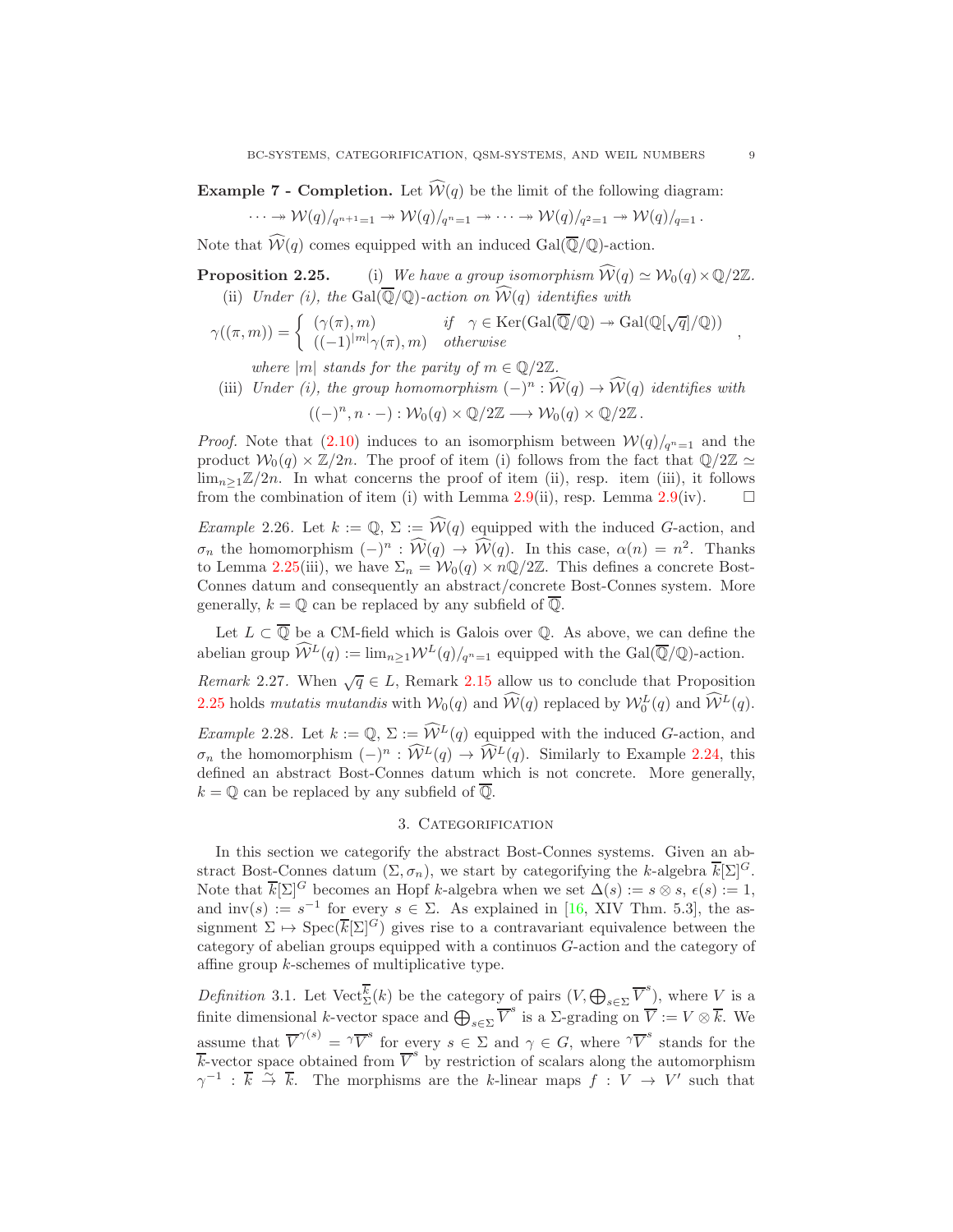$\overline{f}: \overline{V} \to \overline{V'}$  preserves the *Σ*-grading. The tensor product of *k*-vector spaces and of  $\Sigma$ -graded  $\overline{k}$ -vector spaces gives rise to a symmetric monoidal structure on Vect<sup>k</sup><sub>Σ</sub>(k).

<span id="page-9-1"></span>Theorem 3.2. The following holds:

- (i) The k-linear category  $\mathrm{Vect}_{\Sigma}^{k}(k)$  is neutral Tannakian. A fiber functor is given by the forgetful functor  $\omega : \text{Vect}_{\Sigma}^{k}(k) \to \text{Vect}(k)$ .
- (ii) The category  $\text{Vect}_{\Sigma}^{k}(k)$  is semi-simple. Moreover, the isomorphism classes of simple objects are in one-to-one correspondence with the G-orbits of  $\Sigma$ .
- (iii) There is an isomorphism of affine group k-schemes  $\text{Aut}^{\otimes}(\omega) \simeq \text{Spec}(\overline{k}[\Sigma]^G)$ .

*Proof.* Since  $Spec(k[\Sigma]^G)$  is an affine group k-scheme of multiplicative type, its group of characters identifies with  $\Sigma$  equipped with the G-action; see [\[16,](#page-39-7) Thm. 5.3]. Consequently, items (i) and (iii) follow from [\[12,](#page-39-8) §2.32]. In what concerns item (ii), it follows from [16, Thm, 5.10]. it follows from  $[16, Thm. 5.10]$ .

<span id="page-9-2"></span>Remark 3.3. When the G-action  $G \to \text{Aut}(\Sigma)$  is trivial, we have  $\overline{k}[\Sigma]^G = k[\Sigma]$  and  $\mathrm{Vect}_{\Sigma}^k(k)$  reduces to the category  $\mathrm{Vect}_{\Sigma}(k)$  of finite dimensional Σ-graded k-vector spaces. In this case, the simple objects  $S_{s'}, s' \in \Sigma$ , are given by  $S_{s'} := (k, \bigoplus_{s \in \Sigma} k^s)$ where  $k^s = k$  when  $s = s'$ .

<span id="page-9-0"></span>Definition 3.4. Let  $Vect^k_{\Sigma}(k)$  be the full subcategory of  $Vect^k_{\Sigma}(k)$  consisting of the pairs  $(V, \bigoplus_{s \in \Sigma} \overline{V^s})$ , where  $\bigoplus_{s \in \Sigma} V^s$  is a  $\Sigma$ -grading of V such that  $V^{\gamma(s)} = V^s$  for every  $s \in \Sigma$  and  $\gamma \in G$ . Note that  $\text{Vect}_{\Sigma}^{k}(k)$  is a neutral Tannakian subcategory of Vect<sup>k</sup><sub> $\Sigma$ </sub>(k). A fiber functor is given by the forgetful functor  $\omega$ : Vect<sup>k</sup><sub> $\Sigma$ </sub>(k)  $\rightarrow$  Vect(k).

<span id="page-9-3"></span>**Proposition 3.5.** We have an isomorphism  $\text{Aut}^{\otimes}(\omega) \simeq \text{Spec}(k[\Sigma]^G)$ .

*Proof.* Note first that  $Vect^k_{\Sigma}(k)$  naturally identifies with the neutral Tannakian category Vect $_{\Sigma/G}(k)$ . Therefore, making use of Theorem [3.2](#page-9-1) and of Remark [3.3,](#page-9-2) we conclude that  $\text{Aut}^{\otimes}(\omega) \simeq \text{Spec}(k[\Sigma/G])$ . The proof follows now from the canonical isomorphism of Hopf k-algebras  $k[\Sigma]^G \stackrel{\sim}{\to} k[\Sigma/G]$ .

Remark 3.6. By combining Theorem [3.2](#page-9-1) with Proposition [3.5,](#page-9-3) we observe that the inclusion of Hopf k-algebras  $k[\Sigma]^G \hookrightarrow \overline{k}[\Sigma]^G$ , or equivalently the quotient of affine group k-schemes  $Spec(\overline{k}[\Sigma]^G) \rightarrow Spec(k[\Sigma]^G)$ , is induced by the inclusion of neutral Tannakian categories  $\mathrm{Vect}_{\Sigma}^k(k) \subset \mathrm{Vect}_{\Sigma}^k(k)$ .

Theorem [3.2](#page-9-1) provides a Tannakian categorification of the k-algebra  $\overline{k}[\Sigma]^{G}$ , as well of its canonical Hopf structure. The Tannakian categorification of the Hopf k-algebra homomorphism  $\sigma_n : \overline{k}[\Sigma]^G \to \overline{k}[\Sigma]^G$  is provided by the following k-linear additive symmetric monoidal functor (note that the direct sum is finite):

$$
\underline{\sigma_{\mathbf{n}}} : \text{Vect}_{\Sigma}^{\overline{k}}(k) \to \text{Vect}_{\Sigma}^{\overline{k}}(k) \quad \underline{\sigma_{\mathbf{n}}}(V) := V \quad \overline{\underline{\sigma_{\mathbf{n}}}(V)}^{s} := \left\{ \begin{array}{ll} \bigoplus_{s' \in \rho_{n}(s)} \overline{V}^{s'} & \text{if } s \in \Sigma_{n} \\ 0 & \text{otherwise.} \end{array} \right.
$$

Theorem 3.7. The following holds:

- (i) We have natural equalities  $\sigma_{nm} = \sigma_n \circ \sigma_m$  and  $\omega \circ \sigma_n = \omega$ .
- (ii) The morphism of Hopf k-algebras  $\underline{\sigma_n} : \overline{k}[\Sigma]^G \to \overline{k}[\Sigma]^G$ , corresponding to  $\underline{\sigma_{\mathbf{n}}}: {\rm Spec}(\overline{k}[\Sigma]^G) \rightarrow {\rm Spec}(\overline{k}[\Sigma]^G), \,\, \overline{agrees \,\, with \,\, \underline{\sigma_{n}}}.$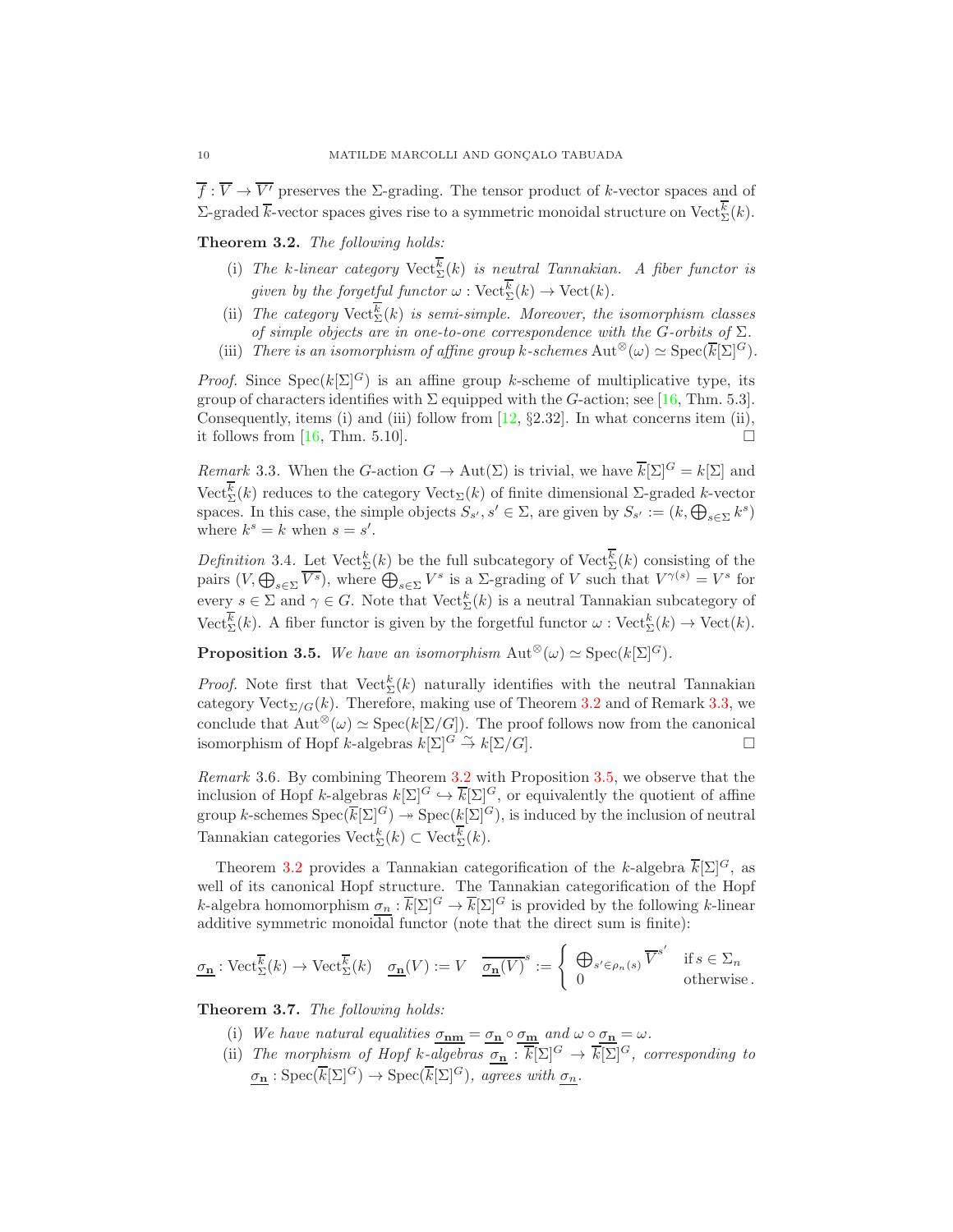*Proof.* (i) Since  $\sigma_{\mathbf{n}}(V) := V$ , equality  $\omega \circ \sigma_{\mathbf{n}} = \omega$  is clear. In what concerns  $\sigma_{nm} = \sigma_n \circ \sigma_m$ , it follows from the assumption  $\sigma_{nm} = \sigma_n \circ \sigma_m$ ; see Definition [2.1.](#page-4-0) (ii) By base-change along  $\overline{k}/k$ , it suffices to show that the following morphisms

<span id="page-10-1"></span>(3.8) 
$$
\underline{\sigma_{\mathbf{n}}} \otimes \overline{k} : \overline{k}[\Sigma] \longrightarrow \overline{k}[\Sigma] \qquad \underline{\sigma_{\mathbf{n}}} : \overline{k}[\Sigma] \stackrel{s \mapsto \sigma_{\mathbf{n}}(s)}{\longrightarrow} \overline{k}[\Sigma]
$$

agree. Thanks to Lemma [3.9](#page-10-0) below,  $\sigma_n \otimes \overline{k}$  can be replaced by the morphism induced by the functor  $\underline{\sigma_n}$ : Vect<sub> $\Sigma(\overline{k}) \to \text{Vect}_{\Sigma}(\overline{k})$ . Given an arbitrary  $\overline{k}$ -algebra A,</sub> let us then describe the induced group homomorphisms

$$
\begin{array}{rcl}\n\underline{\sigma_{\mathbf{n}}}(R)^{*}:\mathrm{Aut}^{\otimes}(\omega)(A)=\mathrm{Hom}(\Sigma,A^{\times})&\longrightarrow&\mathrm{Hom}(\Sigma,A^{\times})=\mathrm{Aut}^{\otimes}(\omega)(A)\\ \n\underline{\sigma_{n}}^{*}:\mathrm{Hom}(\overline{k}[\Sigma],A)=\mathrm{Hom}(\Sigma,A^{\times})&\longrightarrow&\mathrm{Hom}(\Sigma,A^{\times})=\mathrm{Hom}(\overline{k}[\Sigma],A)\,.\n\end{array}
$$

As explained in Remark [3.3,](#page-9-2) there is a one-to-one correspondence  $s \mapsto S_s$  between elements of  $\Sigma$  and simple objects of Vect<sub> $\Sigma(k)$ </sub>. Making use of the equality  $\sigma_{\mathbf{n}}(S_s) = S_{\sigma_n(s)}$ , we hence conclude that the homomorphism  $\sigma_{\mathbf{n}}(R)^*$  is given by pre-composition with  $\sigma_n : \Sigma \to \Sigma$ . The group homomorphism  $\sigma_n^*$  is also given by pre-composition with  $\sigma_n$ . Since the k-algebra A is arbitrary, this implies that the above morphisms  $(3.8)$  agree, and so the proof is finished.

<span id="page-10-0"></span>**Lemma 3.9.** The above morphism  $\sigma_n \otimes \overline{k}$  agrees with the one induced by the functor  $\sigma_{\mathbf{n}} : \text{Vect}_{\Sigma}(\overline{k}) \to \text{Vect}_{\Sigma}(\overline{k}).$ 

Proof. Consider the following commutative diagram

$$
\begin{aligned}\n\text{Vect}_{\Sigma}(\overline{k}) &\xrightarrow{\sigma_{\mathbf{n}}} \text{Vect}_{\Sigma}(\overline{k}) \xrightarrow{\omega} \text{Vect}(\overline{k}) \\
\downarrow^{\psi} &\downarrow^{\psi} &\downarrow^{\psi} \\
\text{Vect}_{\Sigma}^{\overline{k}}(k) &\xrightarrow{\sigma_{\mathbf{n}}} \text{Vect}_{\Sigma}^{\overline{k}}(k) \xrightarrow{\omega} \text{Vect}(k)\n\end{aligned}
$$

 $\Psi(V,\underbrace{\bigoplus}_{s\in\Sigma}\overline{V}^s) := (\overline{V},\bigoplus_{s\in\Sigma}\overline{V}^s)$ . On one hand,  $\mathrm{Aut}^{\otimes}(\omega\otimes\overline{k}) \simeq \mathrm{Aut}^{\otimes}(\omega)_{\overline{k}} \simeq$  $Spec(\overline{k}[\Sigma]^G)_{\overline{k}}$ . On the other hand, since the affine group k-scheme  $Spec(\overline{k}[\Sigma]^G)$ is of multiplicative type,  $\Psi$  induces an isomorphism  $Spec(\overline{k}[\Sigma]) \simeq Spec(\overline{k}[\Sigma]^G)_{\overline{k}}$ . Consequently, we obtain the following commutative square

$$
\operatorname{Spec}(\overline{k}[\Sigma]) \xrightarrow{\sigma_{\mathbf{n}}} \operatorname{Spec}(\overline{k}[\Sigma])
$$

$$
\sim \sqrt{\sum_{\sum_{\mathbf{p} \in \mathbb{C}} (\overline{k}[\Sigma]^G)_{\overline{k}}} \xrightarrow{\sigma_{\mathbf{n}} \otimes \overline{k}} \operatorname{Spec}(\overline{k}[\Sigma]^G)_{\overline{k}}}.
$$

This achieves the proof.  $\hfill \square$ 

Remark 3.10. Since the functor  $\sigma_{\mathbf{n}}$  restricts to the category Vect<sup>k</sup><sub>2</sub>(k), the Tannakian categorification of the Hopf k-algebra homomorphism  $\sigma_n : k[\Sigma]^G \to k[\Sigma]^G$ is also provided by  $\sigma_{\mathbf{n}}$ .

The k-linear additive map  $\rho_n : \overline{k}[\Sigma_n]^G \to \overline{k}[\Sigma]^G$  does not preserve the algebra structure. Consequently, it does not admit a Tannakian categorification. Nevertheless, we have the following k-linear additive functor (defined when  $\alpha(n)$  is finite):

$$
\underline{\rho_{\mathbf{n}}} : \mathrm{Vect}_{\Sigma_n}^{\overline{k}}(k) \longrightarrow \mathrm{Vect}_{\Sigma}^{\overline{k}}(k) \quad \underline{\rho_{\mathbf{n}}}(V) := \bigoplus_{i=1}^{\alpha(n)} V \quad \underline{\overline{\rho_{\mathbf{n}}}(V)}^s := \overline{V}^{\sigma_n(s)}
$$

.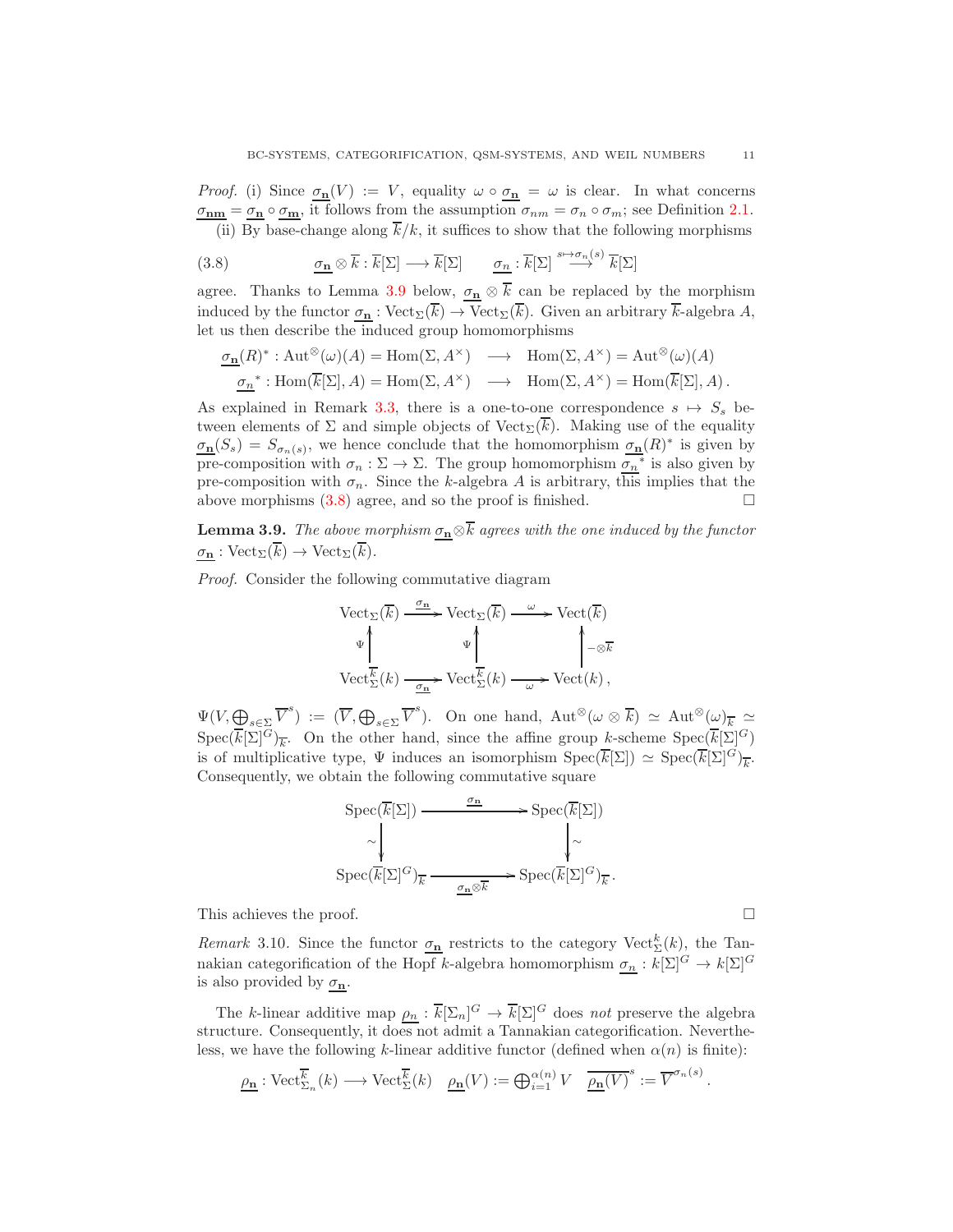Recall that  $\sigma_n \circ \rho_n = \alpha(n) \cdot \text{Id}$ . The following result categorifies this equality:

**Proposition 3.11.** We have a natural equality  $\sigma_{\mathbf{n}} \circ \rho_{\mathbf{n}} = \mathrm{Id}^{\oplus \alpha(n)}$ .

*Proof.* The proof follows automatically from the definition of  $\sigma_n$  and  $\rho_n$ .

Remark 3.12. Similarly to  $\sigma_{\mathbf{n}}$ , the functor  $\rho_{\mathbf{n}}$  restricts to the category Vect<sup>k</sup><sub> $\Sigma$ </sub>(k).

Automorphisms, Frobenius, and Verschiebung. Let  $(\Sigma, \sigma_n)$  be an abstract Bost-Connes datum. Assume that we have a G-equivariant embedding  $\Sigma \hookrightarrow \overline{k}^*$ and that  $\sigma_n : \Sigma \to \Sigma$  is given by  $s \mapsto s^n$ . These conditions are verified by Examples 1 and 3-6 in §[2.](#page-3-0)

*Definition* 3.13. Let  $\text{Aut}^k_{\Sigma}(k)$  be the category of pairs  $(V, \Phi)$ , where V is a finite dimensional k-vector space and  $\Phi : \overline{V} \overset{\sim}{\to} \overline{V}$  a G-equivariant diagonalizable automorphism whose eigenvalues belong to  $\Sigma$ . The morphisms  $(V, \Phi) \rightarrow (V', \Phi')$  are the k-linear homomorphisms  $f: V \to V'$  such that  $\overline{f} \circ \Phi = \Phi' \circ \overline{f}$ . The tensor product of vector spaces gives rise to a symmetric monoidal structure on  $\text{Aut}_{\Sigma}^{k}(k)$ .

Remark 3.14. When The G-action  $G \to \text{Aut}(\Sigma)$  is trivial, the embedding  $\Sigma \hookrightarrow \overline{k}^{\times}$ factors through  $k^{\times} \subset \overline{k}^{\times}$ . Consequently,  $\text{Aut}_{\Sigma}^{\overline{k}}(k)$  reduces to the category  $\text{Aut}_{\Sigma}(k)$ of pairs  $(V, \Phi)$ , where V is a finite dimensional k-vector space and  $\Phi : V \overset{\sim}{\to} V$  a diagonalizable automorphism whose eigenvalues belong to  $\Sigma$ .

Note that  $\text{Aut}^k_{\Sigma}(k)$  comes equipped with the forgetful functor  $(V, \Phi) \mapsto V$  to finite dimensional  $k$ -vector spaces. We have also a "Frobenius" functor

<span id="page-11-0"></span>(3.15) 
$$
\operatorname{Aut}^{\overline{k}}_{\Sigma}(k) \longrightarrow \operatorname{Aut}^{\overline{k}}_{\Sigma}(k) \qquad (V, \Phi) \mapsto (V, \Phi^n)
$$

and a "Verschiebung" functor

<span id="page-11-1"></span>(3.16) 
$$
\operatorname{Aut}_{\Sigma_n}^{\overline{k}}(k) \longrightarrow \operatorname{Aut}_{\Sigma}^{\overline{k}}(k) \qquad (V, \Phi) \mapsto (V^{\oplus n}, \mathbb{V}_n(\Phi)),
$$

where

(3.17) Vn(Φ) := 0 · · · · · · 0 Φ Id . . . . . . . . . 0 0 . . . . . . . . . . . . . . . . . . . . . . . . . . . 0 · · · 0 Id 0 .

## Theorem 3.18. The following holds:

- (i) There is an equivalence of neutral Tannakian categories  $\text{Aut}^k_{\Sigma}(k)$  and  $\text{Vect}^k_{\Sigma}(k)$ .
- (ii) Under equivalence (i), the above functor [\(3.15\)](#page-11-0) corresponds to  $\sigma_{\bf n}$ .
- (iii) Assume that the G-action  $G \to \text{Aut}(\Sigma)$  is trivial (e.g.  $k = \overline{k}$ ). Under equivalence (i), the functor [\(3.16\)](#page-11-1) corresponds to  $\rho_n$ .

Proof. (i) Consider the following additive symmetric monoidal functor

$$
\psi: \operatorname{Aut}_{\Sigma}^{\overline{k}}(k) \longrightarrow \operatorname{Vect}_{\Sigma}^{\overline{k}}(k) \qquad (V, \Phi) \mapsto (V, \bigoplus_{s \in \Sigma} \overline{V}^{s}),
$$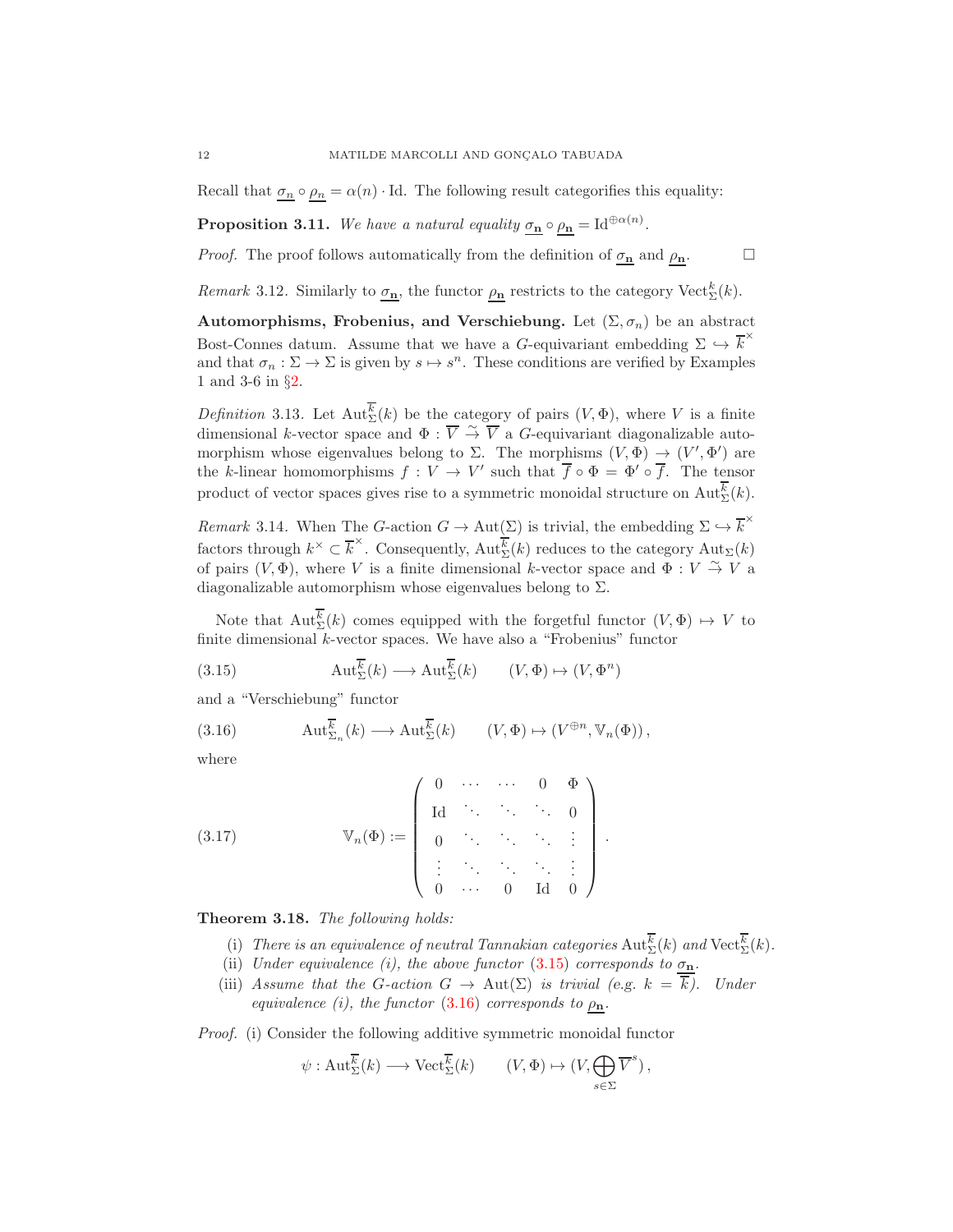where  $\overline{V}^s$  stands for the eigenspace of  $\Phi$  associated to the eigenvector  $s \in \Sigma$ . Note that since  $\Phi$  is *G*-equivariant, we have  $\overline{V}^{\gamma(s)} = \gamma \overline{V}^s$  for every  $s \in \Sigma$  and  $\gamma \in G$ . The (quasi-)inverse of  $\psi$  is given by the following additive symmetric monoidal functor

$$
\varphi : \mathrm{Vect}_{\Sigma}^{\overline{k}}(k) \longrightarrow \mathrm{Aut}_{\Sigma}^{\overline{k}}(k) \qquad (V, \bigoplus_{s \in \Sigma} \overline{V}^{s}) \mapsto (V, \Phi),
$$

where  $\Phi$  stands for diagonal automorphism whose restriction to  $\overline{V}^s$  is given by multiplication by s. The proof follows now from the fact that  $\psi$  and  $\varphi$  are compatible with the forgetful functors to finite dimensional k-vector spaces.

(ii) Given an object  $(V, \Phi)$  of  $\text{Aut}_{\Sigma}^{k}(k)$ , we claim that  $\sigma_{\mathbf{n}}(\psi(V, \Phi)) \simeq \psi(V, \Phi^{n})$ . Note that the eigenspace of  $\Phi^n$  associated to  $s \in \Sigma$  can be expressed as a direct sum, indexed by the elements s' such that  $(s')^n = s$ , of the different eigenspaces of  $\Phi$  associated to the elements of s'. Therefore, since  $\sigma_n(s') = (s')^n$ , our claim follows from the definition of  $\sigma_{\mathbf{n}}$ . This achieves the proof.

(iii) Given an object  $(V, \bigoplus_{s \in \Sigma} V^s)$  of  $Vect_{\Sigma}(k)$ , note that

<span id="page-12-2"></span>
$$
(3.19) \quad \varphi(\underline{\rho_{\mathbf{n}}}(V,\bigoplus_{s\in\Sigma}V^s))=\left(V^{\oplus n},\bigoplus_{s\in\Sigma}\bigoplus_{s'\in\rho_n(s)}V^{s\ \oplus_s\oplus_{s'}(s'\cdot-)}\bigoplus_{s\in\Sigma}\bigoplus_{s'\in\rho_n(s)}V^s\right)\,.
$$

Note also that we have the following equality

<span id="page-12-1"></span>(3.20) 
$$
\varphi(V, \bigoplus_{s \in \Sigma} V^s) = \left(V, \bigoplus_{s \in \Sigma} V^{s} \stackrel{\oplus_s (s, \dots)}{\longrightarrow} \bigoplus_{s \in \Sigma} V^s\right).
$$

Thanks to Lemma [3.21](#page-12-0) below, we observe that the "Verschiebung" of the pair [\(3.20\)](#page-12-1) is isomorphic in Aut<sub> $\Sigma(k)$ </sub> to the pair [\(3.19\)](#page-12-2). This achieves the proof.

<span id="page-12-0"></span>Lemma 3.21. The following holds:

- (i) Given k-linear automorphisms  $\Phi$  and  $\Phi'$ , we have a canonical isomorphism between  $\mathbb{V}_n(\Phi) \oplus \mathbb{V}_n(\Phi')$  and  $\mathbb{V}_n(\Phi \oplus \Phi')$ .
- (ii) Given a k-linear automorphism  $V \stackrel{s:-}{\to} V, s \in k^{\times}$ , we have an isomorphism between  $\mathbb{V}_n(s \cdot -)$  and the automorphism  $\bigoplus_{s' \in \rho_n(s)} V \stackrel{\oplus_{s'}(s' \cdot -)}{\rightarrow} \bigoplus_{s' \in \rho_n(s)} V$ .

*Proof.* (i) Let V, resp. V', be the source (= target) of  $\Phi$ , resp. of  $\Phi'$ . The searched isomorphism is given by the permutation  $V^{\oplus n} \oplus V'^{\oplus n} \simeq (V \oplus V')^{\oplus n}$ .

(ii) The characteristic polynomial  $p(\lambda)$  of  $\mathbb{V}(s \cdot -)$  is given by  $\lambda^n - s = 0$ . Therefore, the proof follows from the diagonalization of this latter automorphism.  $\Box$ 

Relation with Motives. In this subsection we relate the categorification of some of our examples of abstract Bost-Connes systems with the theory of motives.

Example 1 makes use of the notion of orbit categories. Let  $(C, \otimes, 1)$  be a k-linear, additive, rigid symmetric monoidal category and  $\mathcal{O} \in \mathcal{C}$  a ⊗-invertible object. The associated *orbit category*  $\mathcal{C}_{\alpha}$  has the same objects as  $\mathcal C$  and morphisms

$$
\mathrm{Hom}_{\mathcal{C}/\!\_\otimes\mathcal{O}}(a,b):=\bigoplus_{i\in\mathbb{Z}}\mathrm{Hom}_{\mathcal{C}}(a,b\otimes\mathcal{O}^{\otimes i})\,.
$$

Given objects  $a, b, c$  and morphisms

$$
f = \{f_i\}_{i \in \mathbb{Z}} \in \bigoplus_{i \in \mathbb{Z}} \text{Hom}_{\mathcal{C}}(a, b \otimes \mathcal{O}^{\otimes i}) \qquad g = \{g_i\}_{i \in \mathbb{Z}} \in \bigoplus_{i \in \mathbb{Z}} \text{Hom}_{\mathcal{C}}(b, c \otimes \mathcal{O}^{\otimes i})
$$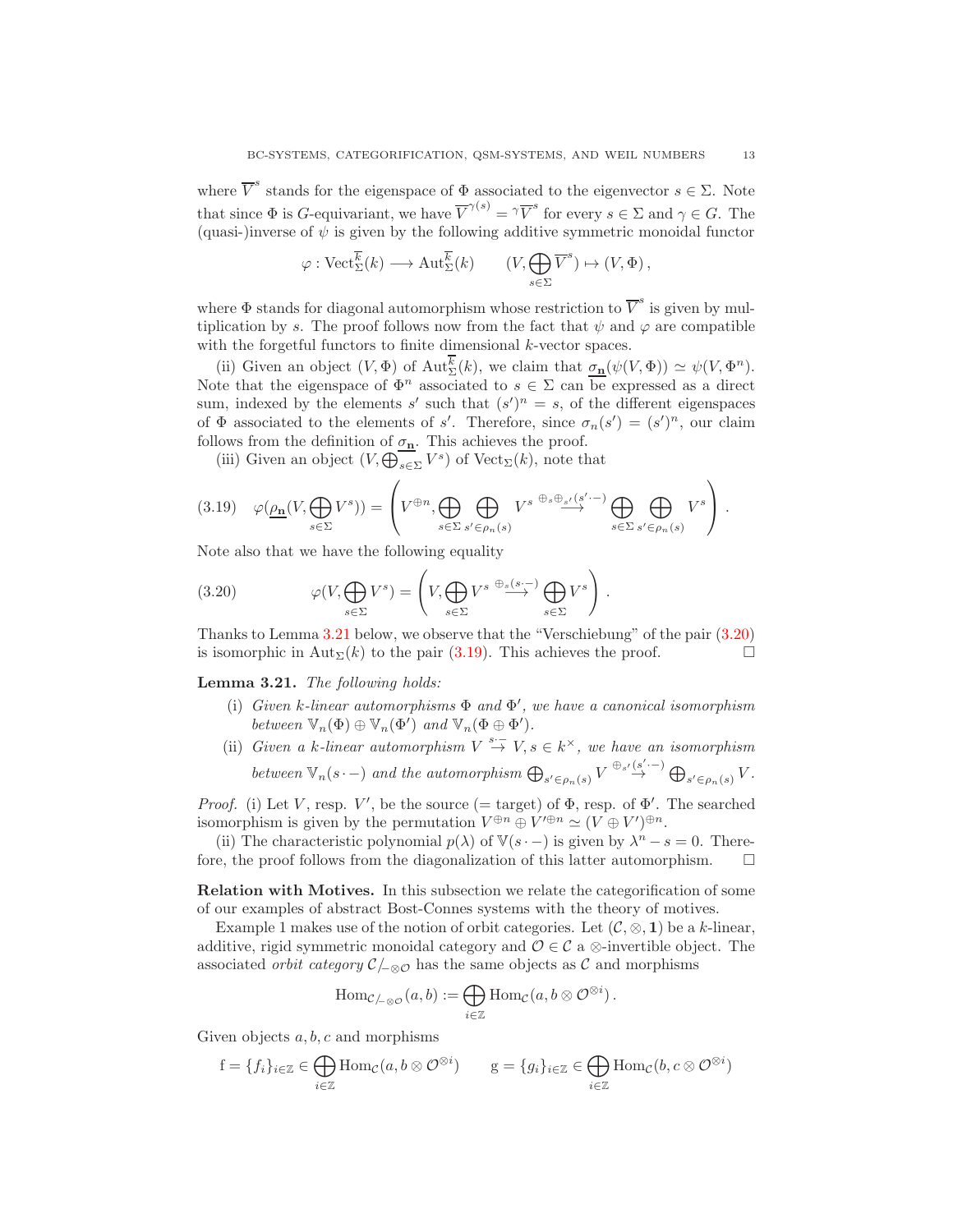the *i*<sup>'th</sup>-component of g∘f is given by  $\sum_i ((g_{i'-i} \otimes \mathcal{O}^{\otimes i}) \circ f_i)$ . The canonical functor

$$
\tau: \mathcal{C} \to \mathcal{C}/_{\mathcal{A} \otimes \mathcal{O}} \quad a \mapsto a \quad f \mapsto f = \{f_i\}_{i \in \mathbb{Z}},
$$

where  $f_0 = f$  and  $f_i = 0$  for  $i \neq 0$ , is endowed with an isomorphism  $\tau \circ (-\otimes \mathcal{O}) \stackrel{\sim}{\Rightarrow} \tau$ and is 2-universal among all such functors; see [\[17,](#page-39-9) §7]. By construction,  $\mathcal{C}/_{-\otimes\mathcal{O}}$  is k-linear and additive. Moreover, as proved in [\[17,](#page-39-9) Lem. 7.3],  $\mathcal{C}/_{-\otimes\mathcal{O}}$  inherits from C a rigid symmetric monoidal structure making the functor  $\tau$  symmetric monoidal.

Example 1 - Original Bost-Connes system. Let us first forget about the G-action. Thanks to Theorem [3.2,](#page-9-1) we obtain the affine group k-scheme  $Spec(k[\mathbb{Q}/\mathbb{Z}])$ and the neutral Tannakian category Vect<sub>Q/Z</sub>(k). Under the assignment  $\Sigma \mapsto$  $Spec(k[\Sigma])$ ,  $\mathbb{Z}/n$  corresponds to the affine group k-scheme  $\mu_n$  of  $n^{\text{th}}$  roots of unit. Therefore, making use of  $\mathbb{Q}/\mathbb{Z} \simeq \lim_{n>1}\mathbb{Z}/n$ , we conclude that

$$
Spec(k[\mathbb{Q}/\mathbb{Z}]) \simeq colim_{n \geq 1}Spec(k[\mathbb{Z}/n]) \simeq colim_{n \geq 1} \mu_n \simeq \mathbb{G}_{m,\text{tors}}.
$$

Recall from [\[1,](#page-39-10) §4.1.5] the construction of the category of Tate motives Tate(k)<sub>k</sub> with k-coefficients. This is a neutral Tannakian category which comes equipped with ⊗-invertible objects  $k(n), n \in \mathbb{Z}$ .

<span id="page-13-0"></span>Proposition 3.22. There is an equivalence of neutral Tannakian categories

 $\text{Vect}_{\mathbb{Q}/\mathbb{Z}}(k) \simeq \lim_{n \geq 1} \text{Tate}(k)_{k} /_{\neg \otimes k(n)}.$ 

*Proof.* Thanks to the isomorphism  $\mathbb{Q}/\mathbb{Z} \simeq \lim_{n>1}\mathbb{Z}/n$ , we have an induced equivalence of neutral Tannakian categories  $Vect_{\mathbb{Q}/\mathbb{Z}}(k) \simeq \lim_{n>1} \text{Vect}_{\mathbb{Z}/n}(k)$ . Hence, it is enough to construct an equivalence between Tate $(k)_k/_{\sim \otimes k(n)}$  and Vect<sub>Z/n</sub>(k). The category Tate(k)<sub>k</sub> identifies with Vect<sub>Z</sub>(k). Under such identification, the objects  $k(n)$  correspond to the simple objects  $S_n$ ; see Remark [3.3.](#page-9-2) Therefore, we obtain a symmetric monoidal equivalence between Tate $(k)_{k}/_{-\otimes k(n)}$  and Vect<sub> $\mathbb{Z}(k)/_{-\otimes S_n}$ . In</sub> order to conclude the proof, it suffices then to construct a symmetric monoidal equivalence between Vect<sub>Z</sub> $(k)$  –⊗ $S_n$  and Vect<sub>Z/n</sub> $(k)$ .

Let  $\sigma : \mathbb{Z} \to \mathbb{Z}/n$  be the projection homomorphism and  $\rho : \mathbb{Z}/n \to \mathcal{P}(\mathbb{Z})$  the map that sends an element of  $\mathbb{Z}/n$  to its pre-image under  $\sigma$ . Under such notations, consider the following k-linear additive symmetric monoidal functor

<span id="page-13-1"></span>
$$
\underline{\sigma} : \text{Vect}_{\mathbb{Z}}(k) \longrightarrow \text{Vect}_{\mathbb{Z}/n}(k) \quad \underline{\sigma}(V) := V \quad \underline{\sigma}(V)^s := \bigoplus_{s' \in \rho_n(s)} V^{s'}.
$$

Clearly,  $\sigma$  sends the simple object  $S_n$  to the ⊗-unit of Vect<sub> $\mathbb{Z}/n(k)$ </sub>. Consequently, by the universal property of orbit categories, we obtain an induced functor

(3.23) 
$$
\text{Vect}_{\mathbb{Z}}(k)/_{\text{--}\otimes S_n} \longrightarrow \text{Vect}_{\mathbb{Z}/n}(k).
$$

Since  $\sigma$  is k-linear, additive, symmetric monoidal, and essentially surjective, [\(3.23\)](#page-13-1) is also k-linear, additive, symmetric monoidal, and essentially surjective. Let us now show that [\(3.23\)](#page-13-1) is moreover fully-faithful. The homomorphisms in  $Vect_{\mathbb{Z}}(k)/_{-\otimes S_n}$ from  $(V, \bigoplus_{s \in \mathbb{Z}} V^s)$  to  $(V', \bigoplus_{s \in \mathbb{Z}} V'^s)$  are given by

<span id="page-13-2"></span>(3.24) 
$$
\bigoplus_{i \in \mathbb{Z}} \bigoplus_{s \in \mathbb{Z}} \text{Hom}(V^s, V'^{ni+s}).
$$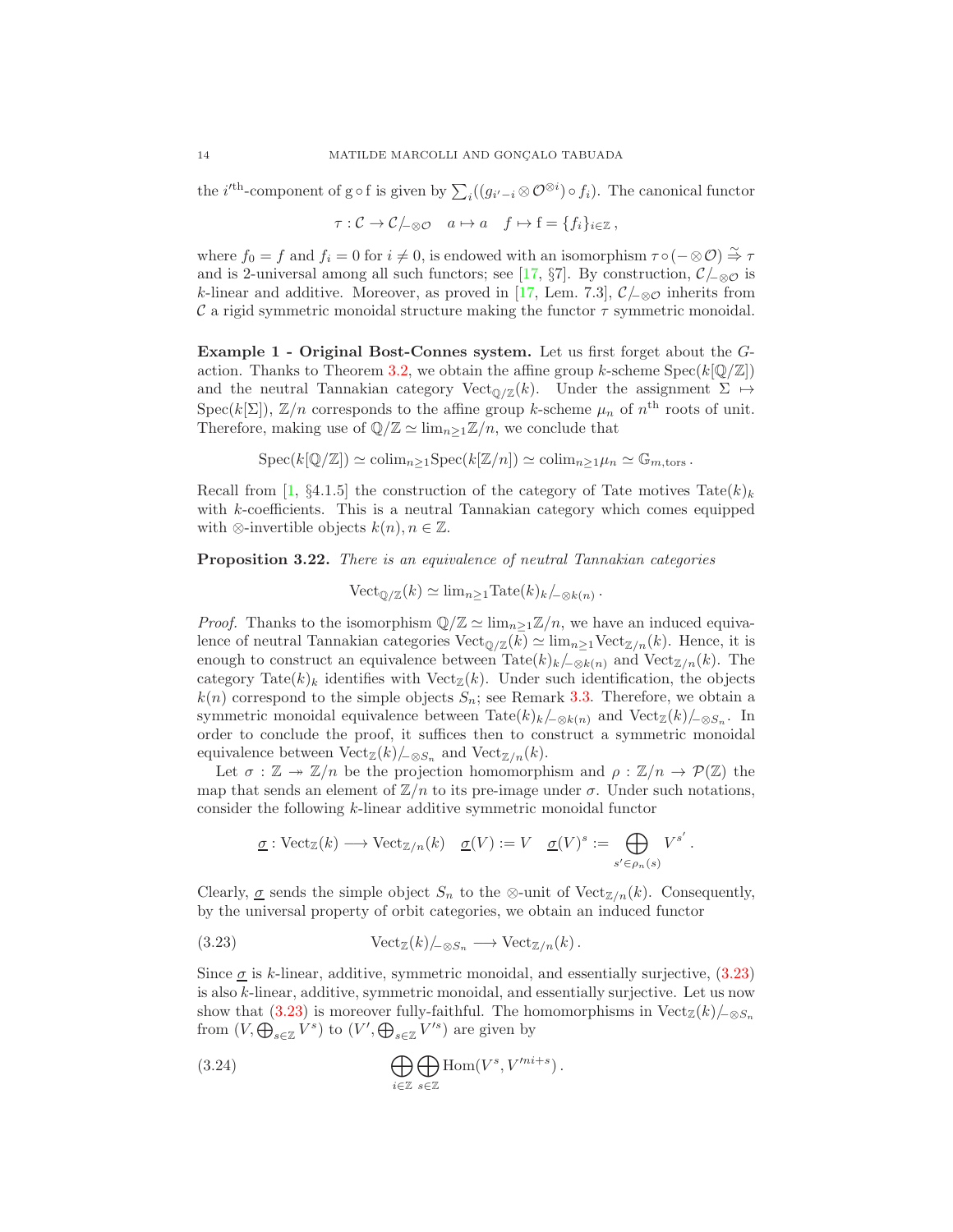On the other hand, the homomorphisms in  $\mathrm{Vect}_{\mathbb{Z}/n}(k)$  from  $\underline{\sigma}(V, \bigoplus_{s\in\mathbb{Z}}V^s)$  to  $\underline{\sigma}(V', \bigoplus_{s \in \mathbb{Z}} V'^s)$  can be written as

<span id="page-14-1"></span>(3.25) 
$$
\bigoplus_{s \in \mathbb{Z}/n} \bigoplus_{s',s'' \in \rho_n(s)} \text{Hom}(V^{s'},V^{s''})\,.
$$

The above functor  $(3.23)$  identifies  $(3.24)$  with  $(3.25)$ , and it is therefore fullyfaithful. This achieves the proof.

When we consider the  $G$ -action, Theorem [3.2](#page-9-1) furnish us the affine group  $k$ -scheme  $Spec(\overline{\mathbb{Q}}[\mathbb{Q}/\mathbb{Z}]^{\text{Gal}(\overline{\mathbb{Q}}/k)})$  and the neutral Tannakian category Vect $\mathbb{Q}_{\mathbb{Z}}(k)$ . Note that this affine group k-scheme is a twisted form of  $\mathbb{G}_{m,\text{tors}}$ . Definition [3.4](#page-9-0) and Propo-sition [3.5](#page-9-3) furnish us also the quotient affine group k-scheme  $Spec(k[\mathbb{Q}/\mathbb{Z}]^{\text{Gal}(\mathbb{Q}/\mathbb{Z})})$ and the neutral Tannakian subcategory  $\text{Vect}_{\mathbb{Q}/\mathbb{Z}}^k(k)$ .

Example 2 - Weil restriction. Thanks to Theorem [3.2,](#page-9-1) we obtain the following affine group R-scheme and neutral Tannakian category:

 $Spec(\mathbb{C}[\mathbb{Q}/\mathbb{Z}\times\mathbb{Q}/\mathbb{Z}]^{\mathbb{Z}/2})$   $Vect_{\mathbb{Q}/\mathbb{Z}\times\mathbb{Q}/\mathbb{Z}}(\mathbb{R})$ .

Under the assignment  $\Sigma \mapsto \text{Spec}(\mathbb{C}[\Sigma]^{\mathbb{Z}/2})$ ,  $\mathbb{Z}/n \times \mathbb{Z}/n$  equipped with the switch  $\mathbb{Z}/2$ -action, corresponds to the Weil restriction  $\text{Res}_{\mathbb{C}/\mathbb{R}}(\mu_n)$ . Therefore, making use of the isomorphism  $\mathbb{Q}/\mathbb{Z} \times \mathbb{Q}/\mathbb{Z} \simeq \lim_{n \geq 1} (\mathbb{Z}/n \times \mathbb{Z}/n)$ , we conclude that

$$
(3.26) \qquad \mathrm{Spec}(\mathbb{C}[\mathbb{Q}/\mathbb{Z}\times\mathbb{Q}/\mathbb{Z}]^{\mathbb{Z}/2})\simeq \mathrm{colim}_{n\geq 1}\mathrm{Res}_{\mathbb{C}/\mathbb{R}}(\mu_n)\simeq \mathrm{Res}_{\mathbb{C}/\mathbb{R}}(\mathbb{G}_{m,\mathrm{tors}}).
$$

Recall from [\[11,](#page-39-11) §2.1] that the category of real Hodge structures  $Hod(\mathbb{R})$  is defined as Vect $_{\mathbb{Z}\times\mathbb{Z}}^{\mathbb{C}}(\mathbb{R})$ . The associated affine group  $\mathbb{R}$ -scheme is  $\text{Res}_{\mathbb{C}/\mathbb{R}}(\mathbb{G}_m)$ . Moreover, the closed immersion  $\text{Res}_{\mathbb{C}/\mathbb{R}}(\mathbb{G}_{m,\text{tors}}) \hookrightarrow \text{Res}_{\mathbb{C}/\mathbb{R}}(\mathbb{G}_{m})$  is induced by the functor

$$
\mathrm{Hod}(\mathbb{R}) = \mathrm{Vect}_{\mathbb{Z} \times \mathbb{Z}}^{\mathbb{C}}(\mathbb{R}) \longrightarrow \mathrm{Vect}_{\mathbb{Q}/\mathbb{Z} \times \mathbb{Q}/\mathbb{Z}}^{\mathbb{C}}(\mathbb{R}).
$$

Remark 3.27. As in Example 1, we have also the quotient affine group R-scheme  $\mathrm{Spec}(\mathbb{R}[\mathbb{Q}/\mathbb{Z}\times\mathbb{Q}/\mathbb{Z}]^{\mathbb{Z}/2})$  and the neutral Tannakian subcategory  $\mathrm{Vect}_{\mathbb{Q}/\mathbb{Z}\times\mathbb{Q}/\mathbb{Z}}^{\mathbb{R}}(\mathbb{R})$ .

Examples 4,5 - Weil numbers and CM fields. Thanks to Theorem [3.2,](#page-9-1) we obtain the affine group  $k$ -schemes

(3.28) 
$$
\mathrm{Spec}(\overline{\mathbb{Q}}[\mathcal{W}_0(q)]^{\mathrm{Gal}(\mathbb{Q}/k)}) \quad \mathrm{Spec}(\overline{\mathbb{Q}}[\mathcal{W}(q)]^{\mathrm{Gal}(\mathbb{Q}/k)})
$$

<span id="page-14-3"></span>(3.29) 
$$
\mathrm{Spec}(\overline{\mathbb{Q}}[\mathcal{W}_0^L(q)]^{\mathrm{Gal}(\overline{\mathbb{Q}}/k)}) \qquad \mathrm{Spec}(\overline{\mathbb{Q}}[\mathcal{W}^L(q)]^{\mathrm{Gal}(\overline{\mathbb{Q}}/k)})
$$

as well as the neutral Tannakian categories

<span id="page-14-4"></span>(3.30) 
$$
\text{Vect}_{\mathcal{W}_0(q)}^{\overline{\mathbb{Q}}}(k) \quad \text{Vect}_{\mathcal{W}(q)}^{\overline{\mathbb{Q}}}(k) \quad \text{Vect}_{\mathcal{W}_0^L(q)}^{\overline{\mathbb{Q}}}(k) \quad \text{Vect}_{\mathcal{W}^L(q)}^{\overline{\mathbb{Q}}}(k).
$$

Recall from [\[15,](#page-39-12) §1] the construction of the (semi-simple) Tannakian categories of numerical motives over  $\mathbb{F}_q$  with k-coefficients:

<span id="page-14-2"></span>(3.31) 
$$
\text{Mot}_0(\mathbb{F}_q)_k \quad \text{Mot}(\mathbb{F}_q)_k \quad \text{Mot}_0^L(\mathbb{F}_q)_k \quad \text{Mot}^L(\mathbb{F}_q)_k.
$$

The under-script 0 stands for numerical motives of weight zero and the upper-script L for numerical motives whose Frobenius numbers belong to  $W^L(q)$ .

<span id="page-14-0"></span>**Theorem 3.32.** (Milne  $[15, \S2]$  $[15, \S2]$ ) Assuming the Tate conjecture, the following holds:

(i) The above Tannakian categories [\(3.31\)](#page-14-2) admit  $\overline{\mathbb{Q}}$ -valued fiber functors. The associated affine group  $k$ -schemes agree with  $(3.28)$ - $(3.29)$ .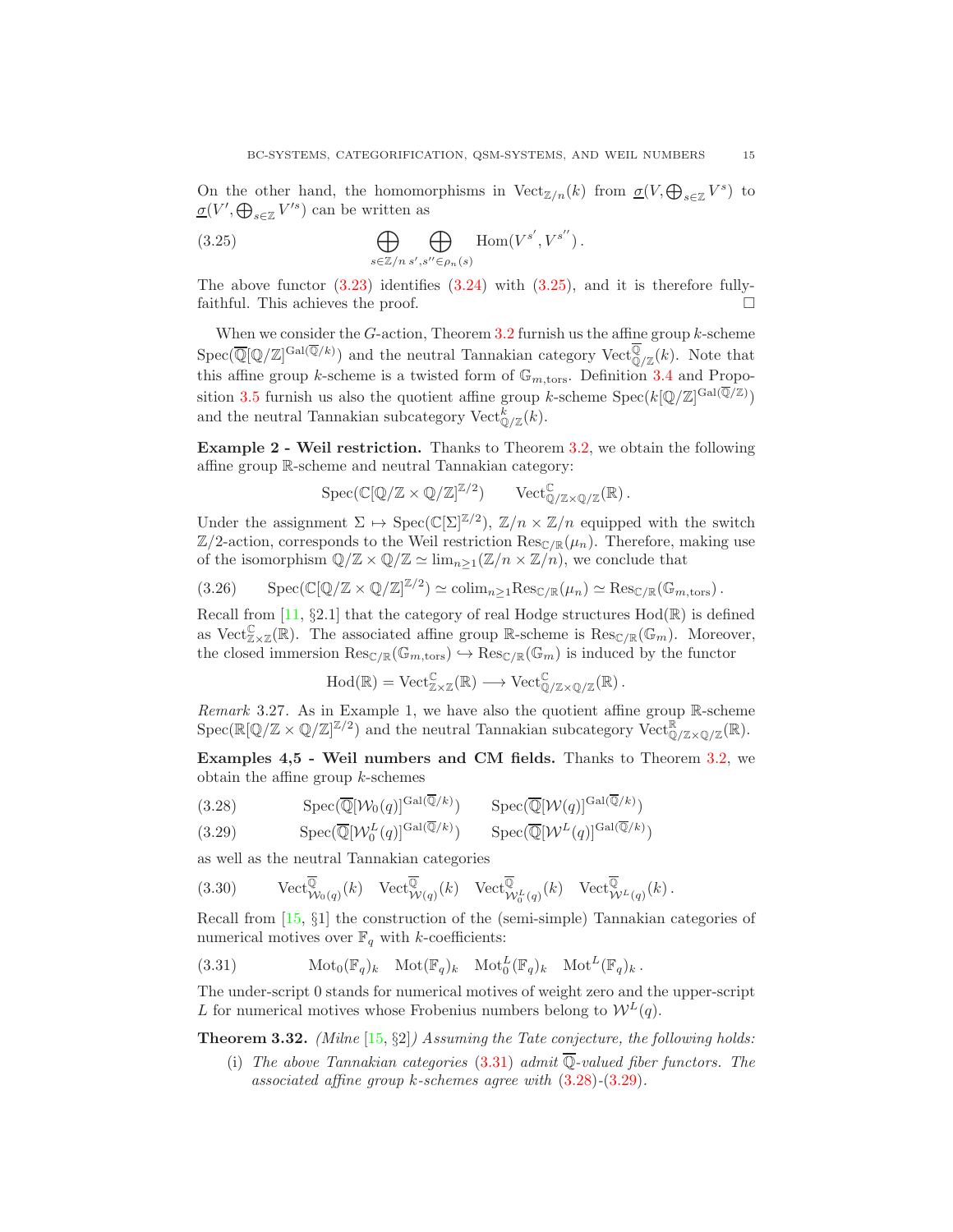(ii) In the particular case where  $k = \overline{Q}$ , the Tannakian categories [\(3.31\)](#page-14-2) become neutral and moreover equivalent to [\(3.30\)](#page-14-4).

<span id="page-15-0"></span>Example 6 - Germs. The preceding Examples 4 and 5 hold mutatis mutandis with  $W(q)$  (and all its variants) replaced by  $W(p^{\infty})$  and  $\mathbb{F}_q$  replaced by  $\overline{\mathbb{F}_p}$ .

#### 4. Quantum statistical mechanics

In this section we associate to certain Bost-Connes data (see Notation [4.2](#page-15-1) below) a quantum statistical mechanical system (=QSM-system). In what follows,  $k \subseteq \mathbb{C}$ .

<span id="page-15-2"></span>Definition 4.1. A quantum statistical mechanical system  $(A, \sigma_t)$  consists of:

- (i) **Observables:** a separable  $C^*$ -algebra A and a family  $R_t : A \to B(\mathcal{H}_t)$  of representations of A in the algebra of bounded operators  $B(\mathcal{H}_{\iota})$  on separable Hilbert spaces  $\mathcal{H}_{\iota}$ .
- (ii) Time evolution and Hamiltonian: a continuous 1-parameter family of automorphisms  $\sigma : \mathbb{R} \to \text{Aut}(\mathcal{A}), t \mapsto \sigma_t$ . We assume that the representations  $R_t$  are *covariant*, i.e. that there exists linear operators  $H_t$  on  $H_t$  such that, for every  $t \in \mathbb{R}$  and  $a \in \mathcal{A}$ , the following equality holds:

$$
R_{\iota}(\sigma_t(a)) = e^{itH_{\iota}} R_{\iota}(a) e^{-itH_{\iota}}.
$$

We assume moreover the following:

- (iii) **Partition function**: there exists a real number  $\beta_{\iota} > 0$  such that for every  $\beta > \beta_t$  the operator  $e^{-\beta H_t}$  is a trace class operator. The associated convergent function  $Z_{\iota}(\beta) := \text{Tr}(e^{-\beta H_{\iota}}) < \infty$  is called the partition function.
- (iv) Symmetries: there exists a G-action  $G \to \text{Aut}(\mathcal{A}), \gamma \mapsto \tau_{\gamma}$ , which is compatible with the time evolution in the sense that  $\sigma_t \circ \tau_\gamma = \tau_\gamma \circ \sigma_t$  for every  $\gamma \in G$  and  $t \in \mathbb{R}$ .

Definition [4.1](#page-15-2) is more restrictive than the classical one  $[3, 8]$  $[3, 8]$  since we require that  $e^{-\beta H_{\iota}}$  is a trace class operator for  $\beta \gg 0$  and also that the group G acts by automorphisms (as opposed to the more general actions by endomorphisms considered in  $[9]$ . These extra assumptions ensure the existence of interesting partition functions and are satisfied by the classical Bost-Connes QSM-system.

<span id="page-15-1"></span>*Notation* 4.2. In what follows,  $(\Sigma, \sigma_n)$  is a concrete Bost-Connes datum; see Defi-nition [2.3.](#page-4-1) We assume that all the *G*-equivariant embeddings  $\iota : \Sigma \hookrightarrow \overline{\mathbb{Q}}^{\times}$ , i.e. *G*equivariant injective group homomorphisms, contain the roots of unit. This holds in Examples 1,3,4 of §[2.](#page-3-0) Let  $\text{Emb}(\Sigma, \overline{\mathbb{Q}}^{\times})$  be the set of G-equivariant embeddings.

<span id="page-15-4"></span>**Proposition 4.3.** Up to pre-composition with automorphism of  $\Sigma$ , the homomorphisms  $\sigma_n : \Sigma \to \Sigma$ ,  $n \in \mathbb{N}$ , are of the form  $\sigma_n(s) = s^{\alpha(n)}$ .

*Proof.* Consider the induced homomorphism  $\eta_n = \iota \circ \sigma_n \circ \iota^{-1} : \iota(\Sigma) \to \iota(\Sigma)$ . Since  $\iota(\Sigma)$  contains the group of roots of unit (which is abstractly isomorphic to  $\mathbb{Q}/\mathbb{Z}$ ) and  $\text{Hom}(\mathbb{Q}/\mathbb{Z},\overline{\mathbb{Q}}^{\times}) = \text{Hom}(\mathbb{Q}/\mathbb{Z},\mathbb{Q}/\mathbb{Z}) \simeq \widehat{\mathbb{Z}}$ , the induced homomorphism  $\eta_n$  restricts to (4.4)  $\eta_n : \mathbb{Q}/\mathbb{Z} \longrightarrow \mathbb{Q}/\mathbb{Z} \qquad \zeta \mapsto \zeta^{u_n}$ 

<span id="page-15-3"></span>with  $u_n \in \widehat{\mathbb{Z}}$ . Now, recall that  $\widehat{\mathbb{Z}} = X_1 \cup X_2$ , where  $X_1 := \mathbb{N} \widehat{\mathbb{Z}}^{\times} = \cup_{m \in \mathbb{N}} m \widehat{\mathbb{Z}}^{\times}$  and  $X_2 = \bigcup_p \{u \in \hat{\mathbb{Z}} \mid u^{(p)} = 0\};\$  the union is over the prime numbers and  $u = (u^{(p)})$ are the coordinates of u in the decomposition  $\widehat{\mathbb{Z}} = \prod_p \widehat{\mathbb{Z}}_p$ . If  $u_n \in \widehat{\mathbb{Z}}^{\times}$ , then [\(4.4\)](#page-15-3) is an isomorphism. This implies that  $\alpha(n) = 1$ . If  $u_n \in m\hat{\mathbb{Z}} \subset X_1$ , with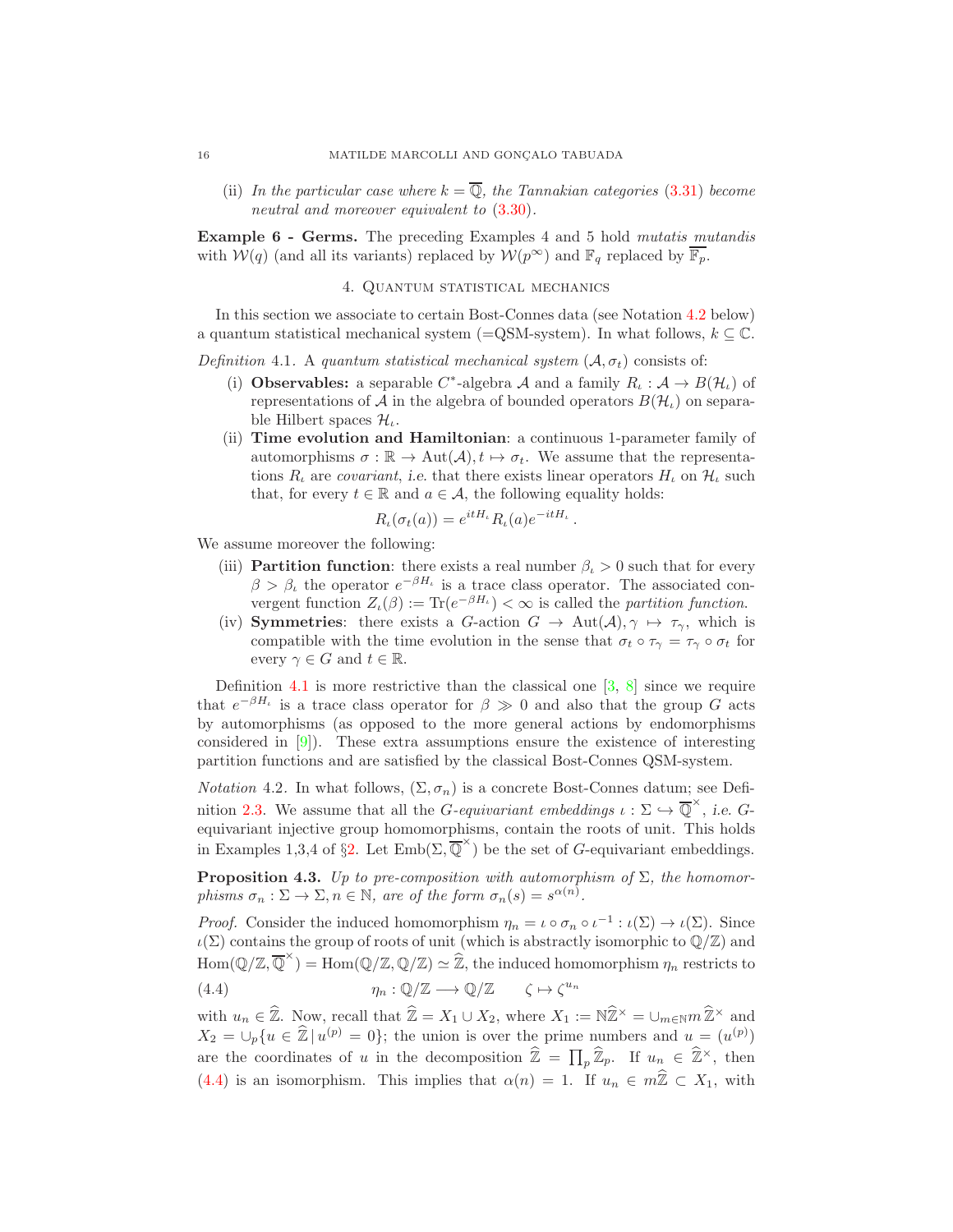$m > 1$ , then the kernel of  $(4.4)$  consists of the roots of unit of order m. This implies that  $\alpha(n) = m$ . If  $u_n \in X_2$ , then there exists a prime number p such that the kernel of [\(4.4\)](#page-15-3) contains all the roots of unit whose order is a power of p. This implies that  $\alpha(n) = \infty$ . Since by assumption,  $(\Sigma, \sigma_n)$  is a concrete Bost-Connes system, we hence conclude that  $u_n \in \mathbb{N} \mathbb{Z}$ . Thus, we can write  $u_n$  as a product  $u_n = \alpha_l(n)v_l(n)$ . The semi-group property  $\sigma_{nm} = \sigma_n \circ \sigma_m$  implies that  $u_{nm} = u_n u_m$  and consequently that  $\alpha_l(nm) \cdot v_l(nm) = \alpha_l(n) \alpha_l(m) v_l(n) v_l(m)$ . We obtain in this way two semi-group homomorphisms  $\alpha_i : \mathbb{N} \to \mathbb{N}$  and  $v_i : \mathbb{N} \to \mathbb{Z}^{\times}$ . Now, consider the following homomorphisms

$$
\Upsilon_n : \iota(\Sigma) \stackrel{\iota(s)\mapsto \iota(s)^{v_\iota(n)}}{\longrightarrow} \iota(\Sigma) \qquad \sigma_{\iota,n} : \iota(\Sigma) \stackrel{\iota(s)\mapsto \iota(s)^{\alpha_\iota(n)}}{\longrightarrow} \iota(\Sigma).
$$

The assignment  $n \mapsto \xi_{\iota,n} := \iota^{-1} \circ \Upsilon_n \circ \iota$  gives rise to a semi-group automorphism of  $\Sigma$ , and we have the equalities  $\iota(\sigma_n(s)) = \Upsilon_n(\iota(s))^{\alpha_\iota(n)} = \sigma_{\iota,n}(\iota(\xi_{\iota,n}(s))).$  Therefore, it remains only to show that  $\alpha_{\iota}(n) = \alpha(n)$  is independent of  $\iota$ . This follows from the equalities  $\alpha_{\iota}(n) = \#\text{Ker}(\sigma_{\iota,n}) = \#\iota^{-1}\text{Ker}(\sigma_{\iota,n}) = \#\text{Ker}(\sigma_n) = \alpha(n).$ 

Remark 4.5. The automorphisms  $\xi_{\iota,n}$  of  $\Sigma$ , introduced in the proof of Proposition [4.3,](#page-15-4) do not play any significant role in our construction. In what follows, we will therefore restrict ourselves to the case where  $\sigma_n(s) = s^{\alpha(n)}$ .

<span id="page-16-1"></span>**Corollary 4.6.** For every  $\iota \in \text{Emb}(\Sigma, \overline{\mathbb{Q}}^{\times})$  and  $s \in \Sigma_n$ , we have the equality:

$$
\frac{1}{\alpha(n)} \sum_{s' \in \rho_n(s)} \iota(s')^{\alpha(m)} = \begin{cases} \iota(s)^{\frac{\alpha(m)}{\alpha(n)}} & \text{when } \alpha(n) | \alpha(m) \\ 0 & \text{otherwise.} \end{cases}
$$

*Proof.* The proof follows automatically from the fact that  $\sigma_n(s) = s^{\alpha(n)}$ ; note that when  $\alpha(n) \nmid \alpha(m)$ , we have  $\sum_{s' \in \rho_n(s)} \iota(s')^{\alpha(m)} = 0$ .

Definition 4.7. Given an embedding  $\iota \in \text{Emb}(\Sigma, \overline{\mathbb{Q}}^{\times})$ , consider the homomorphism  $N_{\iota} : \Sigma \longrightarrow \mathbb{R}_+^{\times} \qquad s \mapsto |\iota(s)|$ ,

where  $|\cdot|$  is the absolute value of complex numbers; we are implicitly using a fixed embedding  $\overline{\mathbb{Q}}^{\times} \subset \mathbb{C}$ . Note that  $N_{\iota}(\Sigma)$  is a countable multiplicative subgroup of  $\mathbb{R}^{\times}_{+}$ .

Given  $\iota \in \text{Emb}(\Sigma, \overline{\mathbb{Q}}^{\times})$ , consider the injective group homomorphism  $\Sigma \longrightarrow U(1) \times \mathbb{R}_+^{\times} \qquad s \mapsto (\theta_{\iota}(s), N_{\iota}(s)),$ 

where  $\theta_{\iota}(s) := \frac{\iota(s)}{|\iota(s)|}$ . It clearly gives rise to the following group decomposition

<span id="page-16-0"></span>(4.8) 
$$
\iota(\Sigma) \xrightarrow{\sim} \Sigma_{0,\iota} \times N_{\iota}(\Sigma) \qquad \iota(s) \mapsto (\theta_{\iota}(s), N_{\iota}(s)),
$$

where  $\Sigma_{0,\iota} := \theta_{\iota}(\Sigma)$ . Note that the above isomorphism [\(4.8\)](#page-16-0) generalizes [\(2.10\)](#page-5-0). In the latter case, the group decomposition is independent of the embedding  $\iota$ .

<span id="page-16-2"></span>**Corollary 4.9.** Given an element  $s \in \Sigma$ , the following conditions are equivalent:

- (i) s belongs to the domain of  $\rho_n$ , with  $\#\rho_n(s) = \alpha(n)$ .
- (ii)  $\frac{\iota(s)}{|\iota(s)|}$  admits an  $\alpha(n)^{\text{th}}$ -root in  $\Sigma_{0,\iota}$  and  $N_{\iota}(s) = \eta^{\alpha(n)}$  for some  $\eta \in N_{\iota}(\Sigma)$ .

Proof. The proof follows automatically from the above group isomorphism  $(4.8)$ and from the fact that  $\iota(\Sigma)$  contains roots of unity of all orders; the injectivity of  $\iota$  then implies that s has as many  $\alpha(n)^{\text{th}}$  roots in  $\Sigma$ .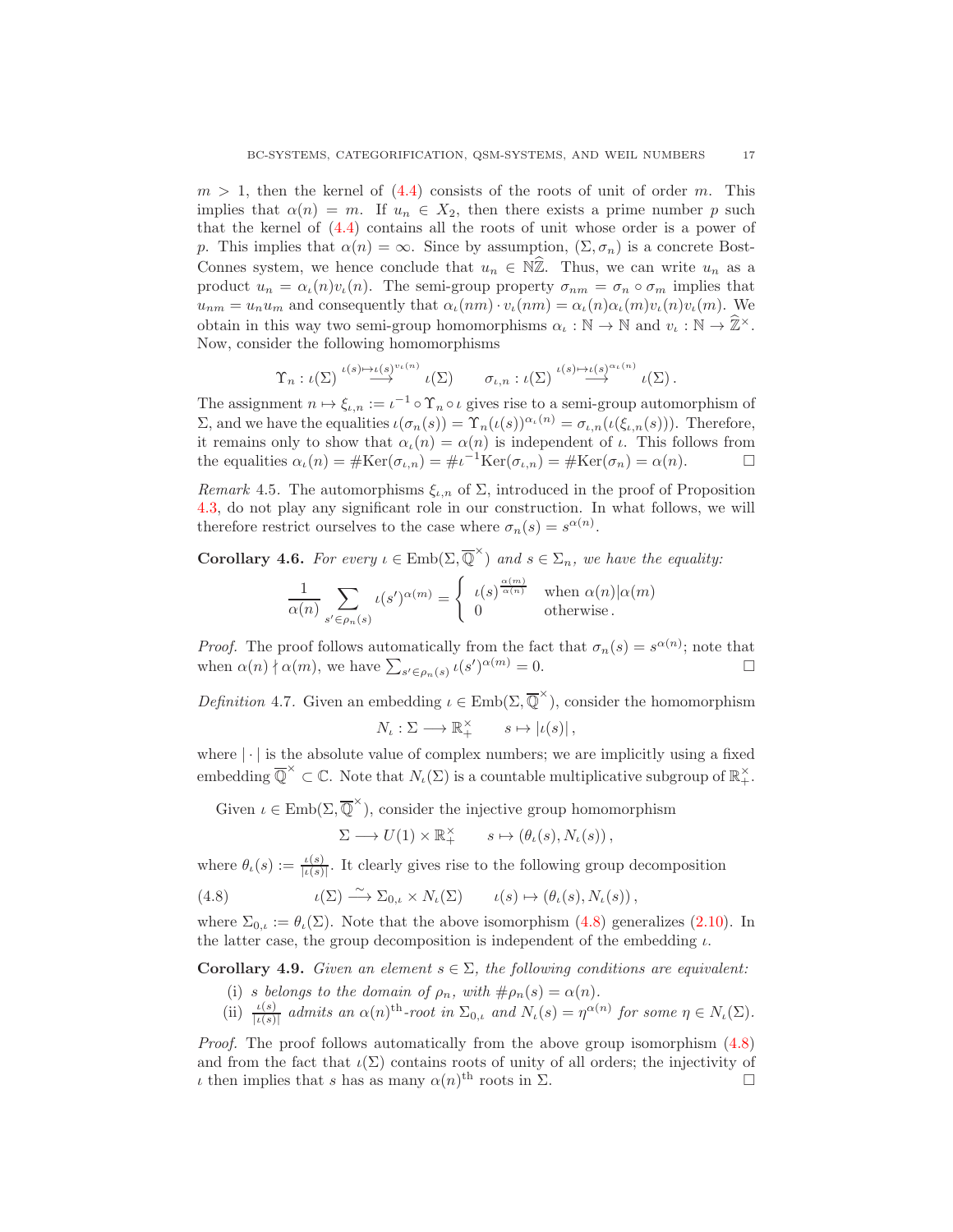The following result will be used in §[4.4.](#page-23-0)

**Lemma 4.10.** The group  $N_t(\Sigma) \subset \mathbb{R}_+^{\times}$  can always be decomposed into a union of countably many geometric progressions  $N_{\iota}(\Sigma) = \bigcup_{r \geq 1} \lambda_r^{\mathbb{Z}}$ .

*Proof.* The group  $N_{\iota}(\Sigma)$  is countable. Therefore, it is at most countably generated. Let  $\{\lambda_r\}_{r \in \mathbb{N}}$  be a set of generators. Without loss of generality, we can assume that  $\lambda_r > 1$  for every  $r > 1$ . Hence, we conclude that  $N_r(\Sigma) = 1$ ,  $\lambda^{\mathbb{Z}}$ .  $\lambda_r > 1$  for every  $r \geq 1$ . Hence, we conclude that  $N_{\iota}(\Sigma) = \bigcup_{r \geq 1} \lambda_r^{\mathbb{Z}}$ . — Первый проста в сервести в сервести в сервести в сервести в сервести в сервести в сервести в сервести в се<br>В сервести в сервести в сервести в сервести в сервести в сервести в сервести в сервести в сервести в сервести

We now construct the QSM-system  $(\mathcal{A}_{(\Sigma,\sigma_n)}, \sigma_t)$  associated to  $(\Sigma, \sigma_n)$ .

<span id="page-17-4"></span>4.1. **Observables.** We start by introducing two auxiliary  $k$ -algebras. The first one, denoted by  $\mathcal{B}_{(\Sigma,\sigma_n)}$ , is a generalization of the Bost–Connes algebra [\[2\]](#page-39-1). The second one, denoted by  $\mathcal{B}'_{(\Sigma,\sigma_n,\iota)},$  is an extension of a subalgebra<sup>[1](#page-17-0)</sup> of the first one by the multiplicative group. Making use of  $\mathcal{B}_{(\Sigma,\sigma_n)}$ , resp. of  $\mathcal{B}'_{(\Sigma,\sigma_n,\iota)}$ , and of an embedding  $\iota \in \text{Emb}(\Sigma, \overline{\mathbb{Q}}^{\times})$ , we then construct the  $C^*$ -algebra  $\mathcal{A}_{(\Sigma, \sigma_n)}$ , resp.  $\mathcal{A}'_{(\Sigma,\sigma_n,\iota)}$ , of observables of the QSM-system associated to  $(\Sigma,\sigma_n)$ .

<span id="page-17-1"></span>Definition 4.11. Let  $\mathcal{B}_{(\Sigma,\sigma_n)}$  be the k-algebra generated by the elements  $s \in \Sigma$  and by the partial isometries  $\mu_n$ ,  $\mu_n^*$ ,  $n \in \mathbb{N}$ . Besides the relations between the elements of the abelian group  $\Sigma$ , we impose that  $\mu_n\mu_m = \mu_{nm}$  and

<span id="page-17-3"></span>
$$
\mu_n \mu_m^* = \mu_m^* \mu_n \quad \text{when} \quad (\alpha(m), \alpha(n)) = 1
$$

(4.12) 
$$
\mu_n s \mu_n^* = \begin{cases} \frac{1}{\alpha(n)} \sum_{s' \in \rho_n(s)} s' & \text{when } s \in \Sigma_n \\ 0 & \text{otherwise} \end{cases}
$$

 $\mu_n \mu_n^* \mu_n \mu_n^* = \mu_n \mu_n^* \qquad \mu_n^* \mu_n \mu_n = \mu_n^* \mu_n \, .$ 

Finally, let us write  $\mathcal{B}_{(\Sigma,\sigma_n,\mathbb{C})}$  for the C-algebra  $\mathcal{B}_{(\Sigma,\sigma_n)} \otimes_k \mathbb{C}$ .

- Remark 4.13. (i) Unlike the original case [\[2\]](#page-39-1), we do not require that  $\mu_n^* \mu_n = 1$ . When this holds,  $\mathcal{B}_{(\Sigma,\sigma_n)}$  reduces to the semi-group crossed product  $k[\Sigma]\rtimes\mathbb{N}$ where the semi-group action of N is given by  $n \mapsto (s \mapsto \mu_n s \mu_n^*)$ .
	- (ii) The k-algebra of Definition [2.6](#page-4-2) embeds in  $\mathcal{B}_{(\Sigma,\sigma_n)}$  as the subalgebra generated by the elements  $s \in \Sigma$ . Moreover, by acting trivially on  $\mu_n$  and  $\mu_n^*$ , the *G*-action on  $k[\Sigma]$  extends to  $\mathcal{B}_{(\Sigma, \sigma_n)}$ .

<span id="page-17-2"></span>Definition 4.14. Let  $\mathcal{B}'_{(\Sigma,\sigma_n)}$  be the k-algebra defined similarly to  $\mathcal{B}_{(\Sigma,\sigma_n)}$  but with additional generators  $W(\lambda), \lambda \in k^{\times}$ , and additional relations:

$$
W(\lambda_1 \lambda_2) = W(\lambda_1)W(\lambda_2) \qquad W(\lambda^{-1}) = W(\lambda)^{-1}
$$

$$
W(\lambda)s = sW(\lambda) \quad W(\lambda)\mu_n = \mu_n W(\lambda)^{\alpha(n)} \quad \mu_n^* W(\lambda) = W(\lambda)^{\alpha(n)} \mu_n^* \, .
$$

The new generators  $W(\lambda)$  are called the *weight operators*. Finally, let us write  $\mathcal{B}'_{(\Sigma,\sigma_n,\mathbb{C})}$  for the C-algebra  $\mathcal{B}'_{(\Sigma,\sigma_n)} \otimes_k \mathbb{C}$ .

Remark 4.15. The introduction of the weight operators is motivated by the need to obtain a time evolution whose partition function is convergent for  $\beta \gg 0$ ; see §[4.2](#page-21-0) below. In the particular cases where  $N_{\iota}(\Sigma) = \{1\}$ , such as in the original Bost-Connes datum, the weight operators are not necessary and we can work solely with the k-algebra  $\mathcal{B}_{(\Sigma,\sigma_n)}$ .

<span id="page-17-0"></span><sup>&</sup>lt;sup>1</sup>This subalgebra depends on the choice of an embedding  $\iota : \Sigma \hookrightarrow \overline{\mathbb{Q}}^{\times}$ .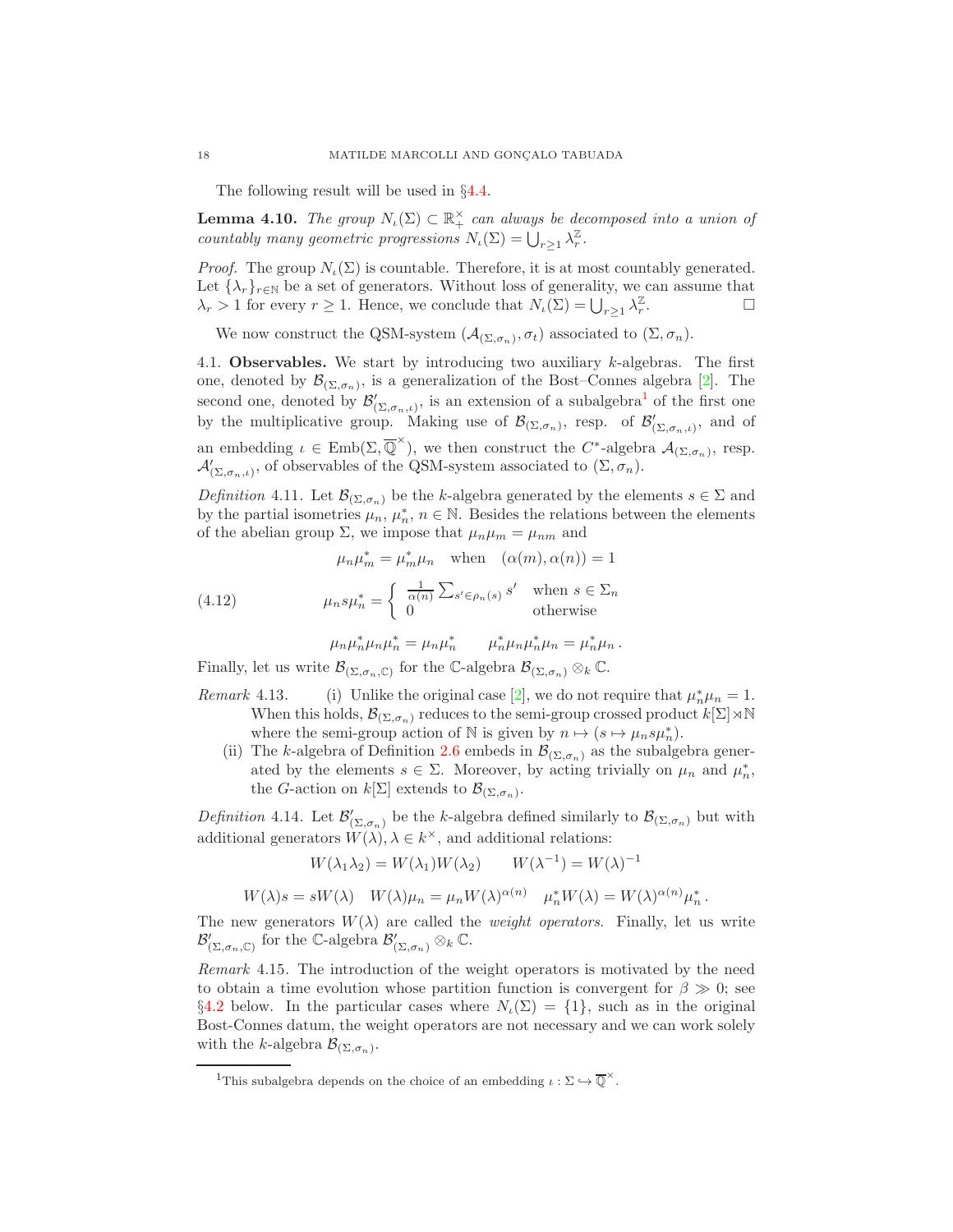*Notation* 4.16. Let  $\mathcal{H}$  be the Hilbert space  $\ell^2(\mathbb{N})$  equipped with the canonical orthonormal basis  $\{\epsilon_n\}_{n\in\mathbb{N}}$ . We write V for the k-vector space spanned by the  $\epsilon_n$ 's. Note that the C-vector space  $\mathcal{V}_{\mathbb{C}} := \mathcal{V} \otimes_k \mathbb{C}$  is dense in  $\mathcal{H}$ .

- (i) Let  $\mathcal{H}_{\alpha}$  be the Hilbert space  $\ell^2(\alpha(\mathbb{N}))$  equipped with the orthonormal basis  $\{\epsilon_{\alpha(n)}\}_n\in\mathbb{N}$ . We write  $\mathcal{V}_\alpha$  for the k-vector space spanned by the  $\epsilon_{\alpha(n)}$ 's and  $\mathcal{V}_{\alpha,\mathbb{C}}$  for the C-vector space  $\mathcal{V}_{\alpha\otimes k}\mathbb{C}$ .
- (ii) Given  $\iota \in \text{Emb}(\Sigma, \overline{\mathbb{Q}}^{\times})$ , let  $\mathcal{H}_{\iota}$  be the Hilbert space  $\ell^2(N_{\iota}(\Sigma))$  equipped with the orthonormal basis  $\{\epsilon_{\eta}\}_{\eta \in N_{\iota}(\Sigma)}$ . As above, we write  $\mathcal{V}_{\iota}$  for the k-vector space spanned by the  $\epsilon_{\eta}$ 's and  $\mathcal{V}_{\iota,\mathbb{C}}$  for the C-vector space  $\mathcal{V}_{\iota} \otimes_k \mathbb{C}$ .
- (iii) Let  $\mathcal{H}_{\alpha,\iota}$  be the tensor product  $\mathcal{H}_{\alpha} \otimes \mathcal{H}_{\iota} = \ell^2(\alpha(\mathbb{N}) \times N_{\iota}(\Sigma))$  and  $\mathcal{V}_{\alpha,\iota,\mathbb{C}}$ the tensor product  $\mathcal{V}_{\alpha,\mathbb{C}} \otimes \mathcal{V}_{\iota,\mathbb{C}}$ . We write  $\mathcal{H}_{\alpha,\iota}^{\leq}$ , resp.  $\mathcal{V}_{\alpha,\iota,\mathbb{C}}^{\leq}$ , for the Hilbert subspace of  $\mathcal{H}_{\alpha,\iota}$ , resp. C-linear subspace of  $\mathcal{V}_{\alpha,\iota,\mathbb{C}}$ , spanned by the elements  $\epsilon_{\alpha(n),\eta}$  with  $\eta \leq 1$ . Under these notations, we obtain the splittings  $\mathcal{H}_{\alpha,\iota}$  $\mathcal{H}_{\alpha,\iota}^{\leq} \oplus \mathcal{H}_{\alpha,\iota}^{\geq}$  and  $\mathcal{V}_{\alpha,\iota,\mathbb{C}} = \mathcal{V}_{\alpha,\iota,\mathbb{C}}^{\leq} \oplus \mathcal{V}_{\alpha,\iota,\mathbb{C}}^{\geq}$ .

In the case where  $N_{\iota}(\Sigma) = \bigcup_{r \geq 1} \lambda_r^{\mathbb{Z}}$  is a union of *infinitely* many geometric progressions we will consider also the following Hilbert space; see Lemma [4.28.](#page-21-1)

<span id="page-18-2"></span>*Notation* 4.17. Given an embedding  $\iota \in \text{Emb}(\Sigma, \overline{\mathbb{Q}}^{\times})$  and  $r \geq 1$ , let  $\mathcal{H}_{\iota,r}^{\leq}$  be the Hilbert subspace of  $\ell^2(N_\iota(\Sigma))$  spanned by the orthonormal vectors  $\epsilon_\eta$  such that  $|\eta| \leq 1$  and  $\eta = \lambda_r^k$  for some  $k \in \mathbb{Z}_{\leq 0}$ . In the same vein, let  $\mathcal{H}_{\alpha,\iota}^{\leq}$  be the Hilbert space  $\ell^2(\alpha(\mathbb{N}))\otimes \bigotimes_{r\geq 1}\mathcal{H}_{\iota,r}^{\leq}$  equipped with the standard orthonormal basis  $\{\epsilon_{\alpha(n),\lambda_r^{k_r}}\}$ indexed by  $r \geq 1, \alpha(n) \in \alpha(\mathbb{N})$  and  $k_r \in \mathbb{Z}_{\leq 0}$ .

<span id="page-18-0"></span>**Proposition 4.18.** Given an embedding  $\iota \in \text{Emb}(\Sigma, \overline{\mathbb{Q}}^{\times})$ , the assignments

<span id="page-18-1"></span>(4.19) 
$$
R_{\iota}(s) \epsilon_{\alpha(n),\eta} := \iota(s)^{\alpha(n)} \epsilon_{\alpha(n),N_{\iota}(s)\eta}
$$

$$
R_{\iota}(\mu_m) \epsilon_{\alpha(n),\eta} := \begin{cases} \epsilon_{\alpha(mn),\xi} & \text{when } \eta = \xi^{\alpha(m)} \\ 0 & \text{otherwise} \end{cases}
$$

$$
R_{\iota}(W(\lambda)) \epsilon_{\alpha(n),\eta} := \lambda^{\alpha(n)} \epsilon_{\alpha(n),\eta}
$$

define a representation  $R_t$  of the k-algebra  $\mathcal{B}'_{(\Sigma,\sigma_n)}$  (and hence of the C-algebra  $\mathcal{B}'_{(\Sigma,\sigma_n,\mathbb{C})}$  on the C-vector space  $\mathcal{V}_{\alpha,\iota,\mathbb{C}}$ .

Remark 4.20. By forgetting the action of the weight operators, Proposition [4.18](#page-18-0) gives rise to an action of  $\mathcal{B}_{(\Sigma,\sigma_n)}$  (and hence of  $\mathcal{B}_{(\Sigma,\sigma_n,\mathbb{C})}$ ) on  $\mathcal{V}_{\alpha,\iota,\mathbb{C}}$ .

*Proof.* We need to verify that the operators  $R_{\iota}(s), R_{\iota}(\mu_m), R_{\iota}(W(\lambda))$  satisfy the relations of Definitions [4.11](#page-17-1) and [4.14.](#page-17-2) Clearly,  $R_{\iota}(s_1s_2) = R_{\iota}(s_1)R_{\iota}(s_2)$ . Similarly,  $R_{\iota}(\mu_n)R_{\iota}(\mu_m) = R_{\iota}(\mu_{nm}).$  From the above definitions [\(4.19\)](#page-18-1), we observe that operators  $R_{\iota}(\mu_m^*) = R_{\iota}(\mu_m)^*$  are given as follows:

$$
R_{\iota}(\mu_m^*)\epsilon_{\alpha(n),\eta} = \begin{cases} \epsilon_{\frac{\alpha(n)}{\alpha(m)},\eta^{\alpha(m)}} & \text{when } \alpha(m)|\alpha(n) \text{ in } \alpha(\mathbb{N})\\ 0 & \text{otherwise.} \end{cases}
$$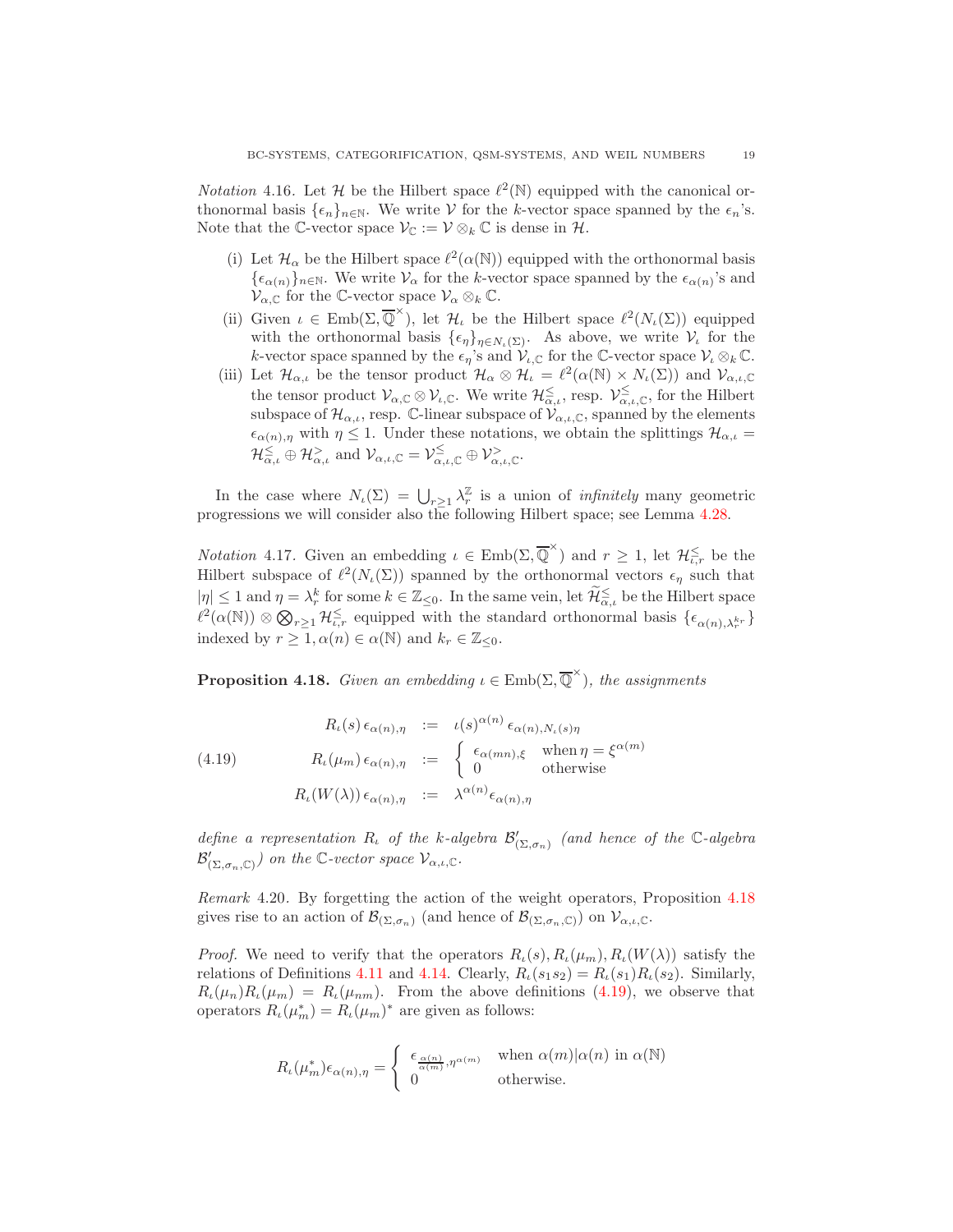Hence, we have the following identifications:

$$
R_{\iota}(\mu_n)R_{\iota}(\mu_m^*)\epsilon_{\alpha(r),\eta} = \begin{cases} R_{\iota}(\mu_n)\epsilon_{\frac{\alpha(r)}{\alpha(m)},\eta^{\alpha(m)}} & \text{when } \alpha(m)|\alpha(r) \\ 0 & \text{otherwise} \end{cases}
$$

$$
= \begin{cases} \epsilon_{\frac{\alpha(nr)}{\alpha(m)},\xi} & \text{when } \alpha(m)|\alpha(r) \text{ and } \eta^{\alpha(m)} = \xi^{\alpha(n)} \\ 0 & \text{otherwise.} \end{cases}
$$

On the other hand, we have

$$
R_{\iota}(\mu_m^*)R_{\iota}(\mu_n)\epsilon_{\alpha(r),\eta} = \begin{cases} R_{\iota}(\mu_m^*)\epsilon_{\alpha(nr),\zeta} & \text{when } \eta = \zeta^{\alpha(n)} \text{ for some } \zeta \in N_{\iota}(\Sigma) \\ 0 & \text{otherwise} \end{cases}
$$

$$
= \begin{cases} \epsilon_{\frac{\alpha(nr)}{\alpha(m)},\zeta^{\alpha(m)}} & \text{when } \eta = \zeta^{\alpha(n)} \text{ and } \alpha(m)|\alpha(nr) \\ 0 & \text{otherwise.} \end{cases}
$$

When  $(\alpha(n), \alpha(m)) = 1$ , we have  $\alpha(m) | \alpha(nr) \Leftrightarrow \alpha(m) | \alpha(r)$ . Moreover, condition  $\eta = \zeta^{\alpha(n)}$  becomes equivalently  $\eta^{\alpha(m)} = \zeta^{\alpha(nm)}$ . Therefore, by setting  $\xi = \zeta^{\alpha(m)}$ , we conclude from above that  $R_{\iota}(\mu_n)R_{\iota}(\mu_m^*) = R_{\iota}(\mu_m^*)R_{\iota}(\mu_n)$  when  $(\alpha(m), \alpha(n)) =$ 1. In what concerns the operator  $R_{\iota}(\mu_m^*\mu_m)$ , it corresponds to the projection onto the subspace of  $\mathcal{V}_{\alpha,\iota,\mathbb{C}}$  spanned by the basis elements  $\epsilon_{\alpha(n),\eta}$  such that  $\eta$  admits an  $\alpha(m)$ <sup>th</sup> root in  $N_{\iota}(\Sigma)$ . Similarly,  $R_{\iota}(\mu_m \mu_m^*)$  is the projection onto the subspace of  $\mathcal{V}_{\alpha,\iota,\mathbb{C}}$  spanned by the basis elements  $\epsilon_{\alpha(n),\eta}$  such that  $\alpha(m)|\alpha(n)$ . Let us now show the following equality:

<span id="page-19-1"></span>
$$
R_{\iota}(\mu_m)R_{\iota}(s)R_{\iota}(\mu_m^*)\epsilon_{\alpha(n),\eta} = \frac{1}{\alpha(m)}\sum_{s'\in\rho_m(s)}R_{\iota}(s')\epsilon_{\alpha(n),\eta}.
$$

The left-hand side identifies with

(4.21) 
$$
t(s)^{\alpha(n)/\alpha(m)} \epsilon_{\alpha(n),N_{\iota}(s)^{1/\alpha(m)}\eta}
$$

when  $\alpha(m)|\alpha(n)$  in  $\alpha(\mathbb{N})$  and  $|\iota(s)|$  has an  $\alpha(m)$ <sup>th</sup> root in  $N_{\iota}(\Sigma)$ . Otherwise, it is zero. In what concerns the right-hand side, it identifies with

(4.22) 
$$
\frac{1}{\alpha(m)} \sum_{s' \in \rho_m(s)} \iota(s')^{\alpha(n)} \epsilon_{\alpha(n),N_{\iota}(s')\eta}.
$$

Making use of Corollary [4.6](#page-16-1) (and Corollary [4.9\)](#page-16-2), we hence conclude that [\(4.22\)](#page-19-0) agrees with [\(4.21\)](#page-19-1). In what regards the generators  $W(\lambda)$ , we clearly have

<span id="page-19-0"></span>
$$
R_{\iota}(W(\lambda_1 \lambda_2)) = R_{\iota}(W(\lambda_1))R_{\iota}(W(\lambda_2)), \qquad R_{\iota}(W(\lambda^{-1})) = R_{\iota}(W(\lambda)^{-1})
$$

and also the following equalities:

$$
R_{\iota}(W(\lambda))R_{\iota}(s)\epsilon_{\alpha(n),\eta} = R_{\iota}(s)R_{\iota}(W(\lambda))\epsilon_{\alpha(n),\eta}
$$
  
\n
$$
R_{\iota}(W(\lambda))R_{\iota}(\mu_m)\epsilon_{\alpha(n),\eta} = R_{\iota}(\mu_m)R_{\iota}(W(\lambda)^{\alpha(m)})\epsilon_{\alpha(n),\eta}
$$
  
\n
$$
R_{\iota}(\mu_m^*)R_{\iota}(W(\lambda))\epsilon_{\alpha(n),\eta} = R_{\iota}(W(\lambda)^{\alpha(m)})R_{\iota}(\mu_m^*)\epsilon_{\alpha(n),\eta}.
$$

This achieves the proof.  $\Box$ 

<span id="page-19-2"></span>Definition 4.23. Given an embedding  $\iota \in \text{Emb}(\Sigma, \overline{\mathbb{Q}}^{\times})$ , let us denote by  $\mathcal{B}'_{(\Sigma, \sigma_n, \iota)}$ the k-subalgebra of  $\mathcal{B}'_{(\Sigma,\sigma_n)}$  generated by the elements  $s \in \Sigma$  with  $N_{\iota}(s) \leq 1$ ,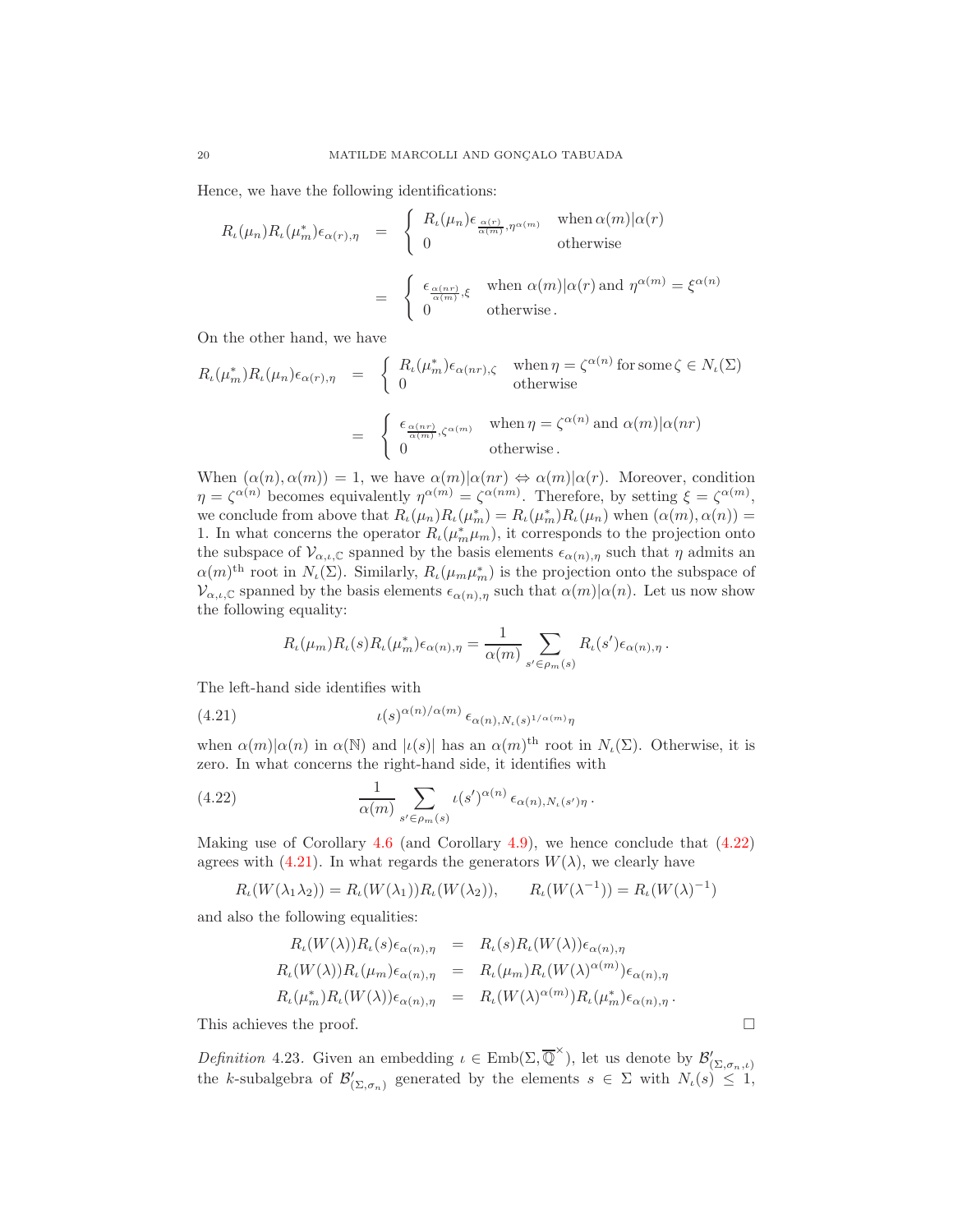by the weight operators  $W(\lambda)$  with  $|\lambda| \leq 1$ , and also by the partial isometries  $\mu_n, \mu_n^*, n \in \mathbb{N}$ . We write  $\mathcal{B}'_{(\Sigma,\sigma_n,\iota,\mathbb{C})}$  for the associated C-algebra  $\mathcal{B}'_{(\Sigma,\sigma_n,\iota)} \otimes_k \mathbb{C}$ .

- **Proposition 4.24.** (i) When  $N_{\iota}(\Sigma) = \{1\}$ , the C-algebra  $\mathcal{B}_{(\Sigma, \sigma_n, \mathbb{C})}$  acts by bounded operators on the Hilbert space  $\mathcal{H}_{\alpha}$ .
	- (ii) In general, the representation  $R_t$  of Proposition [4.18](#page-18-0) extends to a representation  $R_{\iota}$  of the C-algebra  $\mathcal{B}'_{(\Sigma,\sigma_n,\iota,\mathbb{C})}$  by bounded operators on  $\mathcal{H}_{\alpha,\iota}^{\le}$ .

*Proof.* When  $N_{\iota}(\Sigma) = \{1\}$ , we have  $||R_{\iota}(s)|| \leq \sup_n |\iota(s)^{\alpha(n)}| = 1$  for every  $s \in \Sigma$ . Therefore, item (i) follows from this estimate, together with the fact that  $||R_{\iota}(\mu_m)|| = 1$ . In what concerns item (ii), the action of Proposition [4.18](#page-18-0) extends to an action of  $\mathcal{B}'_{(\Sigma,\sigma_n,\iota,\mathbb{C})}$  on  $\mathcal{V}_{\alpha,\iota,\mathbb{C}}$ . We claim that this action factors through  $\mathcal{V}_{\alpha,\iota,\mathbb{C}}^{\leq}$ .

- (a) If  $\eta \leq 1$  and  $N_{\iota}(s) \leq 1$ , then  $N_{\iota}(s)\eta \leq 1$ .
- (b) If  $\eta \leq 1$  and  $\eta = \xi^{\alpha(n)}$ , then  $\xi \leq 1$ .
- (c) The weight operators  $R_{\iota}(W(\lambda)), \lambda \in k^{\times}$ , do not alter  $\eta$ .

The above items (a)-(c) imply our claim, i.e. that the operators  $R_{\iota}(s)$  with  $N_{\iota}(s) \leq$ 1,  $R_{\iota}(\mu_n)$  and  $R_{\iota}(W(\lambda))$  preserve  $\mathcal{V}_{\alpha,\iota,\mathbb{C}}^{\leq}$ . Now, since  $\mathcal{B}'_{(\Sigma,\sigma_n,\iota,\mathbb{C})}$  only contains elements  $s \in \Sigma$  with  $N_{\iota}(s) \leq 1$ ,  $||R_{\iota}(s)|| \leq \sup_n N_{\iota}(s)^{\alpha(n)} \leq 1$ . Clearly, we have also  $||R_{\iota}(\mu_n)|| \leq 1$ . In what concerns the weight operators, since  $|\lambda| \leq 1$ , we have  $||R_{\iota}(W(\lambda))|| \leq \sup_n |\lambda|^{\alpha(n)} \leq 1$ . This implies that the action of  $\mathcal{B}'_{(\Sigma,\sigma_n,\iota,\mathbb{C})}$  on  $\mathcal{V}_{\alpha,\iota,\mathbb{C}}^{\leq}$ extends to an action on  $\mathcal{H}_{\alpha,\iota}^{\leq}$  by bounded operators.

<span id="page-20-0"></span>Definition 4.25. A pair  $((\Sigma_n, \sigma_n), \text{Emb}_0(\Sigma, \overline{\mathbb{Q}}^{\times}))$ , consisting of a concrete Bost-Connes datum and of a subset  $\text{Emb}_0(\Sigma, \overline{\mathbb{Q}}^{\times}) \subset \text{Emb}(\Sigma, \overline{\mathbb{Q}}^{\times})$  is called *good* if the algebras  $\mathcal{B}'_{(\Sigma,\sigma_n,\iota,\mathbb{C})}$  are independent of the embedding  $\iota \in \text{Emb}_0(\Sigma,\overline{\mathbb{Q}}^{\times})$ . The pair is called *very good* if both the algebras  $\mathcal{B}'_{(\Sigma,\sigma_n,\iota,\mathbb{C})}$  as well as the Hilbert spaces  $\mathcal{H}_{\alpha,\iota}^{\leq}$ are independent of the embedding  $\iota$ . The representations  $R_{\iota}$  may still depend on the choice of the embedding  $\iota$ . Consult §[5](#page-28-0) for several examples.

- Definition  $4.26$ . \*-algebra  $\mathcal{A}_{(\Sigma,\sigma_n)}$  is defined as the completion of  $\mathcal{B}_{(\Sigma,\sigma_n,\mathbb{C})}$  in the norm  $||a|| := \sup_{\iota \in \text{Emb}(\Sigma,\overline{\mathbb{Q}}^{\times})} ||R_{\iota}(a)||_{B(\mathcal{H}_{\iota})}$ .
	- (ii) When the Bost-Connes datum  $(\Sigma, \sigma_n)$  is good, the C<sup>\*</sup>-algebra  $\mathcal{A}'_{(\Sigma, \sigma_n)}$  is defined as the completion of  $\mathcal{B}'_{(\Sigma,\sigma_n,\mathbb{C})}$  in the following norm

$$
||a|| := \sup_{\iota \in \text{Emb}(\Sigma, \overline{\mathbb{Q}}^{\times})} ||R_{\iota}(a)||_{B(\mathcal{H}_{\alpha,\iota}^{\leq})}.
$$

<span id="page-20-1"></span>Remark 4.27. When  $N_{\iota}(\Sigma) = \{1\}$ , we have a family of representations  $R_{\iota}$  of  $\mathcal{A}_{(\Sigma, \sigma_n)}$ on  $\mathcal{B}(\mathcal{H}_{\alpha})$  indexed by embeddings  $\iota \in \text{Emb}(\Sigma, \overline{\mathbb{Q}}^{\times})$ . In general, for a good Bost-Connes datum, we have a family of representations  $R_{\iota}$  of  $\mathcal{A}'_{(\Sigma,\sigma_n)}$  on  $B(\mathcal{H}_{\alpha,\iota}^{\le})$ .

In the case where  $N_{\iota}(\Sigma) = \bigcup_{r \geq 1} \lambda_r^{\mathbb{Z}}$  is a union of *infinitely* many geometric progressions, we have the following analogue of Proposition [4.18](#page-18-0) (and hence of Remark [4.27\)](#page-20-1); recall from Notation [4.17](#page-18-2) the definition of the Hilbert space  $\mathcal{H}_{\alpha,\iota}^{\leq}$ .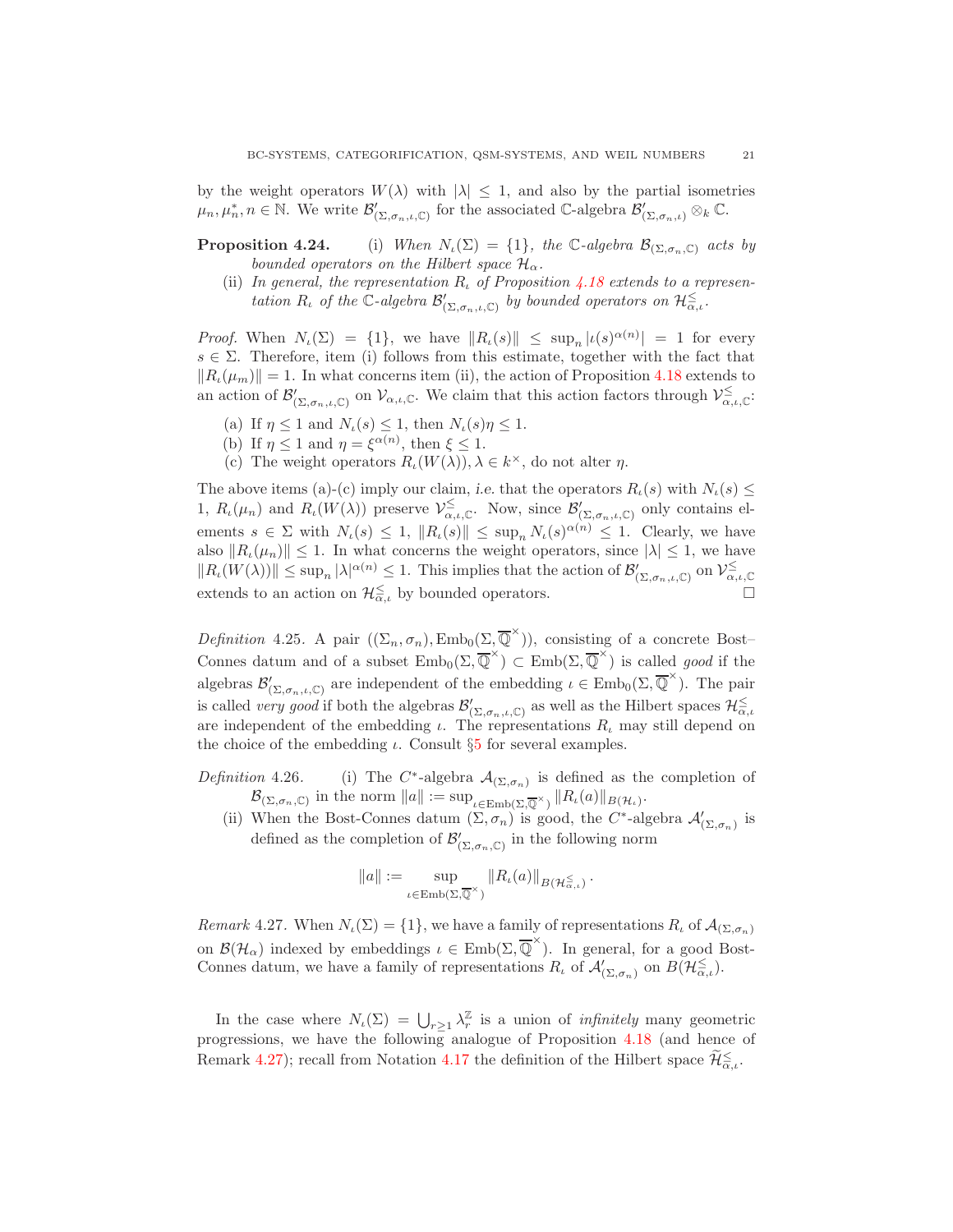<span id="page-21-1"></span>**Proposition 4.28.** The representation  $R_{\iota}$  of the algebra  $\mathcal{A}'_{(\Sigma,\sigma_n)}$  on  $B(\mathcal{H}_{\alpha,\iota}^{\le})$  extend as follows to a representation on  $B(\widetilde{\mathcal{H}}_{\alpha,\iota}^{\leq})$  (let  $N_{\iota}(s) = \prod_{r} \lambda_r^{\alpha_r(s)}$ ):

$$
R_{\iota}(s)\epsilon_{\alpha(n),\lambda_r^{k_r}} := \iota(s)^{\alpha(n)}\epsilon_{\alpha(n),\lambda_r^{k_r+a_r(s)}},
$$
  
\n
$$
R_{\iota}(\mu_m)\epsilon_{\alpha(n),\lambda_r^{k_r}} := \begin{cases} \epsilon_{\alpha(nm),\lambda_r^{k_r/\alpha(m)}} & \text{when } \alpha(m)|k_r \\ 0 & \text{otherwise} \end{cases}
$$
  
\n
$$
R_{\iota}(W(\lambda))\epsilon_{\alpha(n),\lambda_r^{k_r}} := \lambda^{\alpha(n)}\epsilon_{\alpha(n),\lambda_r^{k_r}}.
$$

*Proof.* The proof is similar to the one of Proposition [4.18.](#page-18-0)

<span id="page-21-0"></span>4.2. Time evolution and Hamiltonian. The constructions in this subsection depend on the choice of an auxiliary semi-group homomorphism  $g : \mathbb{N} \to \mathbb{R}_+^{\times}$ . We assume always that the pair  $((\Sigma, \sigma_n), \text{Emb}_0(\Sigma, \overline{\mathbb{Q}}^{\times}))$  is good.

<span id="page-21-2"></span>**Proposition 4.29.** Given  $\iota \in \text{Emb}_0(\Sigma, \overline{\mathbb{Q}}^{\times})$ , the following assignments

$$
\sigma_t(s) := W(N_t(s))^{-it} s \quad \sigma_t(\mu_n) := g(n)^{it} \mu_n \quad \sigma_t(W(\lambda)) := W(\lambda)
$$

define a continuous 1-parameter family of automorphisms  $\sigma : \mathbb{R} \to \text{Aut}(\mathcal{A}'_{(\Sigma, \sigma_n)})$ .

*Proof.* We need to verify that  $\sigma_t(ab) = \sigma_t(a)\sigma_t(b)$  and  $\sigma_{t+t'}(a) = \sigma_t(\sigma_{t'}(a))$  for every  $t, t' \in \mathbb{R}$  and  $a, b \in \mathcal{A}'_{(\Sigma, \sigma_n)}$ . The latter equality is clear, since  $\sigma_t(\sigma_{t'}(s)) =$  $W(N_{\iota}(s))^{-i(t+t')}s$  and  $\sigma_t(\sigma_{t'}(\mu_n)) = g(n)^{i(t+t')} \mu_n$ . Let us focus then in the first equality. Since  $N_t$  is a group homomorphism, we have

$$
\sigma_t(s_1s_2) = W(N_t(s_1s_2))^{-it} s_1 s_2 = \sigma_t(s_1) \sigma_t(s_2).
$$

Similarly, since  $g$  is a semi-group homomorphism, we have

$$
\sigma_t(\mu_n \mu_m) = \sigma_t(\mu_{nm}) = g(nm)^{it} \mu_{nm} = \sigma_t(\mu_n) \sigma_t(\mu_m).
$$

The action on  $\mu_n^*$  is then given by  $\sigma_t(\mu_n^*) = g(n)^{-it}\mu_n^*$ . Note that it is compatible with all the relations between  $\mu_n$  and  $\mu_n^*$ . In what concerns the weight operators, we clearly have the equality  $\sigma_t(W(\lambda_1)W(\lambda_2)) = \sigma_t(W(\lambda_1))\sigma_t(W(\lambda_2))$ . In order to conclude the proof, it remains then to verify the relations of Definitions [4.11](#page-17-1) and [4.14.](#page-17-2) We will focus ourselves in [\(4.12\)](#page-17-3) and leave the simple verification of the remaining relations to the reader. On one hand, we have:

$$
\sigma_t(\mu_n s \mu_n^*) = \frac{1}{\alpha(n)} \sum_{s' \in \rho_n(s)} \sigma_t(s')
$$
  
\n
$$
= W(N_t(s'))^{-it} \frac{1}{\alpha(n)} \sum_{s' \in \rho_n(s)} s'
$$
  
\n
$$
= W(N_t(s)^{1/\alpha(n)})^{-it} \frac{1}{\alpha(n)} \sum_{s' \in \rho_n(s)} s'
$$
  
\n
$$
= W(N_t(s))^{-it/\alpha(n)} \frac{1}{\alpha(n)} \sum_{s' \in \rho_n(s)} s'.
$$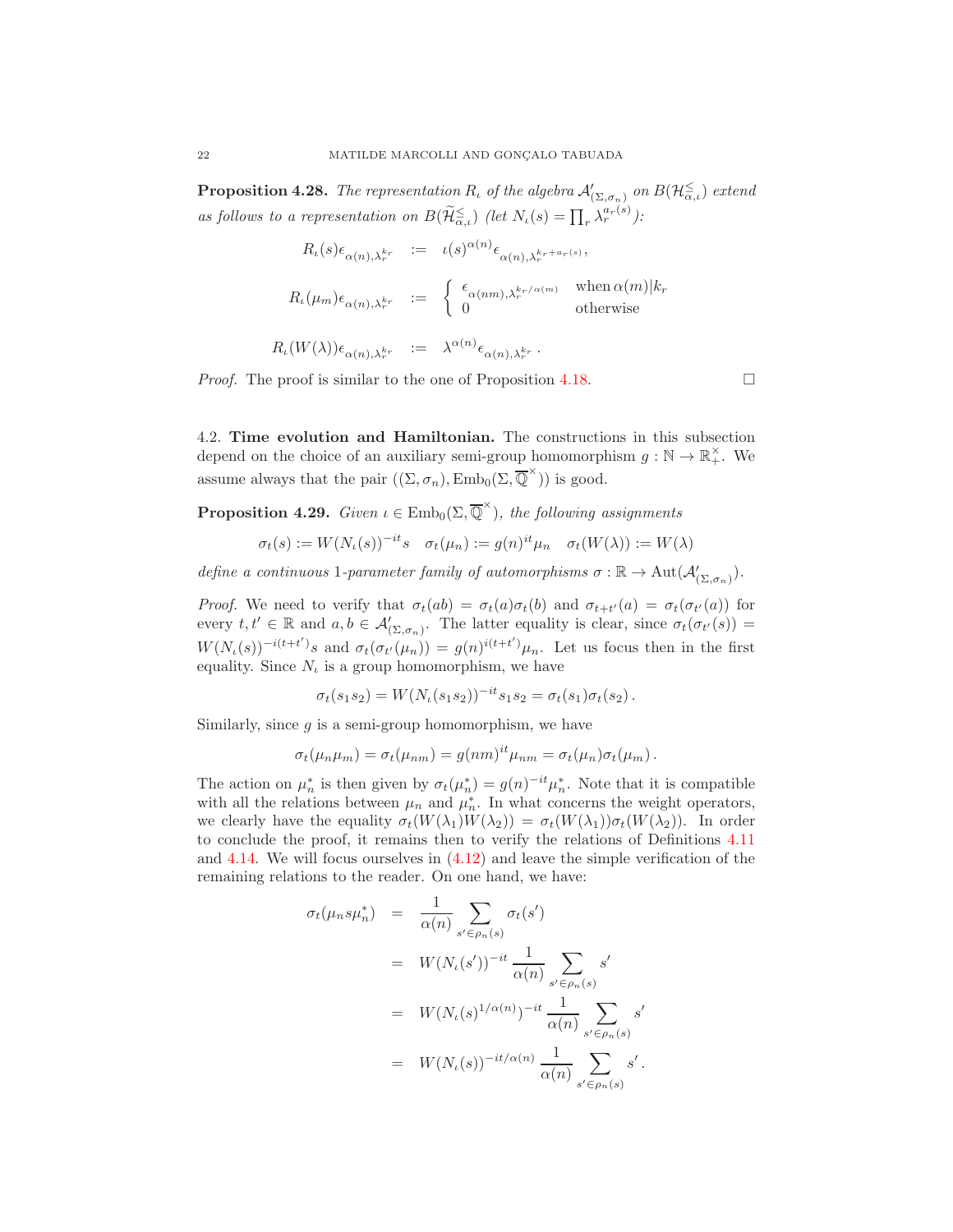On the other hand, we have:

$$
\sigma_t(\mu_n)\sigma_t(s)\sigma_t(\mu_n^*) = g(n)^{it}\mu_n W(N_t(s))^{-it} s g(n)^{-it}\mu_n^*
$$
  

$$
= W(N_t(s))^{-it/\alpha(n)}\mu_n s \mu_n^*
$$
  

$$
= W(N_t(s))^{-it/\alpha(n)} \frac{1}{\alpha(n)} \sum_{s' \in \rho_n(s)} s',
$$

where the last equality follows from the relations  $\mathcal{A}'_{(\Sigma,\sigma_n)}$  between the generators  $W(\lambda)$  and  $\mu_n$ . This achieves the proof.

Let  $\iota \in \text{Emb}(\Sigma, \overline{\mathbb{Q}}^{\times})$  be an embedding and  $R_{\iota}: \mathcal{A}'_{(\Sigma, \sigma_n)} \to B(\mathcal{H}_{\overline{\alpha}, \iota}^{\le})$  the associated representation of Proposition 4.24. Consider the following linear operator:

<span id="page-22-0"></span>
$$
H_{\iota}: \mathcal{H}_{\alpha,\iota}^{\leq} \longrightarrow \mathcal{H}_{\alpha,\iota}^{\leq} \qquad \epsilon_{\alpha(n),\eta} \mapsto (-\alpha(n) \log(\eta) + \log(g(n))) \epsilon_{\alpha(n),\eta}.
$$

<span id="page-22-1"></span>**Proposition 4.30.** For every  $t \in \mathbb{R}$  and  $a \in \mathcal{A}'_{(\Sigma, \sigma_n, \iota)},$  we have the equality:

(4.31) 
$$
R_{\iota}(\sigma_t(a)) = e^{itH_{\iota}} R_{\iota}(a) e^{-itH_{\iota}}.
$$

*Proof.* Clearly, it suffices to verify the above equality  $(4.31)$  in the case where a is a generator of  $\mathcal{A}'_{(\epsilon,\sigma_n)}$ . In what concerns the generators  $s \in \Sigma$ , we have:

$$
R_{\iota}(\sigma_{t}(s))\epsilon_{\alpha(n),\eta} = R_{\iota}(W(N_{\iota}(s))^{-it})R_{\iota}(s)\epsilon_{\alpha(n),\eta}
$$
  
\n
$$
= R_{\iota}(W(N_{\iota}(s))^{-it})\iota(s)^{\alpha(n)}\epsilon_{\alpha(n),N_{\iota}(s)\eta}
$$
  
\n
$$
= N_{\iota}(s)^{-it\alpha(n)}\iota(s)^{\alpha(n)}\epsilon_{\alpha(n),N_{\iota}(s)\eta}
$$
  
\n
$$
= \eta^{-it\alpha(n)}N_{\iota}(s)^{-it\alpha(n)}g(n)^{it}\iota(s)^{\alpha(n)}\eta^{it\alpha(n)}g(n)^{-it}\epsilon_{\alpha(n),N_{\iota}(s)\eta}
$$
  
\n
$$
= e^{itH_{\iota}}\iota(s)^{\alpha(n)}\eta^{it\alpha(n)}g(n)^{-it}\epsilon_{\alpha(n),N_{\iota}(s)\eta}
$$
  
\n
$$
= e^{itH_{\iota}}R_{\iota}(s)\eta^{it\alpha(n)}g(n)^{-it}\epsilon_{\alpha(n),\eta}
$$
  
\n
$$
= e^{itH_{\iota}}R_{\iota}(s)e^{-itH_{\iota}}\epsilon_{\alpha(n),\eta}.
$$

For the generators  $\mu_m, m \in \mathbb{N}$ , the left-hand side of  $(4.31)$  identifies with

$$
R_{\iota}(\sigma_{t}(\mu_{m}))\epsilon_{\alpha(n),\eta} = g(m)^{it}R_{\iota}(\mu_{m})\epsilon_{\alpha(n),\eta} = \begin{cases} g(m)^{it}\epsilon_{\alpha(nm),\xi} & \text{when } \eta = \xi^{\alpha(m)} \\ 0 & \text{otherwise.} \end{cases}
$$

On the other hand, the right-hand side identifies with

$$
e^{itH_{\iota}} R_{\iota}(\mu_m) e^{-itH_{\iota}} \epsilon_{\alpha(n),\eta} = e^{itH_{\iota}} R_{\iota}(\mu_m) \eta^{it\alpha(n)} g(n)^{-it} \epsilon_{\alpha(n),\eta}
$$
  
(when  $\eta = \xi^{\alpha(m)}; 0$  otherwise) =  $e^{itH_{\iota}} \eta^{it\alpha(n)} g(n)^{-it} \epsilon_{\alpha(nm),\xi}$   

$$
= \xi^{-it\alpha(nm)} g(nm)^{it} \eta^{it\alpha(n)} g(n)^{-it} \epsilon_{\alpha(nm),\xi}
$$
  

$$
= g(m)^{it} \epsilon_{\alpha(nm),\xi}.
$$

Finally, in what concerns the generators  $W(\lambda), \lambda \in k^{\times}$ , we have:

$$
R_{\iota}(W(\lambda))\epsilon_{\alpha(n),\eta} = \lambda^{\alpha(n)}\epsilon_{\alpha(n),\eta} = \eta^{-it\alpha(n)}g(n)^{it}\lambda^{\alpha(n)}\eta^{it\alpha(n)}g(n)^{-it}\epsilon_{\alpha(n),\eta}
$$
  
\n
$$
= e^{itH_{\iota}}\lambda^{\alpha(n)}\eta^{it\alpha(n)}g(n)^{-it}\epsilon_{\alpha(n),\eta}
$$
  
\n
$$
= e^{itH_{\iota}}R_{\iota}(W(\lambda))\eta^{it\alpha(n)}g(n)^{-it}\epsilon_{\alpha(n),\eta}
$$
  
\n
$$
= e^{itH_{\iota}}R_{\iota}(W(\lambda))e^{-itH_{\iota}}\epsilon_{\alpha(n),\eta}.
$$

This achieves the proof.  $\hfill \square$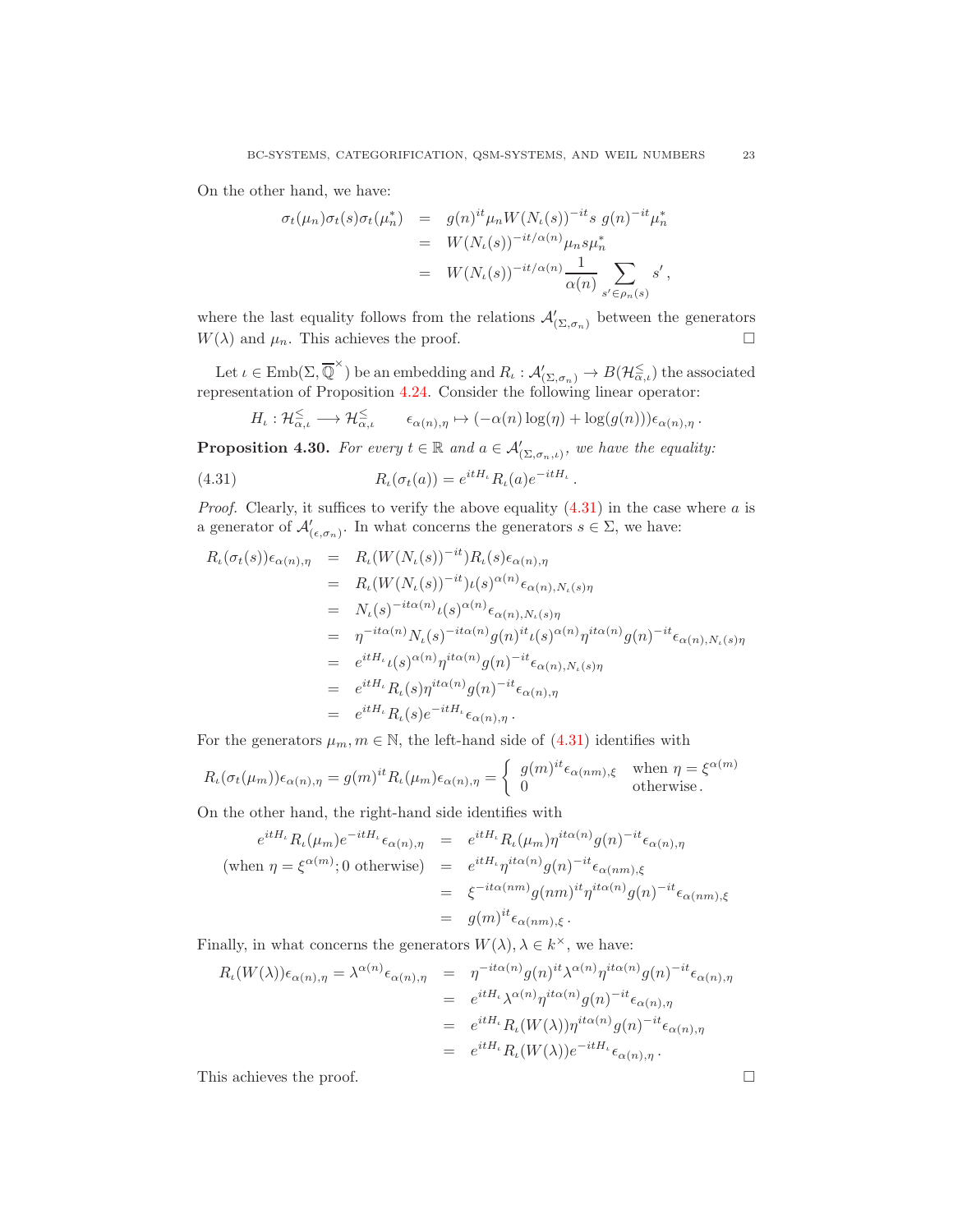Remark 4.32. By combining Propositions [4.29](#page-21-2)[-4.30](#page-22-1) with §[4.1,](#page-17-4) we hence obtain the QSM-system  $(\mathcal{A}'_{(\Sigma,\sigma_n)}, \sigma_t)$  associated to  $(\Sigma, \sigma_n)$  (and to an embedding  $\iota \in$  $\text{Emb}(\Sigma, \overline{\mathbb{Q}}^{\times})$ ). In the next two subsections we prove that this QSM-system satisfies the extra assumptions (iii)-(iv) of Definition [4.1.](#page-15-2)

4.3. Partition function: finite union of geometric progressions. Recall from  $\S4.2$  $\S4.2$  that  $g : \mathbb{N} \to \mathbb{R}_+^{\times}$  is an auxiliary semi-group homomorphism. Let us denote by  $\beta_0$  the exponent of convergence of the series  $\sum_{\alpha(n)\geq 1} g(n)^{-\beta}$ .

In this subsection we assume that for every embedding  $\iota \in \text{Emb}(\Sigma, \overline{\mathbb{Q}}^{\times})$ , the countable multiplicative subgroup  $N_t(\Sigma)$  of  $\mathbb{R}^{\times}_+$  is a finite union of geometric progressions  $\mathbb{N}_{\iota}(\Sigma) = \cup_{j=1}^{M} q_{\iota,j}^{\mathbb{Z}}$ , with  $q_{\iota,j} > 1$ .

<span id="page-23-3"></span>**Proposition 4.33.** The partition function  $Z_{\iota}(\beta)$  is computed by the series:

<span id="page-23-1"></span>(4.34) 
$$
\sum_{\eta \leq 1 \in N_{\iota}(\Sigma)} \sum_{\alpha(n)\geq 1} \eta^{\alpha(n)\beta} g(n)^{-\beta}
$$

Moreover, for every  $\beta > \beta_0$ , the above series [\(4.34\)](#page-23-1) is convergent. Consequently,  $e^{-\beta H_{\iota}}$  is trace class operator.

.

.

*Proof.* By construction, the operator  $H_{\iota}$  is diagonal in the basis  $\epsilon_{\alpha(n),\eta}$  of  $\mathcal{H}_{\alpha,\iota}^{\leq}$ . Hence, the associated partition function agrees with the following series

$$
Z_{\iota}(\beta) := \text{Tr}(e^{-\beta H_{\iota}}) = \sum_{\eta \leq 1 \in N_{\iota}(\Sigma)} \sum_{\alpha(n) \geq 1} \langle \epsilon_{\alpha(n), \eta}, e^{-\beta H_{\iota}} \epsilon_{\alpha(n), \eta} \rangle
$$
  

$$
= \sum_{\eta \leq 1 \in N_{\iota}(\Sigma)} \sum_{\alpha(n) \geq 1} e^{-\beta (-\alpha(n) \log(\eta) + \log(g(n)))}
$$
  

$$
= \sum_{\eta \leq 1 \in N_{\iota}(\Sigma)} \sum_{\alpha(n) \geq 1} \eta^{\alpha(n) \beta} g(n)^{-\beta}.
$$

Under the above assumption on  $N_{\iota}(\Sigma)$ , the sum [\(4.34\)](#page-23-1) can be re-written as

<span id="page-23-2"></span>(4.35) 
$$
\sum_{\alpha(n)\geq 1} \sum_{j=1}^{M} \sum_{k\geq 0} q_{i,j}^{-k\alpha(n)\beta} g(n)^{-\beta} = \sum_{\alpha(n)\geq 1} \sum_{j=1}^{M} \frac{1}{1 - q_{i,j}^{-\alpha(n)\beta}} g(n)^{-\beta}
$$

Let  $j_{\text{max}}$  (resp.  $j_{\text{min}}$ ) be the index j that realize the maximum (resp. minimum) above. Since  $1 - q_{\iota,j_{\max}}^{-\alpha(n)\beta} \ge 1 - q_{\iota,j_{\max}}^{-\beta}$  when  $\alpha(n) \ge 1$  and  $1 - q_{\iota,j_{\min}}^{-\alpha(n)\beta} \le 1$ , we have

$$
g(n)^{-\beta} \frac{M}{1-q_{\iota,j_{\max}}^{-\alpha(n)\beta}} \leq g(n)^{-\beta} \frac{M}{1-q_{\iota,j_{\max}}^{-\beta}} \quad \text{and} \quad g(n)^{-\beta} \frac{M}{1-q_{\iota,j_{\min}}^{-\alpha(n)\beta}} \geq g(n)^{-\beta}M \,.
$$

This implies that [\(4.35\)](#page-23-2) is bounded above and below by series whose convergence and divergence depends only on the series  $\sum_{\alpha(n)\geq 1} g(n)^{-\beta}$ . As a consequence, the above series [\(4.34\)](#page-23-1) converges for every  $\beta > \beta_0$  and diverges for every  $\beta \leq \beta_0$ . This concludes the proof concludes the proof.

<span id="page-23-0"></span>4.4. Partition function: infinite union of geometric progressions. In Propo-sition [4.33](#page-23-3) we have only treated the convergence of the partition function  $Z(\beta)$  in the case where the group  $N_{\iota}(\Sigma) \subset \mathbb{R}^{\times}_{+}$  has the form  $N_{\iota}(\Sigma) = \bigcup_{j=1}^{M} q_{\iota,j}^{\mathbb{Z}}$ , for some  $q_{i,j} > 1$ . Here we treat the case of infinitely many progressions.

In order to control the convergence properties of the partition function, it is useful to introduce another choice of a homomorphism, in addition to the choice of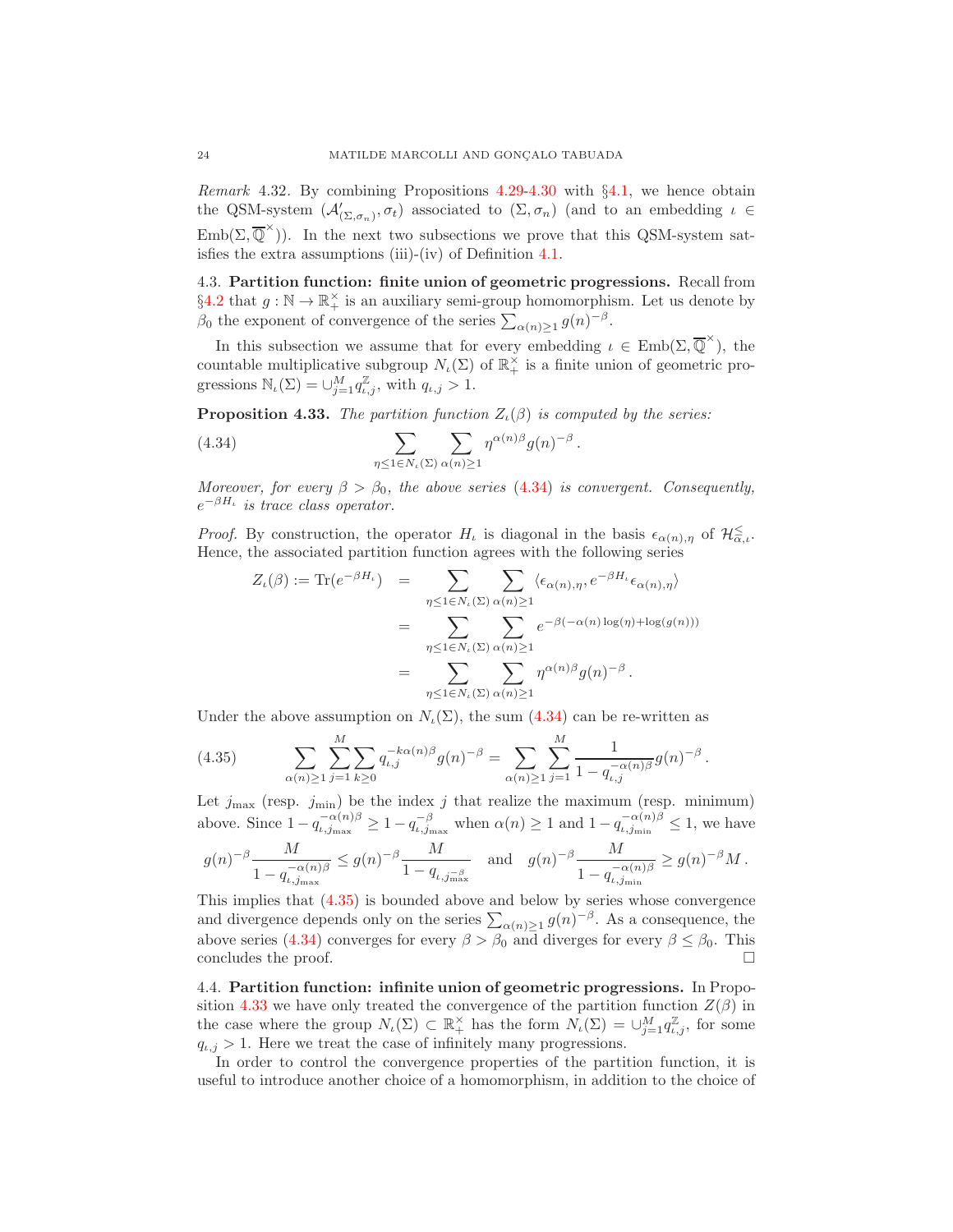$g: \mathbb{N} \to \mathbb{R}_+^{\times}$ . We modify the time evolution by introducing an additional auxiliary choice of a group homomorphism  $h: N_{\iota}(\Sigma) \to \mathbb{R}_{+}^{\times}$ .

<span id="page-24-0"></span>**Proposition 4.36.** Given homomorphisms  $g : \mathbb{N} \to \mathbb{R}_+^\times$  and  $h : N_\iota(\Sigma) \to \mathbb{R}_+^\times$ , the following assignments

$$
\sigma_t(s) = W(h(N_t(s)))^{-it} s \quad \sigma_t(\mu_m) = g(m)^{it} \mu_m \quad \sigma_t(W(\lambda)) = W(\lambda)
$$

defines a 1-parameter family of automorphisms  $\sigma : \mathbb{R} \to \text{Aut}(\mathcal{A}'_{(\Sigma, \sigma_n)})$ .

*Proof.* The proof is similar to the one of Proposition [4.29.](#page-21-2)

<span id="page-24-3"></span>Proposition 4.37. The Hamiltonian implementing the time evolution of Proposition  $\angle 4.36$  $\angle 4.36$  in the representation of Lemma  $\angle 4.28$  $\angle 4.28$  is given by

$$
H_{\iota} \epsilon_{\alpha(n),\lambda_r^k} = (-\alpha(n)k \log(h(\lambda_r)) + \log(g(n))) \epsilon_{\alpha(n),\lambda_r^k}.
$$

*Proof.* The proof is analogous to the one of Proposition [4.30;](#page-22-1) instead of  $\mathcal{H}_{\alpha,\iota}^{\le}$  and  $\epsilon_{\alpha(n),\eta}$ , we use the Hilbert space  $\mathcal{H}_{\alpha,\iota}^{\leq}$  and its standard orthonormal basis  $\epsilon_{\alpha(n),\lambda_r^{k_r}}$ ; see Notation [4.17.](#page-18-2)

All the above constructions work with an arbitrary homomorphism  $h$ . Let us now focus on the following example:

<span id="page-24-1"></span>Example 4.38. Recall that  $\{\lambda_r\}_{r>1}$  is a set of generators of  $N_\iota(\Sigma)$ . Let  $h: N_\iota(\Sigma) \to$  $\mathbb{R}^{\times}_+$  be the homomorphism defined as  $h(\lambda_r) := p_r$ , where  $\{p_r\}_{r \geq 1}$  stands for an enumeration of the prime numbers (for example the natural one in increasing order).

Recall that  $\beta_0$  denotes the exponent of convergence of the series  $\sum_{\alpha(n)\geq 1} g(n)^{-\beta}$ .

<span id="page-24-5"></span>**Theorem 4.39.** When h is as in Example [4.38,](#page-24-1) the partition function  $Z_{\iota}(\beta)$  is computed by the following series:

(4.40) 
$$
\sum_{\alpha(n)\geq 1} g(n)^{-\beta} \zeta(\beta \alpha(n)).
$$

Moreover, for every  $\beta > \max{\{\beta_0, 3/2\}}$ , the series [\(4.40\)](#page-24-2) is convergent. Consequently,  $e^{-\beta H_{\iota}}$  (where  $H_{\iota}$  is as in Proposition [\(4.37\)](#page-24-3)) is a trace class operator.

*Proof.* Since the operator  $H_l$  (hence also  $e^{-\beta H_l}$ ) is diagonal on the orthonormal basis  $\epsilon_{\alpha(n),\lambda_r^{k_r}}$  of  $\widetilde{\mathcal{H}}_{\alpha,\iota}^{\leq}$ , we have the following equality

<span id="page-24-2"></span>
$$
Z(\beta) := \text{Tr}(e^{-\beta H_t}) = \sum_{\alpha(n)\geq 1} g(n)^{-\beta} \prod_r \sum_{k_r\geq 0} h(\lambda_r)^{-k_r \alpha(n)\beta},
$$

where the negative sign in the exponent of  $h(\lambda_r)$  comes from the fact that we are writing the sum over  $k_r \geq 0$  instead of  $k_r \leq 0$ . For each fixed  $r \in \mathbb{N}$ , we can compute the following series

<span id="page-24-4"></span>
$$
\sum_{k_r\geq 0} \lambda_r^{-k_r \alpha(n)\beta} = \frac{1}{1 - h(\lambda_r)^{-\alpha(n)\beta}}
$$

as the sum of a geometric series. For the particular choice of  $h(\lambda_r) = p_r$ , this is equal to  $(1 - p_r^{-\alpha(n)\beta})^{-1}$ . Thus, we can rewrite the trace as

(4.41) 
$$
\sum_{\alpha(n)\geq 1} g(n)^{-\beta} \prod_{p} (1 - p^{-\alpha(n)\beta})^{-1},
$$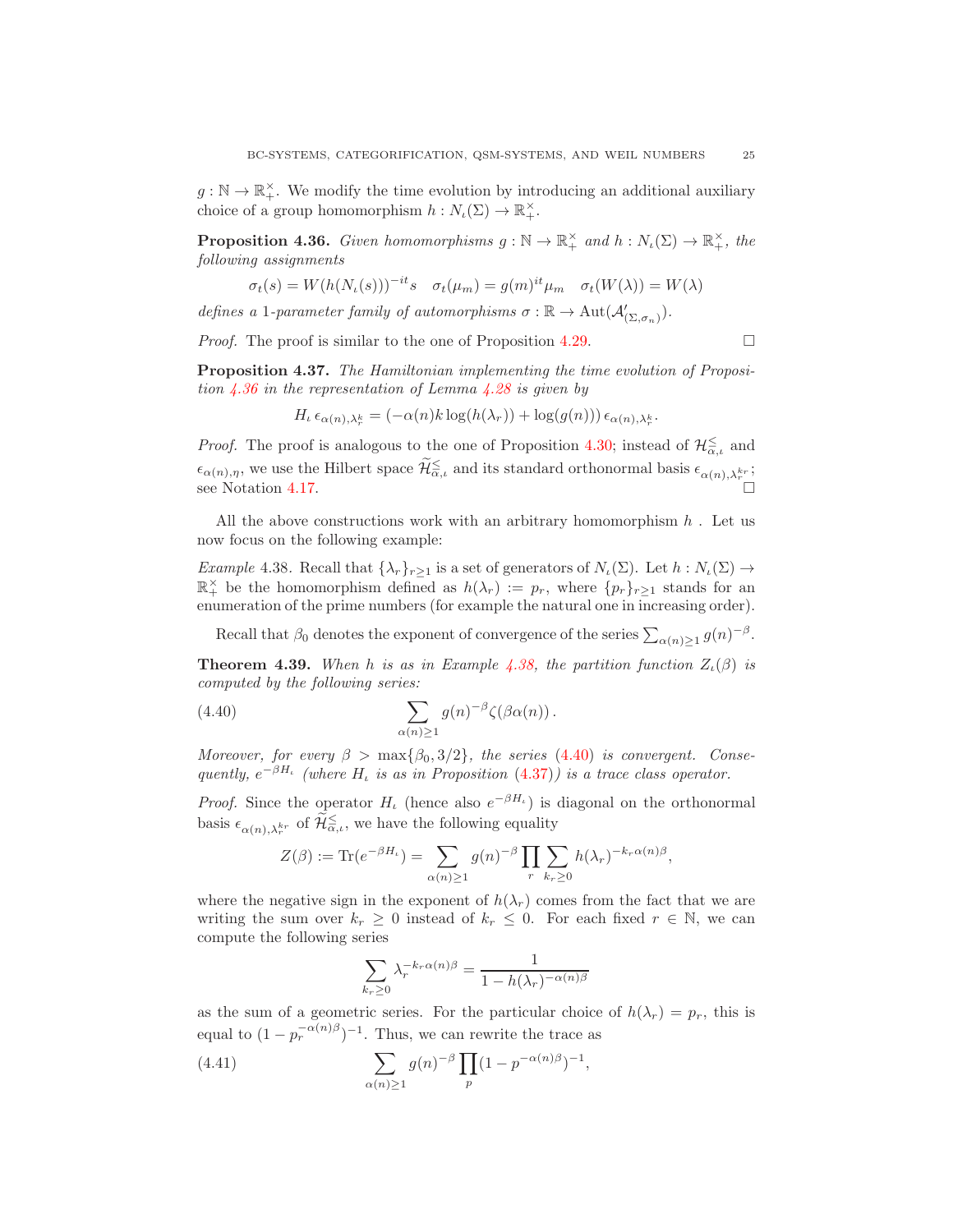where the product is over the prime numbers. The Euler product converges to the Riemann zeta function,  $\prod_p (1 - p^{-s})^{-1} = \zeta(s)$ . Therefore, we can rewrite [\(4.41\)](#page-24-4) as

(4.42) 
$$
\sum_{\alpha(n)\geq 1} g(n)^{-\beta} \zeta(\beta \alpha(n)).
$$

In order to understand the convergence of this series, we need to estimate the behavior of the values  $\zeta(\beta\alpha(n))$  of the Riemann zeta function. When s is real and  $2(s-1) > 1$ , we can use the estimate

<span id="page-25-0"></span>
$$
\zeta(s) = \sum_{n\geq 1} n^{-s} = 1 + \sum_{n\geq 2} n^{-s} \leq 1 + \int_2^{\infty} \frac{dx}{x^s} = 1 - \frac{1}{2(s-1)} \leq 1.
$$

Hence, for  $2(\beta\alpha(n)-1) \geq 1$ , the terms  $\zeta(\beta\alpha(n))$  are all bounded above by  $\zeta(\beta\alpha(n)) \leq$ 1. This gives rise to the following inequality:

$$
\sum_{\alpha(n)\geq 1} g(n)^{-\beta} \zeta(\beta \alpha(n)) \leq \sum_{\alpha(n)\geq 1} g(n)^{-\beta}.
$$

Since  $\alpha(n) \geq 1$  for all  $n \in \mathbb{N}$ , the condition  $2(\beta \alpha(n) - 1) \geq 1$  is satisfied for all  $n \in \mathbb{N}$  if  $2(\beta - 1) \ge 1$  is satisfied, that is, if  $\beta > 3/2$ . We hence conclude that the above series  $(4.42)$  converges for every  $\beta > \max{\beta_0, 3/2}$ . above series [\(4.42\)](#page-25-0) converges for every  $\beta > \max{\beta_0, 3/2}$ .

Remark 4.43. Unlike Proposition [4.33,](#page-23-3) we are only using an estimate from above. Therefore, we can conclude only that  $e^{-\beta H_{\iota}}$  is trace class for  $\beta > \max{\beta_0, 3/2}$ .

4.5. **Symmetries.** Given an embedding  $\iota \in \text{Emb}(\Sigma, \overline{\mathbb{Q}}^{\times})$ , consider the (sub)group

$$
G_{\iota} := \{ \gamma \in G \, | \, N_{\iota}(\gamma(s)) = N_{\iota}(s), \ \forall s \in \Sigma \} \subset G.
$$

<span id="page-25-3"></span>*Notation* 4.44. Let  $G_0$  be the intersection of the subgroups  $G_\iota$  with  $\iota \in \text{Emb}_0(\Sigma, \overline{\mathbb{Q}}^{\times})$ .

<span id="page-25-1"></span>Proposition 4.45. The following assignments

 $s \mapsto \gamma(s) \quad \mu_n \mapsto \mu_n \quad W(\lambda) \mapsto W(\lambda)$ 

define an action of G on the k-algebra  $\mathcal{B}_{(\Sigma,\sigma_n)}$  and of  $G_\iota$  on the k-algebra  $\mathcal{B}'_{(\Sigma,\sigma_n,\iota)}$ .

*Proof.* It follows automatically from the definition of  $\mathcal{B}_{(\Sigma,\sigma_n)}$  and  $\mathcal{B}'_{(\Sigma,\sigma_n,\iota)}$  in terms of generators and relations; see Definitions [4.11](#page-17-1) and [4.23.](#page-19-2) Note that in the case of the k-algebra  $\mathcal{B}'_{(\Sigma,\sigma_n,\iota)}$  we need to restrict to the subgroup  $G_{\iota} \subset G$  to ensure that  $s \mapsto \gamma(s)$  preserves the subset  $\{s \in \Sigma \mid N_{\iota}(s) \leq 1\}.$ 

<span id="page-25-4"></span>**Proposition 4.46.** The actions of Proposition  $\frac{4.45}{1.45}$  $\frac{4.45}{1.45}$  $\frac{4.45}{1.45}$  extend to actions

<span id="page-25-2"></span>(4.47) 
$$
\qquad \tau: G \to \text{Aut}(\mathcal{A}_{(\Sigma,\sigma_n)}) \text{ and } \tau: G_\iota \to \text{Aut}(\mathcal{A}'_{(\Sigma,\sigma_n,\iota)})
$$
.

These actions are compatible with the time evolution in the sense that  $\sigma_t \circ \tau_\gamma = \tau_\gamma \circ \sigma_t$ for every  $\gamma \in G$  (or  $\gamma \in G_{\iota}$ ) and  $t \in \mathbb{R}$ .

*Proof.* Since  $(\Sigma, \sigma_n)$  is a Bost-Connes datum, the group G acts continuously on  $\Sigma$ . Therefore, the G-action of Proposition [4.45](#page-25-1) extends first to the C-algebra  $\mathcal{B}_{(\Sigma,\sigma_n,\mathbb{C})}$ and then to the  $C^*$ -algebras  $\mathcal{A}_{(\Sigma,\sigma_n)}$ . Similarly, the  $G_t$ -action extends first to  $\mathcal{B}'_{(\Sigma,\sigma_n,\iota,\mathbb{C})}$  and then to  $\mathcal{A}'_{(\Sigma,\sigma_n,\iota)}$ . We obtain in this way the above actions [\(4.47\)](#page-25-2). The compatibility with the time evolution is given by the following equalities:

$$
\sigma_t(\tau_\gamma(\mu_n)) = \sigma_t(\mu_n) = g(n)^{it} \mu_n = g(n)^{it} \tau_\gamma(\mu_n) = \tau_\gamma(\sigma_t(\mu_n)).
$$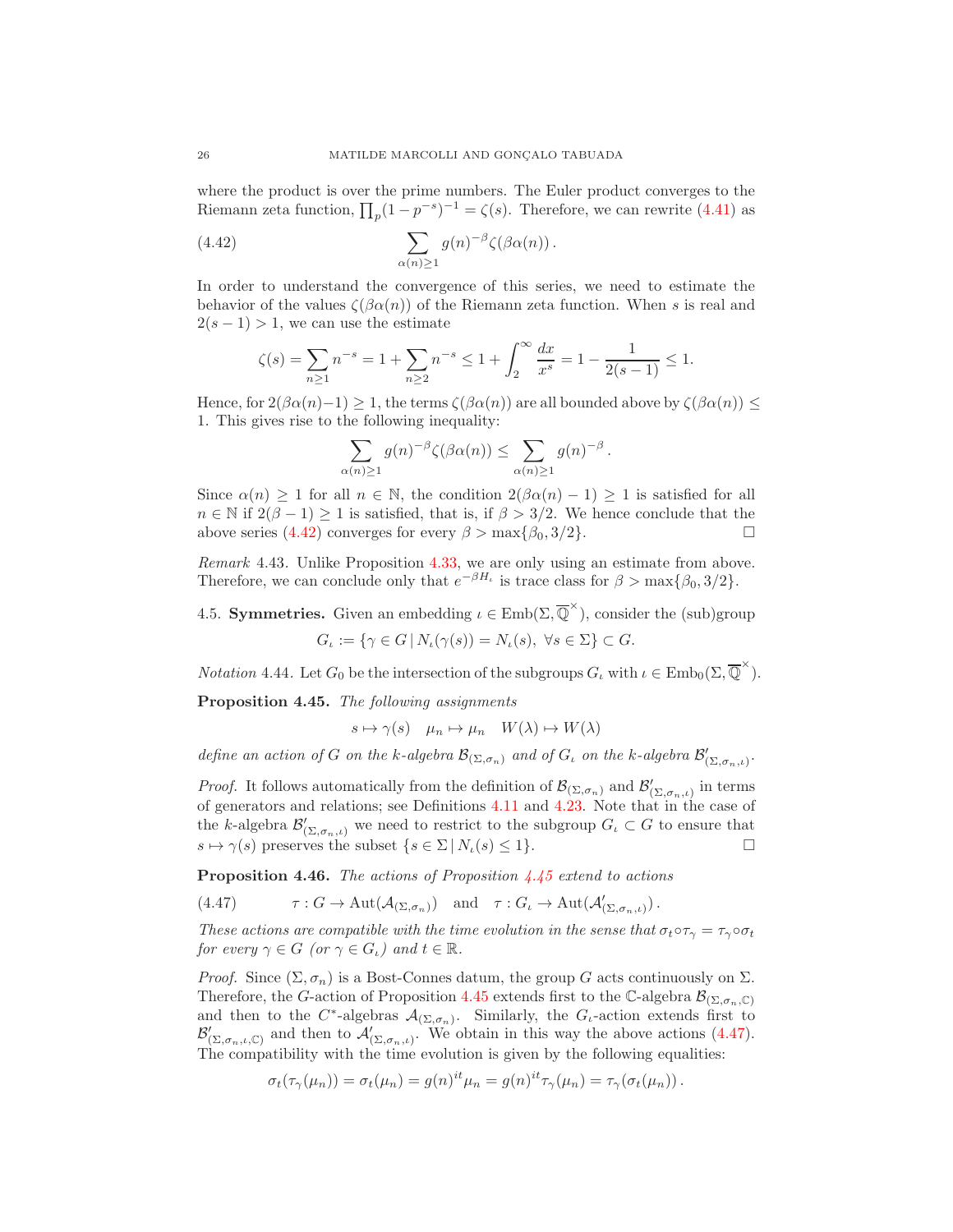Similarly, we have  $\tau_{\gamma}(\sigma_t(W(\lambda))) = \sigma_t(\tau_{\gamma}(W(\lambda))).$  Note also that when  $\gamma \in G_t$ , we have moreover the following equalities:

$$
\sigma_t(\tau_\gamma(s)) = W(N_\iota(\tau_\gamma(s)))^{-it}\tau_\gamma(s) = \tau_\gamma(W(N_\iota(s))^{-it})\tau_\gamma(s) = \tau_\gamma(\sigma_t(s)).
$$

This achieves the proof.

4.6. Gibbs states. Recall from [\[3,](#page-39-13) Vol. I §2.3.3] that a *state* on a unital  $C^*$ -algebra A is a continuous linear functional  $\varphi : \mathcal{A} \to \mathbb{C}$  that is normalized, i.e.  $\varphi(1) = 1$ , and satisfied the positivity condition, i.e.  $\varphi(a^*a) \geq 0$  for all  $a \in \mathcal{A}$ . An equilibrium state of a quantum statistical mechanical system  $(\mathcal{A}, \sigma_t)$  is a state  $\varphi$  that is invariant with respect to the time evolution,  $\varphi(\sigma_t(a)) = \varphi(a)$ , for all  $t \in \mathbb{R}$  and  $a \in \mathcal{A}$ ; consult [\[3,](#page-39-13) Vol. II §5.3] for further details. If the QSM-system  $(\mathcal{A}, \sigma_t)$  has a representation  $R_{\iota}$  on a Hilbert space  $\mathcal{H}_{\iota}$  with a Hamiltonian  $H_{\iota}$  for which the partition function  $Z(\beta) = \text{Tr}(e^{-\beta H_{\iota}})$  is convergent for all  $\beta > \beta_{\iota}$ , then we can define a special class of equilibrium states, namely the Gibbs states at inverse temperature  $\beta$ :

(4.48) 
$$
\varphi_{\beta,\iota}(a) := \frac{\text{Tr}(R_{\iota}(a) e^{-\beta H_{\iota}})}{\text{Tr}(e^{-\beta H_{\iota}})}.
$$

<span id="page-26-0"></span>Definition 4.49. Let  $\Phi : G \to \text{Aut}(\Sigma)$  be the G-action on  $\Sigma$  and  $G_{\Sigma}$  the quotient  $G/\text{Ker}(\Phi)$ . We denote by  $\pi_{\Sigma}: G \to G_{\Sigma}$  the quotient map, by  $Z(G_{\Sigma})$  the center of  $G_{\Sigma}$ , and by  $\widetilde{Z}(G_{\Sigma})$  the preimage  $\pi_{\Sigma}^{-1}(Z(G_{\Sigma})) \subset G$ .

<span id="page-26-2"></span>Example 4.50. In the case where  $\Sigma = \mathbb{Q}/\mathbb{Z}$ , we have  $G_{\Sigma} = G^{ab} = Z(G_{\Sigma})$ . In contrast, when  $\Sigma = \overline{\mathbb{Q}}^{\times}$ , we have  $G_{\Sigma} = G$  and (by the Neukirsch–Uchida theorem)  $Z(G) = \{1\}.$ 

Recall from Notation [4.44](#page-25-3) the definition of the group  $G_0$ . Let  $G_{\Sigma,0}$  be its image under the quotient map  $\pi_{\Sigma}: G \to G_{\Sigma}$  and  $\widetilde{G}_{\Sigma,0}$  the pre-image  $\pi_{\Sigma}^{-1}(Z(G_{\Sigma}) \cap G_{\Sigma,0}).$ 

<span id="page-26-1"></span>**Lemma 4.51.** Given a good pair  $((\Sigma, \sigma_n), \text{Emb}_0(\Sigma, \overline{\mathbb{Q}}^{\times}))$  in the sense of Definition [4.25,](#page-20-0) the  $G_0$ -action  $\tau: G_0 \to \text{Aut}(\mathcal{B}'_{(\Sigma, \sigma_n)})$  induces a  $\widetilde{G}_{\Sigma,0}$ -action  $R_\iota \mapsto R_{\iota \circ \gamma}$  on the set  $\{R_{\iota}\}\$  of representations  $R_{\iota} : \mathcal{B}'_{(\Sigma, \sigma_n)} \to B(\mathcal{H}_{\alpha}^{\leq}).$ 

*Proof.* The condition that  $\iota \circ \gamma$  is still a G-equivariant embedding implies that the image of  $\gamma \in G_0$  in the quotient  $G_\Sigma$  commutes with all elements of  $G_\Sigma$ . Therefore, it belongs to the center and hence to the intersection  $Z(G_{\Sigma}) \cap G_{\Sigma,0}$ . We now verify on the generators of  $\mathcal{B}'_{(\Sigma, \sigma_n)}$  that  $R_{\iota}(\tau_\gamma(a)) = R_{\iota \circ \gamma}(a)$ . For  $s \in \Sigma$  we have

$$
R_{\iota}(\tau_{\gamma}(s))\epsilon_{\alpha(n),\eta} = \iota(\gamma(s))^{\alpha(n)}\epsilon_{\alpha(n),N_{\iota}(\gamma(s))\eta} = R_{\iota\circ\gamma}(s)\epsilon_{\alpha(n),\eta}.
$$

In the remaining cases, since the action of  $R_l(\mu_n)$  does not depend on  $\iota$  and  $\mu_n$ is fixed by G, we have  $R_{\iota}(\tau_{\gamma}(\mu_n)) = R_{\iota}(\mu_n) = R_{\iota}(\mu_n)$ . Similarly, we have  $R_{\iota}(\tau_{\gamma}(W(\lambda))) = R_{\iota}(W(\lambda)) = R_{\iota\circ\gamma}(W(\lambda)).$ 

<span id="page-26-3"></span>**Proposition 4.52.** Given a good pair  $((\Sigma, \sigma_n), \text{Emb}_0(\Sigma, \overline{\mathbb{Q}}^{\times}))$ , the  $G_0$ -action  $\tau$ :  $G_0 \mapsto \text{Aut}(\mathcal{B}'_{(\Sigma,\sigma_n)})$  induces a pullback  $\tilde{G}_{\Sigma,0}$ -action

$$
\varphi_{\beta,\iota} \mapsto \tau_\gamma^*(\varphi_{\beta,\iota}) = \varphi_{\beta,\iota} \circ \tau_\gamma = \varphi_{\beta,\iota \circ \gamma}
$$

on the set of Gibbs states at a fixed inverse temperature  $\beta$ .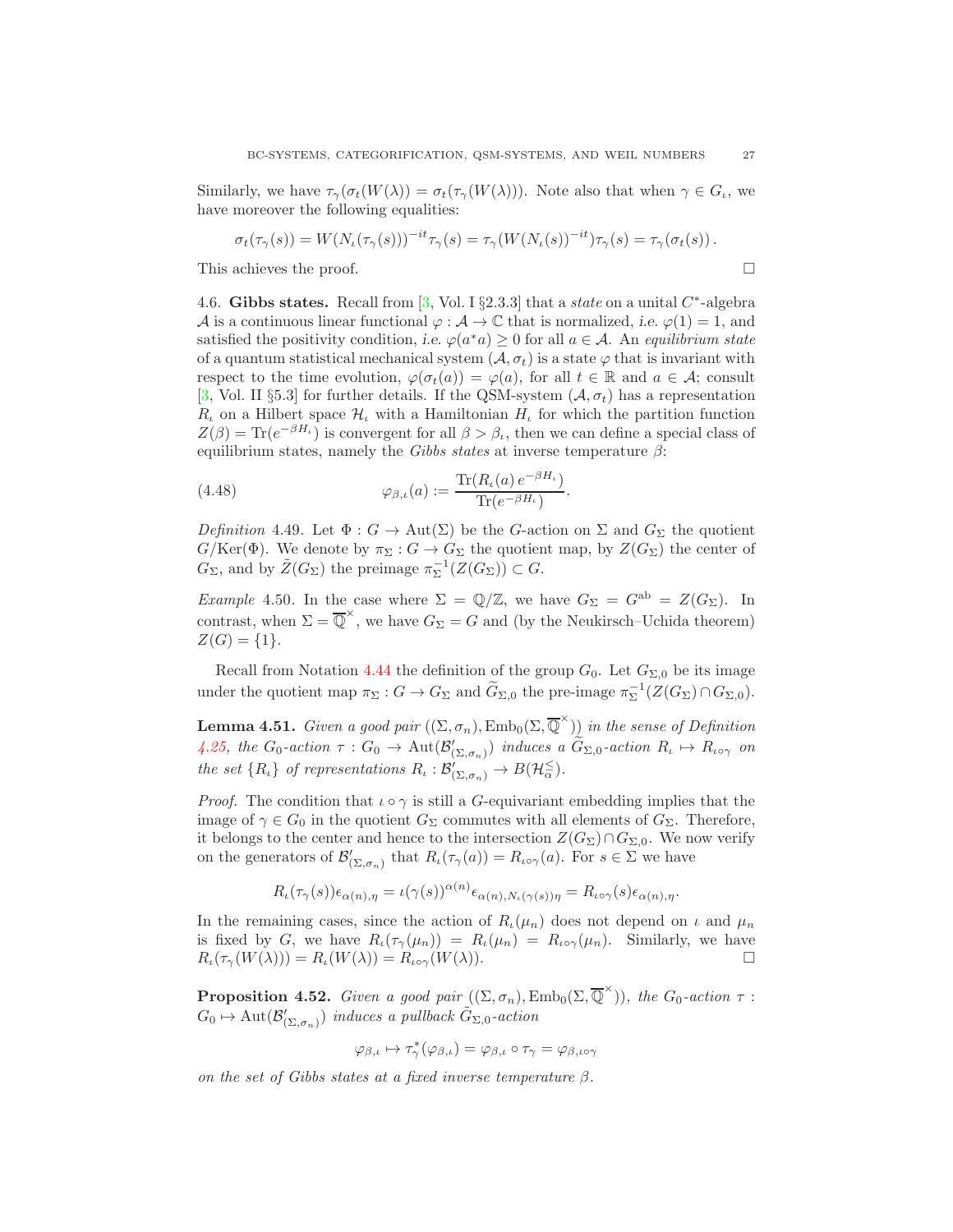*Proof.* Let  $(A, \sigma_t)$  be a quantum statistical mechanical system. It is well-known (see [\[3\]](#page-39-13)) that an action  $\tau : G_0 \to \text{Aut}(\mathcal{A})$  by automorphisms which verifies  $\sigma_t \circ \tau_\gamma =$  $\tau_{\gamma} \circ \sigma_t$ , (for all  $\gamma \in G_0$  and  $t \in \mathbb{R}$ ) induces a pullback action on the set of Gibbs states of  $(\mathcal{A}, \sigma_t)$  at a fixed inverse temperature  $\beta$ :

$$
\varphi_{\beta,\iota} \mapsto \tau_{\gamma}^*(\varphi_{\beta,\iota}) := \varphi_{\beta,\iota} \circ \tau_{\gamma}.
$$

For elements in  $\tilde{G}_{\Sigma,0}$  we have:

$$
\varphi_{\beta,\iota}\circ\tau_\gamma(a)=\frac{\text{Tr}(R_\iota(\tau_\gamma(a))\,e^{-\beta H_\iota})}{\text{Tr}(e^{-\beta H_\iota})}=\frac{\text{Tr}(R_{\iota\circ\gamma}(a)\,e^{-\beta H_\iota})}{\text{Tr}(e^{-\beta H_\iota})}=\varphi_{\beta,\iota\circ\gamma}(a)\,.
$$

Therefore, the proof follows now from Lemma [4.51.](#page-26-1)  $\Box$ 

Recall from [\[9\]](#page-39-6) that the ground states (or zero temperature equilibrium states) of a quantum statistical mechanical system are defined as weak limits when  $\beta \to \infty$  of the Gibbs states at inverse temperature  $\beta$ . Concretely,  $\varphi_{\infty,\iota}(a) := \lim_{\beta \to \infty} \varphi_{\beta,\iota}(a)$ . These are given by traces of projections onto the Kernel of the Hamiltonian  $H_{\iota}$ .

The following result rephrases in our setting the "fabulous states" property of the Bost–Connes system (as formulated in [\[9\]](#page-39-6)), namely the intertwining of symmetries of the quantum statistical mechanical system and Galois symmetries.

<span id="page-27-1"></span>**Proposition 4.53.** Given a good pair  $((\Sigma, \sigma_n), \text{Emb}_0(\Sigma, \overline{\mathbb{Q}}^{\times}))$ , there is an induced  $\tilde{G}_{\Sigma,0}$ -action  $\varphi_{\infty,\iota} \mapsto \varphi_{\infty,\iota \circ \gamma}$  on the ground states. In the particular case where  $N_{\iota}(\Sigma) = \{1\}$ , the ground states take values  $\varphi_{\infty,\iota}(s) = \iota(s)$  on the generators  $s \in \Sigma$ of the algebra of observables. Moreover, this action recovers the Galois action of the subgroup  $Z(G_{\Sigma}) \subset G$  on  $\iota(\Sigma)$ .

*Proof.* Recall from  $\S4.2$  $\S4.2$  that the Hamiltonian  $H<sub>l</sub>$  is given by

$$
H_{\iota}\epsilon_{\alpha(n),\eta} = (-\alpha(n)\log(\eta) + \log(g(n)))\epsilon_{\alpha(n),\eta}.
$$

Its kernel is one-dimensional and it is spanned by the vector  $\epsilon_{1,1}$ . Thus, the ground state  $\varphi_{\infty,\iota}$  is given by the projection onto the kernel  $H_{\iota}$ , that is, by

$$
\varphi_{\infty,\iota}(a) = \langle \epsilon_{1,1}, R_{\iota}(a) \epsilon_{1,1} \rangle.
$$

When we evaluate it on a generator  $s \in \Sigma$  we obtain

$$
\langle \epsilon_{1,1}, R_{\iota}(s) \epsilon_{1,1} \rangle = \iota(s) \langle \epsilon_{1,1}, \epsilon_{1,N_{\iota}(s)} \rangle.
$$

This is zero unless  $N_{\iota}(s) = 1$ , in which case it is equal to  $\iota(s)$ . Note that in the case where  $N_{\iota}(\Sigma) = \{1\}$ , we have  $G_0 = G$ . Hence,  $G_{\Sigma,0} = Z(G_{\Sigma})$ . By the Gequivariance of the embedding  $\iota$ , this implies that the  $\tilde{Z}(G_{\Sigma})$ -action is given by  $u(\gamma(s)) = \gamma(\iota(s))$ , i.e. by the restriction to the subgroup  $\tilde{Z}(G_{\Sigma})$  of the Galois action of G on  $\iota(\Sigma)$ . This achieves the proof.

<span id="page-27-2"></span>4.7. Bost-Connes data with trivial  $\alpha$ . Let  $(\Sigma, \sigma_n)$  be an abstract Bost-Connes datum for which the semi-group homomorphism  $\alpha$  is trivial, *i.e.*  $\alpha(n) = 1$  for every  $n \in \mathbb{N}$ . By Definition [2.1,](#page-4-0)  $(\Sigma, \sigma_n)$  is not a concrete Bost-Connes datum. Nevertheless, we explain here how we can still construct a partial QSM-system.

<span id="page-27-0"></span>**Lemma 4.54.** When  $N_{\gamma}(\Sigma) = \{1\}$ , the algebra  $\mathcal{B} = \mathcal{B}_{(\Sigma, \sigma_n)}$  is isomorphic to the group crossed product algebra  $k[\Sigma] \rtimes \mathbb{Q}_+^{\times}$ .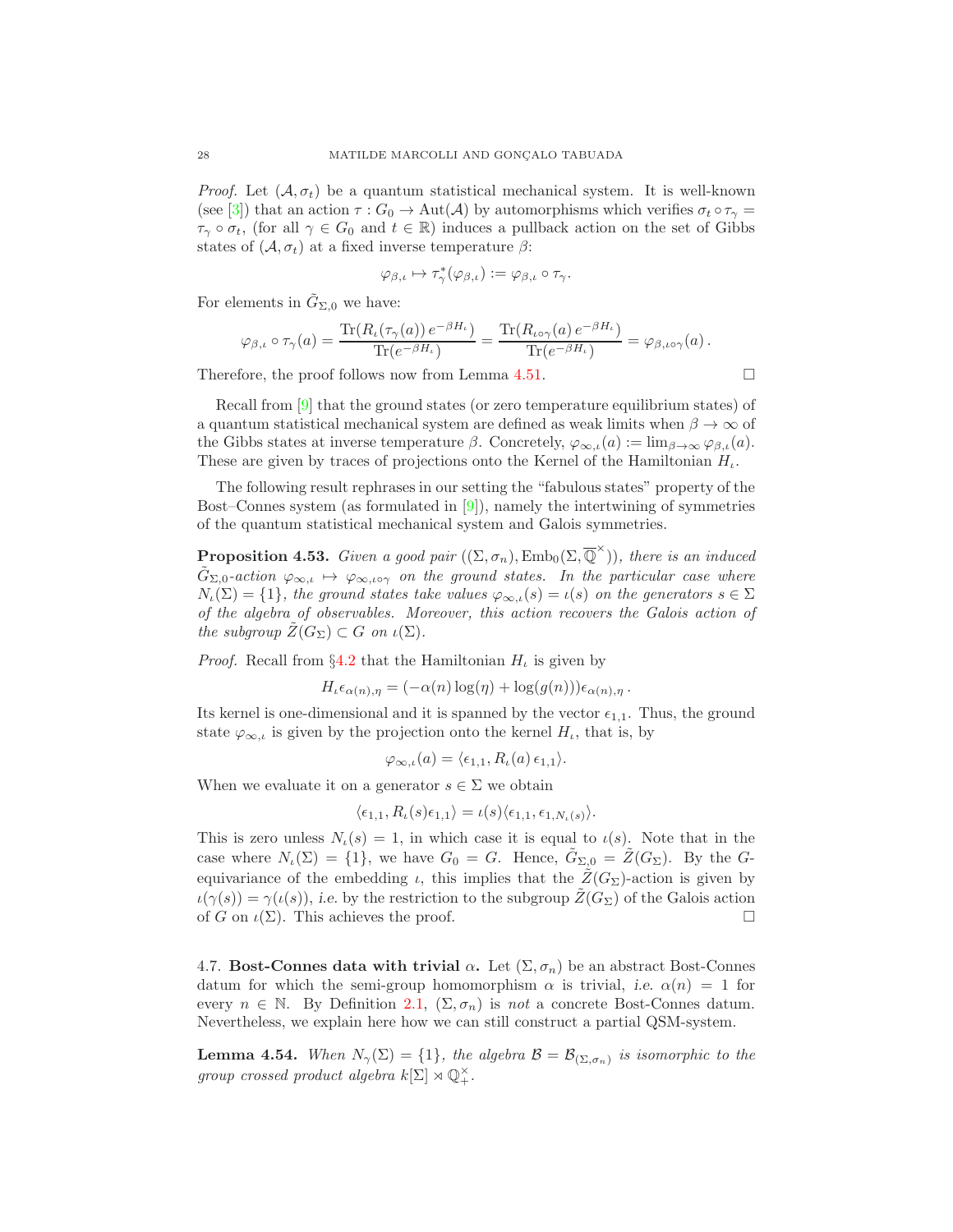*Proof.* When  $\alpha(n) = 1$  for every  $n \in \mathbb{N}$ ,  $\rho_n$  and  $\sigma_n$  are inverse of each other. In particular, they are automorphisms of  $k[\Sigma]$ . The relation [\(4.12\)](#page-17-3) hence implies that  $\mu_n \mu_n^* = 1$ . Consequently, the  $\mu_n$ 's are not just isometries but rather unitaries, with  $\mu_n^* = \mu_n^{-1} = \mu_{1/n}$ , implementing the action of  $\mathbb{Q}_+^{\times}$  on  $k[\Sigma]$ . Making use of them, we then obtain an isomorphism between  $\mathcal{B} = \mathcal{B}_{(\Sigma, \sigma_n)}$  and  $k[\Sigma] \rtimes \mathbb{Q}^{\times}_+$ .  $\begin{matrix} \times \\ + \end{matrix}$ .

Thanks to Lemma [4.54,](#page-27-0) the operators  $\mu_n^*$ 's are invertible. Therefore, the Hilbert space representations of  $\mathcal{B} = \mathcal{B}_{(\Sigma, \sigma_n)}$  need to be modified accordingly. There is a unique natural way to proceed: the action of the semi-group N on the Hilbert space  $\ell^2(\mathbb{N})$  is just the regular representation. In the case where the semi-group is replaced by the group it generates, we correspondingly consider the regular representation of the group. In our case, this means the action of  $\mathbb{Q}_+^{\times}$  on the Hilbert space  $\ell^2(\mathbb{Q}_+^{\times})$ is given by multiplication on its basis elements.

**Lemma 4.55.** Assume that  $N_{\gamma}(\Sigma) = \{1\}$ . Given an embedding  $\iota \in \text{Emb}(\Sigma, \overline{\mathbb{Q}}^{\times})$ , the assignments  $R_{\gamma}(\pi)\epsilon_r := \gamma(\pi)^r \epsilon_r$  and  $R_{\gamma}(\mu_s)\epsilon_r := \epsilon_{sr}$ , with  $\pi \in \Sigma$  and  $s, r \in$  $\mathbb{Q}^{\times}_+$ , define a representation of  $\mathcal{B}_{(\Sigma,\sigma_n)} = k[\Sigma] \rtimes \mathbb{Q}^{\times}_+$  on the Hilbert space  $\ell^2(\mathbb{Q}^{\times}_+)$ .

*Proof.* The crossed product relation is satisfied since  $R_{\gamma}(\mu_s)R_{\gamma}(\pi)R_{\gamma}(\mu_s)^*\epsilon_r =$  $\gamma(\pi)^{r/s}\epsilon_r$ . The remaining arguments are analogous to the semi-group case discussed in Proposition [4.18.](#page-18-0)

The  $C^*$ -algebra completion of  $\mathcal{B}_{(\Sigma,\sigma_n)}$  is the crossed product  $\mathcal{A}_{(\Sigma,\sigma_n)} = C^*(\Sigma) \rtimes$  $\mathbb{Q}^{\times}_+$ . The time evolution discussed in §[4.2](#page-21-0) extends naturally as follows:

<span id="page-28-1"></span>**Lemma 4.56.** The choice of a semi-group homomorphism  $g : \mathbb{N} \to \mathbb{R}_+^{\times}$  determines a time evolution on the C<sup>\*</sup>-algebra  $\mathcal{A}_{(\Sigma,\sigma_n)} = C^*(\Sigma) \rtimes \mathbb{Q}_+^{\times}$ .

*Proof.* Note that g extends uniquely to a group homomorphism  $g: \mathbb{Q}_+^{\times} \to \mathbb{R}_+^{\times}$ . Therefore, it suffices to set  $\sigma_t(\mu_r) := g(r)^{it} \mu_r$  for every  $r \in \mathbb{Q}_+^\times$  and  $\sigma_t(\pi) := \pi$  for every  $\pi \in \Sigma$ .

Remark 4.57. The time evolution of Lemma [4.56](#page-28-1) is the natural generalization of the one of Proposition [4.29.](#page-21-2) However, it is clear that the resulting "partial QSMsystem"  $\mathcal{Q} = (C^*(\Sigma) \rtimes \mathbb{Q}^{\times}_+, \sigma_t)$  does not have a convergent partition function  $Z(\beta)$ for  $\beta \gg 0$ , neither low-temperature Gibbs states.

## 5. Examples of QSM-systems

<span id="page-28-0"></span>In this section we describe in detail the QSM-systems associated to our examples of concrete Bost-Connes data (as in Notation [4.2\)](#page-15-1).

**Example 1: Original Bost–Connes system.** Let  $k = \mathbb{Q}$ . Recall from §[2](#page-3-0) the definition of the concrete Bost-Connes datum  $(\mathbb{Q}/\mathbb{Z}, \sigma_n)$ . What follows is standard and can be found in the foundational article of Bost and Connes [\[2\]](#page-39-1); consult also [\[8,](#page-39-5) §3]. The only novelty is that in the construction of the time evolution we consider more general choices of the auxiliary semi-group homomorphism  $g : \mathbb{N} \to \mathbb{R}_+^{\times}$ .

**Lemma 5.1.** For every embedding  $\iota \in \text{Emb}(\mathbb{Q}/\mathbb{Z}, \overline{\mathbb{Q}}^{\times})$ , the countable multiplicative subgroup  $N_{\iota}(\mathbb{Q}/\mathbb{Z})$  of  $\mathbb{R}_+^{\times}$  is equal to  $\{1\}.$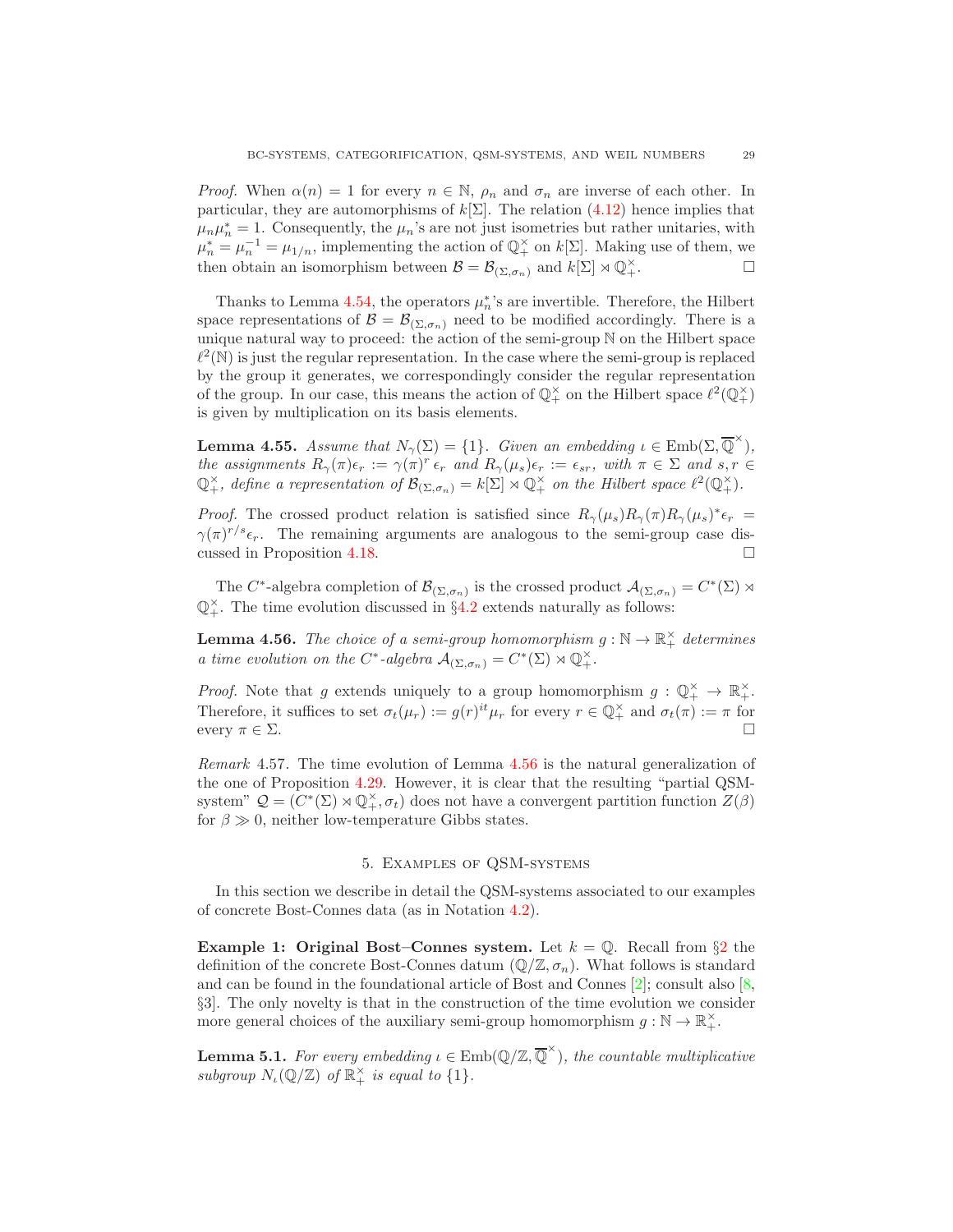*Proof.* As explained in proof of Proposition [4.3,](#page-15-4)  $\text{Hom}(\mathbb{Q}/\mathbb{Z}, \overline{\mathbb{Q}}^{\times}) = \text{Hom}(\mathbb{Q}/\mathbb{Z}, \mathbb{Q}/\mathbb{Z})$ . Therefore,  $\iota(\mathbb{Q}/\mathbb{Z})$  is contained in the subgroup of roots of unit of  $\overline{\mathbb{Q}}^{\times}$ . This implies that  $N_{\iota}(s) = |\iota(s)| = 1$  for every  $s \in \mathbb{Q}/\mathbb{Z}$ .

The Q-algebra  $\mathcal{B}_{(\mathbb{Q}/\mathbb{Z},\sigma_n)}$  agrees with the cross product  $\mathbb{Q}[\mathbb{Q}/\mathbb{Z}] \rtimes \mathbb{N}$ , where the semi-group action of N on  $\mathbb{Q}[\mathbb{Q}/\mathbb{Z}]$  is given by  $n \mapsto (s \mapsto \sum_{s' \in \rho_n(s)} s')$ . On the other hand, since  $N_{\iota}(\mathbb{Q}/\mathbb{Z}) = \{1\}$ , the Q-algebra  $\mathcal{B}'_{(\mathbb{Q}/\mathbb{Z}, \sigma_n)}$  is not necessary for the construction of the QSM-system.

Note that since  $\alpha(n) = n$  and  $N_{\iota}(\mathbb{Q}/\mathbb{Z}) = \{1\}$ , the Hilbert spaces  $\mathcal{H}_{\alpha,\iota}^{\leq}$  are all equal to  $\mathcal{H} := l^2(\mathbb{N})$ . Similarly, all the C-vector spaces  $\mathcal{V}_{\alpha,\iota}^{\leq}$  are equal to  $\mathcal{V} := \mathcal{V}_{\mathbb{C}}$ .

Let  $\iota \in \text{Emb}(\mathbb{Q}/\mathbb{Z}, \overline{\mathbb{Q}}^{\times}) \simeq \widehat{\mathbb{Z}}^{\times}$ . The representation  $R_{\iota}$  of  $\mathcal{B}_{(\mathbb{Q}/\mathbb{Z}, \sigma_n)}$  on  $\mathcal{V}$  is given by  $R_{\iota}(s)(\epsilon_n) = \iota(s)^n \epsilon_n$  and  $R_{\iota}(\mu_m)(\epsilon_n) = \epsilon_{mn}$ . Following Proposition 4.24, this representation extends to a representation  $R_t$  of the C-algebra  $\mathcal{B}_{(\mathbb{Q}/\mathbb{Z},\sigma_n,\mathbb{C})}$  $\mathbb{C}[\mathbb{Q}/\mathbb{Z}] \rtimes \mathbb{N}$  by bounded operators on H. The  $C^*$ -algebra  $\mathcal{A}_{(\mathbb{Q}/\mathbb{Z}, \sigma_n)}$  identifies then with the closure  $C^*(\mathbb{Q}/\mathbb{Z}) \rtimes \mathbb{N}$  of  $\mathbb{C}[\mathbb{Q}/\mathbb{Z}] \rtimes \mathbb{N}$  inside the  $C^*$ -algebra of bounded operators  $B(H)$ .

Let  $g : \mathbb{N} \to \mathbb{R}_+^{\times}$  be the standard embedding of  $\mathbb{N}$  into  $\mathbb{R}_+^{\times}$ . The associated time evolution is given by  $\sigma_t(s) = s$  and  $\sigma_t(\mu_n) = n^{it} \mu_n$  and the associated Hamiltonian  $H := H_{\iota}: l^2(\mathbb{N}) \to l^2(\mathbb{N})$  by  $\epsilon_n \mapsto \log(n)\epsilon_n$ . Consequently, the partition function  $Z(\beta)$  agrees with the Riemann zeta function  $\zeta(\beta) = \sum_{n \geq 1} n^{-\beta}$ .

Remark 5.2. Since N is the free commutative semi-group generated by the prime numbers, every semi-group homomorphism  $g : \mathbb{N} \to \mathbb{R}_+^{\times}$  is determined by its values  $\lambda_p := g(p)$  at the prime numbers p. Therefore, we can write the partition function as an Euler product:

$$
Z(\beta) := \sum_{n \ge 1} g(n)^{-\beta} = \prod_p \sum_{k \ge 0} g(p)^{-k\beta} = \prod_p (1 - \lambda_p^{-\beta})^{-1}.
$$

The first equality is obtained using the primary decomposition of  $n \in \mathbb{N}$  and the fact that  $g$  is a semi-group homomorphism, and the second equality follows by summing the resulting geometric series.

*Example* 5.3. Let  $q$  be a prime power. Given an algebraic variety  $X$  defined over Z, let  $\lambda_p := \#X_p(\mathbb{F}_q)$  where  $X_p$  stands for the reduction of X modulo p. The corresponding semi-group homomorphism  $g$  gives then rise to the partition function

$$
Z_X(\beta) = \prod_p (1 - \# X_p(\mathbb{F}_q)^{-\beta})^{-1}
$$

.

The absolute Galois group  $Gal(\overline{\mathbb{Q}}/\mathbb{Q})$  acts on  $\mathbb{Q}/\mathbb{Z}$  through the quotient group  $Gal(\overline{\mathbb{Q}}^{ab}/\mathbb{Q}) \simeq \widehat{\mathbb{Z}}^{\times}$ . This action of  $\widehat{\mathbb{Z}}^{\times}$  extends to  $\mathbb{Q}[\mathbb{Q}/\mathbb{Z}] \rtimes \mathbb{N}$  and to the  $C^*$ -algebra  $C^*(\mathbb{Q}/\mathbb{Z}) \rtimes \mathbb{N}$  as in Propositions [4.45](#page-25-1) and [4.46.](#page-25-4)

Let  $\beta_0 > 0$  be the exponent of convergence of the series  $Z(\beta) = \sum_{n \geq 1} g(n)^{-\beta}$ . For  $\beta > \beta_0$ ,  $e^{-\beta H_{\iota}}$  is a trace class operator and we have Gibbs states of the form

$$
\varphi_{\iota,\beta}(a) = \frac{\text{Tr}(R_{\iota}(a)e^{-\beta H_{\iota}})}{\text{Tr}(e^{-\beta H_{\iota}})}.
$$

Lemma 5.4. We have the following computation

$$
\varphi_{\iota,\beta}(a) = \begin{cases} 0 & \text{when } a = s\mu_m\mu_n^*, n \neq m \\ Z(\beta)^{-1} \sum_{n \geq 1} \sum_j c_j \iota(s_j)^n g(n)^{-\beta} & \text{when } a = \sum_j c_j s_j \in \mathbb{Q}[\mathbb{Q}/\mathbb{Z}]. \end{cases}
$$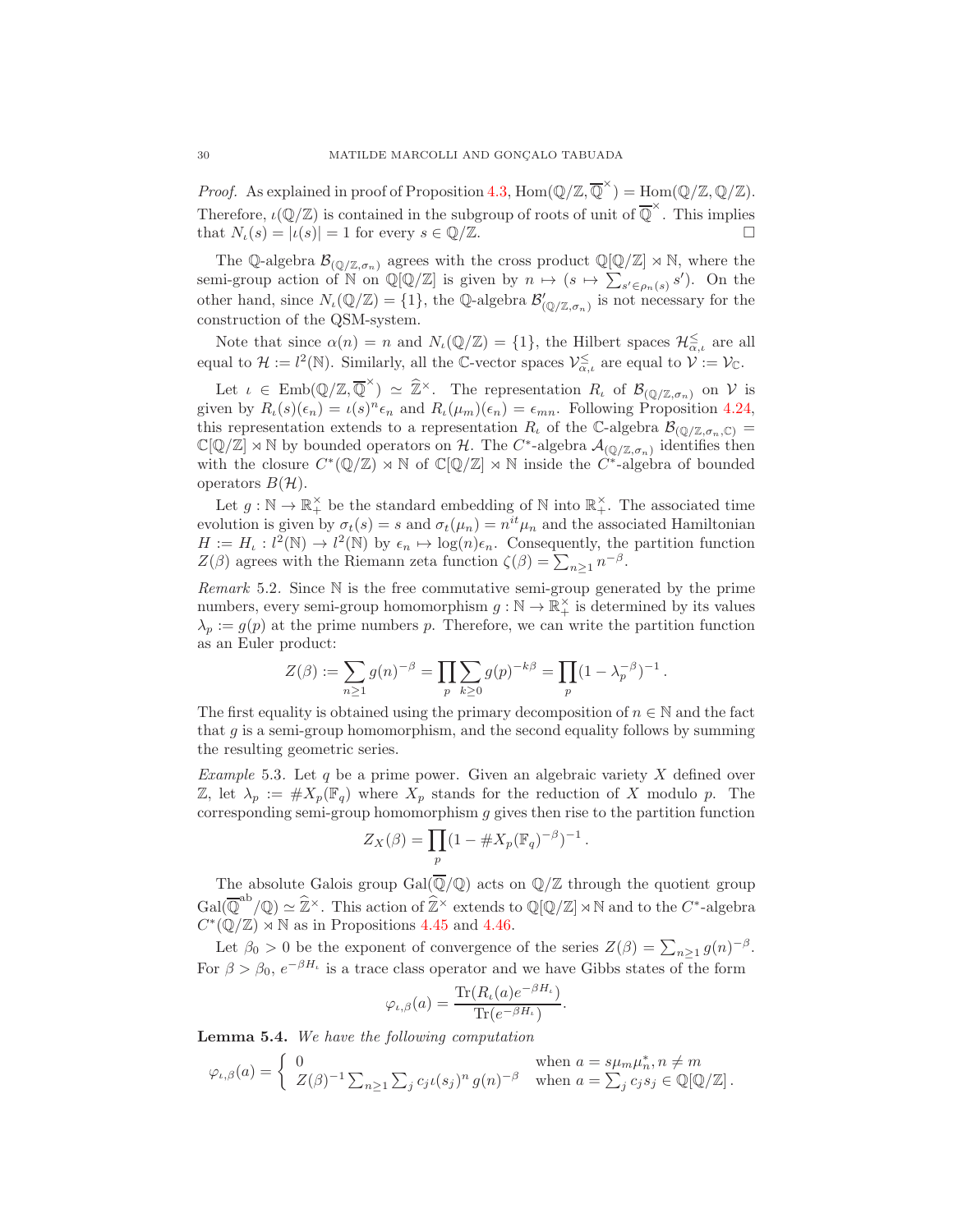*Proof.* On an additive basis of  $\mathcal{A}_{(\mathbb{Q}/\mathbb{Z}, \sigma_n)}$ , given by monomials of the form  $s\mu_m\mu_n^*$ , we have  $\varphi_{\iota,\beta}(s\mu_m\mu_n^*) = Z(\beta)^{-1} \sum_r \langle \epsilon_r, R_{\iota}(s\mu_m\mu_n^*)e^{-\beta H_{\iota}} \epsilon_r \rangle = 0$  when  $n \neq m$ . Therefore, the proof follows from the fact that  $\varphi_{\iota,\beta}(s) = Z(\beta)^{-1} \sum_{n \geq 1} \iota(s)^n g(n)^{-\beta}$ for every  $s \in \mathbb{Q}/\mathbb{Z}$ .

Remark 5.5. When  $g(n) = n$ , we have  $\varphi_{\iota,\beta}(s) = \zeta(\beta)^{-1} \text{Li}_{\beta}(\iota(s))$ , where  $\zeta(\beta)$ is the Riemann zeta function and  $\text{Li}_\beta(\iota(s))$  the evaluation at roots of unit of a polylogarithm function.

**Lemma 5.6.** The ground states are given by  $\varphi_{\iota,\infty}(s) = \iota(s)$ . Moreover, the Gaction by automorphisms of  $\mathcal{A}_{(\mathbb{Q}/\mathbb{Z},\sigma_n)}$  agrees with the Galois G-action on  $\iota(\mathbb{Q}/\mathbb{Z})$ .

*Proof.* When  $\beta \to \infty$  the Gibbs states converge weakly to ground states of the form  $\varphi_{\iota,\infty}(s) = \langle \epsilon_1, R_{\iota}(s)e^{-\beta H_{\iota}} \epsilon_1 \rangle = \iota(s)$ . The action of  $G := \text{Gal}(\overline{\mathbb{Q}}/\mathbb{Q})$  on  $C^*(\mathbb{Q}/\mathbb{Z}) \rtimes \mathbb{N}$ factors through the abelianization  $G^{ab}$ . Hence, using the terminology of Definition [4.49,](#page-26-0) we have  $Z(G_{\Sigma}) = G_{\Sigma} = G^{ab}$  and  $\widetilde{Z}(G_{\Sigma}) = G$ . Thanks to Proposition [4.53,](#page-27-1) G acts then on the Gibbs states by  $\gamma : \varphi_{\iota,\beta} \mapsto \varphi_{\iota \circ \gamma,\beta}$ , and the induced action on the limits  $\varphi_{\iota,\infty}(s) \mapsto \varphi_{\iota \circ \gamma,\infty}(s)$  agrees with the Galois action on  $\iota(\mathbb{Q}/\mathbb{Z})$ . limits  $\varphi_{\iota,\infty}(s) \mapsto \varphi_{\iota\circ\gamma,\infty}(s)$  agrees with the Galois action on  $\iota(\mathbb{Q}/\mathbb{Z})$ .

**Example 3: Algebraic numbers.** Let  $k = \mathbb{Q}$ . Recall from §[2](#page-3-0) the definition of the concrete Bost-Connes datum  $(\overline{\mathbb{Q}}^{\times}, \sigma_n)$ . We consider a fixed embedding  $\overline{\mathbb{Q}}^{\times} \subset \mathbb{C}^{\times}$ . Definition 5.7. Let  $\overline{\mathbb{Q}}_{\leq}^{\times} := \{s \in \overline{\mathbb{Q}}^{\times} \mid |s| \leq 1\}, \mathcal{S} := \{|s| \mid s \in \overline{\mathbb{Q}}^{\times}\}\$  and  $\mathcal{S}_{\leq} = \{|s| \mid s \in \mathbb{Q}\}$ 

 $\overline{\mathbb{Q}}_{\leq}^{\times}$ . Note that S is a multiplicative subgroup of  $\mathbb{R}_{+}^{\times}$  and  $\mathcal{S}_{\leq}$  a subset of  $S \cap (0,1]$ .

Remark 5.8. The subgroup  $S \subset \mathbb{R}^\times_+$  is a union of infinitely many geometric progressions. Therefore, in the construction of the QSM-system, we will use the Hilbert space  $\mathcal{H}_{\alpha,\iota}^{\leq}$ ; see Notation [4.17.](#page-18-2)

Let  $\text{Emb}_{\mathcal{S}}(\overline{\mathbb{Q}}^{\times}, \overline{\mathbb{Q}}^{\times})$  be the set of embeddings  $\{\iota \in \text{Emb}(\overline{\mathbb{Q}}^{\times}, \overline{\mathbb{Q}}^{\times}) | N_{\iota}(\overline{\mathbb{Q}}^{\times}) = \mathcal{S}\}\$ and  $\iota(\overline{\mathbb{Q}}^{\times})_{\leq} := \{s \in \overline{\mathbb{Q}}^{\times} \mid N_{\iota}(s) \leq 1\}.$  In what follows we consider the following subset of G-equivariant embeddings:

(5.9) 
$$
\operatorname{Emb}_0(\overline{\mathbb{Q}}^{\times}, \overline{\mathbb{Q}}^{\times}) := \{ \iota \in \operatorname{Emb}(\overline{\mathbb{Q}}^{\times}, \overline{\mathbb{Q}}^{\times}) \mid \iota(\overline{\mathbb{Q}}^{\times}) = \iota(\overline{\mathbb{Q}}^{\times}) \leq \}.
$$

<span id="page-30-0"></span>**Lemma 5.10.** We have an inclusion  $\text{Emb}_0(\overline{\mathbb{Q}}^{\times}, \overline{\mathbb{Q}}^{\times}) \subset \text{Emb}_S(\overline{\mathbb{Q}}^{\times}, \overline{\mathbb{Q}}^{\times})$ .

*Proof.* Note that every embedding  $\iota \in \text{Emb}_0(\overline{\mathbb{Q}}^{\times}, \overline{\mathbb{Q}}^{\times})$  maps the set  $\{s \in \overline{\mathbb{Q}}^{\times} \mid |s| \leq s \}$ 1} isomorphically to the set  $\{s \in \overline{\mathbb{Q}}^{\times} \mid N_{\iota}(s) \leq 1\}$ . Consequently,  $N_{\iota}(\overline{\mathbb{Q}}_{\leq}^{\times})$  surjects onto  $S_{\leq}$ . This implies that  $N_{\iota}(\overline{\mathbb{Q}}^{\times})$  surjects onto S since any element of  $S_{>} :=$  $S \setminus S \subseteq$  is the absolute value  $|s^{-1}| = |s|^{-1}$  of some  $s \in \overline{\mathbb{Q}} \times$ . Therefore, if the absolute values  $N_t(s) = |\iota(s)|$ , with  $s \in \overline{\mathbb{Q}}_{\leq}^{\times}$ , fill up the set  $\mathcal{S}_{\leq}$ ,  $N_t(s^{-1})$  fill up the complementary subset  $S_>$ . We hence conclude that  $N_{\iota}(\overline{\mathbb{Q}}^{\times})$  surjects onto  $S$ .  $\square$ 

The Q-algebra  $\mathcal{B}_{(\overline{Q}^\times,\sigma_n)}$  is generated by the elements  $s \in \overline{Q}^\times$  and by the partial symmetries  $\mu_n, \mu_n^*, n \in \mathbb{N}$ , as in Definition [4.11.](#page-17-1) Similarly, the Q-algebra  $\mathcal{B}'$  $(\overline{\mathbb{Q}}^{\times}, \sigma_n)$ is generated by  $s, \mu_n, \mu_n^*$  and by the weight operators  $W(\lambda), \lambda \in \mathbb{Q}^{\times}$ ; see Definition [4.14.](#page-17-2) Given  $\iota \in \text{Emb}_0(\overline{\mathbb{Q}}^{\times}, \overline{\mathbb{Q}}^{\times})$ , we obtain a representation  $R_{\iota}$  of  $\mathcal{B}'_{\iota}$  $\sqrt{\overline{\mathbb{Q}}^{\times}, \sigma_n}$  on the Hilbert space  $\mathcal{H}_{\alpha,\iota}^{\leq}$  of Notation [4.17.](#page-18-2)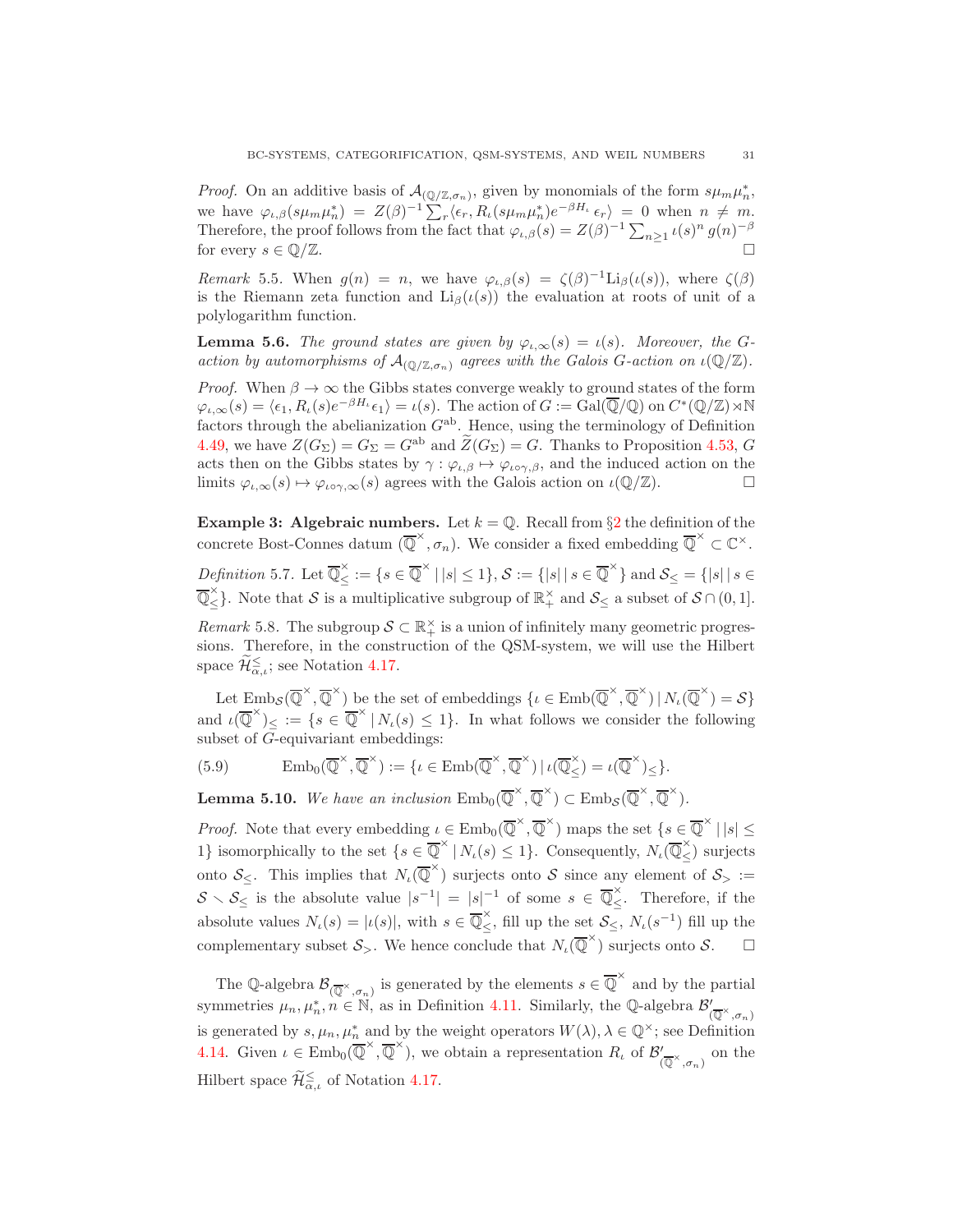<span id="page-31-0"></span>**Lemma 5.11.** For every embedding  $\iota \in \text{Emb}_{\mathcal{S}}(\overline{\mathbb{Q}}^{\times}, \overline{\mathbb{Q}}^{\times})$ , we have  $R_{\iota}(\mu_n^* \mu_n) = 1$ . *Proof.* The operator  $R_{\iota}(\mu_n^*\mu_n)$  is the projection onto the subspace spanned by the vectors  $\epsilon_{n,\eta}$  such that  $\eta = \xi^n$  for some  $\xi \in N_\iota(\overline{\mathbb{Q}}^\times)$ . Given an embedding  $\iota \in$  $\text{Emb}_{\mathcal{S}}(\overline{\mathbb{Q}}^{\times}, \overline{\mathbb{Q}}^{\times})$ , we have  $N_{\iota}(\overline{\mathbb{Q}}^{\times}) = \mathcal{S}$ . This implies that for every  $\eta \in N_{\iota}(\overline{\mathbb{Q}}^{\times})$  we have  $\eta = |s|$  for some  $s \in \overline{\mathbb{Q}}^{\times}$ . Hence, we can always find an  $n^{\text{th}}$  root in S by taking  $\xi = |s^{1/n}|$  for some  $n^{\text{th}}$  root of s in  $\overline{\mathbb{Q}}^{\times}$ . In conclusion,  $R_{\iota}(\mu_n^* \mu_n) = 1$ .

Remark 5.12. Lemma [5.11](#page-31-0) implies that if  $\iota \in \text{Emb}_{\mathcal{S}}(\overline{\mathbb{Q}}^{\times}, \overline{\mathbb{Q}}^{\times})$ , we can then work with the algebra  $\mathcal{B}'_0$  $\int_{(\overline{Q}^{\times}, \sigma_n)}^{\prime}$  with the additional relation  $\mu_n^* \mu_n = 1$ .

<span id="page-31-1"></span>**Lemma 5.13.** The pair  $((\overline{\mathbb{Q}}^{\times}, \sigma_n), \text{Emb}_0(\overline{\mathbb{Q}}^{\times}, \overline{\mathbb{Q}}^{\times}))$  is a very good concrete Bost-Connes datum, in the sense of Definition [4.25.](#page-20-0)

*Proof.* Recall from the proof of Lemma [5.10](#page-30-0) that for every  $\iota \in \text{Emb}_0(\overline{\mathbb{Q}}^{\times}, \overline{\mathbb{Q}}^{\times})$ , have  $N_{\iota}(\overline{\mathbb{Q}}^{\times}) \cap (0,1] = \mathcal{S}_{\leq}$ . Hence, the Hilbert space  $\widetilde{\mathcal{H}}_{\alpha,\iota} \leq \widetilde{\mathcal{H}}_{\alpha,\iota}$  of Notation [4.17](#page-18-2) is independent of  $\iota$ . Moreover,  $\iota$  maps isomorphically the set  $\overline{\mathbb{Q}}_{\leq}^{\times}$  to  $\iota(\overline{\mathbb{Q}}^{\times})_{\leq}$ . Now, recall that the algebra  $\mathcal{B}'_1$  $\int'_{(\overline{\mathbb{Q}}^\times,\sigma_n,\iota)}$  and its  $C^*$ -completion  $\mathcal{A}'_{(\overline{\mathbb{Q}}^\times,\sigma_n,\iota)}$  have generators  $s \in \iota(\overline{\mathbb{Q}}^{\times})_{\leq}$ . The isomorphisms  $\iota(\overline{\mathbb{Q}}^{\times})_{\leq} \simeq \overline{\mathbb{Q}}_{\leq}^{\times}$  induce isomorphisms between the algebras for different choices of  $\iota$ . Therefore, we can conclude that the algebras are also independent of  $\iota$ .

*Notation* 5.14. We write  $\widetilde{\mathcal{H}} \leq$  for the Hilbert space  $\widetilde{\mathcal{H}}_{\alpha,\iota} \leq \widetilde{\mathcal{H}}_{\alpha,\iota} \leq \widetilde{\mathcal{H}}$ thanks to Lemma [5.13,](#page-31-1)  $\mathcal{H}^{\leq}$  is independent of  $\iota$ . Similarly, we write  $\mathcal{A}'_{(\overline{\mathbb{Q}}^{\times}, \sigma_n)}$  for the C<sup>\*</sup>-algebra acting by bounded operators on  $\widetilde{\mathcal{H}} \leq$  through the representations  $R_{\iota}$ , with  $\iota \in \text{Emb}_0(\overline{\mathbb{Q}}^{\times}, \overline{\mathbb{Q}}^{\times})$ .

Given a semi-group homomorphism  $g : \mathbb{N} \to \mathbb{R}_+^{\times}$  and the homomorphism  $h$ :  $N_t(\overline{\mathbb{Q}}^{\times}) \to \mathbb{R}^{\times}_{+}, \lambda_r \mapsto p_r$ , we obtain a time evolution  $\sigma_t$  on  $\mathcal{A}'_{(\overline{\mathbb{Q}}^{\times}, \sigma_n)}$  as in Proposition [4.36,](#page-24-0) with a Hamiltonian as in Proposition [4.37,](#page-24-3) and a partition function as in Theorem [4.39.](#page-24-5) This gives rise to the following result:

**Proposition 5.15.** Let  $\iota(\overline{\mathbb{Q}}^{\times})_1 := \{ s \in \overline{\mathbb{Q}}^{\times} \mid N_{\iota}(s) = 1 \}.$  When  $g(n) = n$ , and for all  $\beta > 3/2$ , the Gibbs states evaluated on elements  $s \in \iota(\overline{Q}^{\times})_1$  are given by the following convergent series  $(Z(\beta) := \sum_{n \geq 1} \zeta(\beta n) n^{-\beta})$ :

(5.16) 
$$
\varphi_{\iota,\beta}(s) = Z(\beta)^{-1} \sum_{n \ge 1} \iota(s)^n \zeta(\beta n) n^{-\beta}.
$$

Proof. The partition function of the QSM-system was obtained in Theorem [4.39.](#page-24-5) Its trace  $\text{Tr}(R_{\iota}(s)e^{-\beta H_{\iota}})$  identifies with

$$
\sum \langle \epsilon_{n,\lambda_r^{kr}}, R_\iota(s) e^{-\beta H_\iota} \epsilon_{n,\lambda_r^{kr}} \rangle = \sum \iota(s)^n g(n)^{-\beta} h(\lambda_r)^{-k_r n \beta} \langle \epsilon_{n,\lambda_r^{kr}}, \epsilon_{n,\lambda_r^{kr+a_r(s)}} \rangle,
$$

where the sum is taken over the elements of the orthonormal basis. The inner products vanish unless  $a_r(s) = 0$  for all r, i.e. unless  $N_i(s) = 1$ . In the case  $N_{\iota}(s) = 1$ , for the choice of  $h: N_{\iota}(\overline{\mathbb{Q}}^{\times}) \to \mathbb{R}^{\times}_{+}, \lambda_{r} \mapsto p_{r}$ , we obtain

$$
\sum_{n} \iota(s)^n g(n)^{-\beta} \prod_{r} \sum_{k_r} h(\lambda_r)^{-k_r n \beta} = \sum_{n} \iota(s)^n g(n)^{-\beta} \prod_{p} (1 - p^{-n\beta})^{-1}.
$$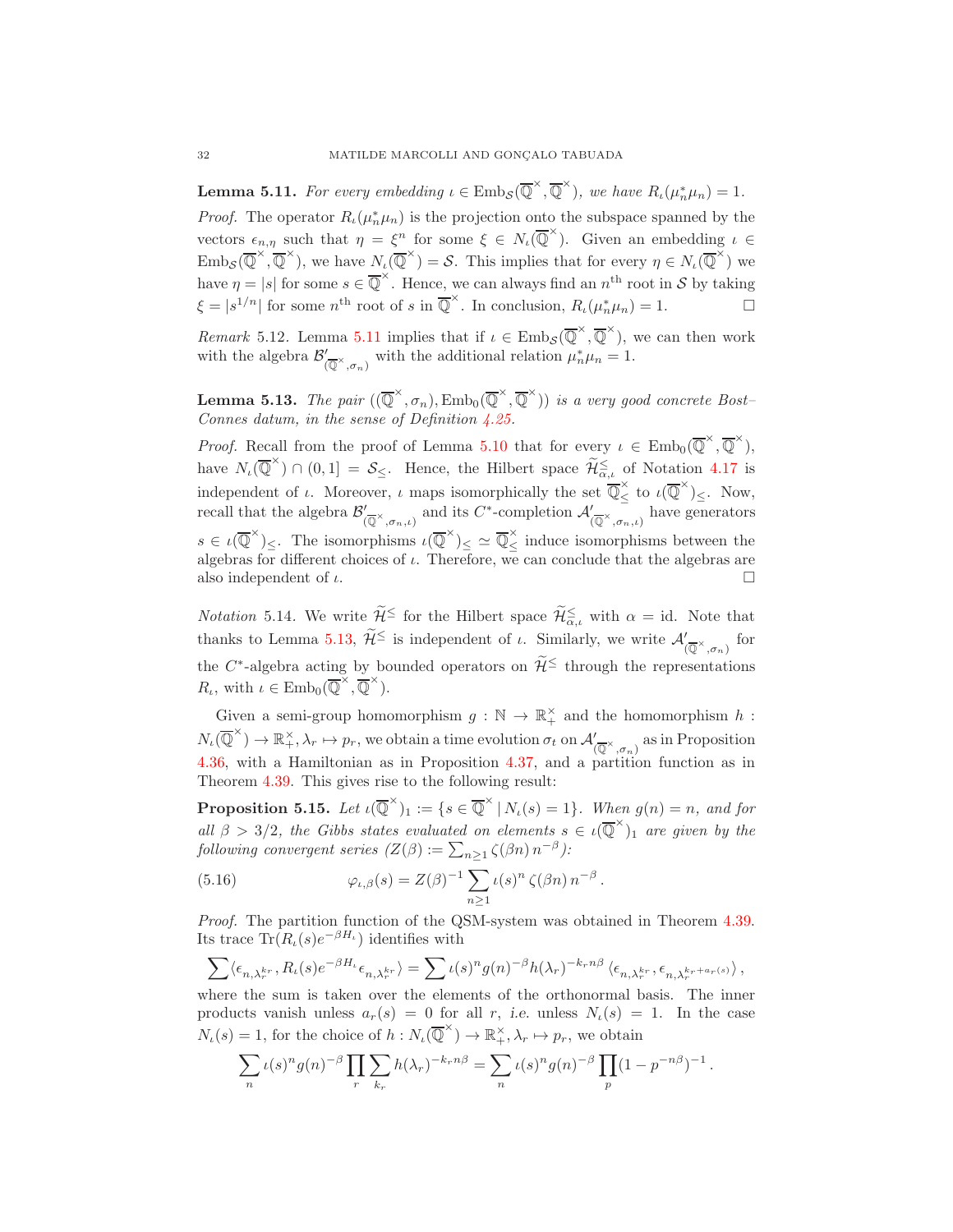The product over r reflects the fact that the Hilbert space  $\widetilde{\mathcal{H}}^{\leq}$  is a tensor product over r; see Theorem [4.39.](#page-24-5)

In contrast with the original Bost–Connes case, the following result shows that the "fabulous states" property is not satisfied! Intuitively speaking,  $\overline{Q}^{\times}$  is "too large" to give rise to a well behaved Bost–Connes system.

**Proposition 5.17.** In the limit  $\beta \to \infty$  the ground states take values  $\varphi_{\iota,\infty}(s) = \iota(s)$ on all  $s \in \iota(\overline{\mathbb{Q}}^{\times})_1$ . The G-action on  $\overline{\mathbb{Q}}^{\times}$  induces the trivial action on the values of the ground states.

*Proof.* In the limit  $\beta \to \infty$ , the Gibbs states  $\varphi_{i,\beta}$  converge weakly to the ground states  $\varphi_{\iota,\infty}$ , which are given by the projection onto the kernel  $\epsilon_{1,1}$  of the Hamiltonian. The basis element  $\epsilon_{1,1}$  is given by the vector  $\epsilon_n \otimes \bigotimes_r \epsilon_{\lambda_r^{k_r}}$  with  $n = 1$  and  $k_r = 0$  for all r, so that  $\eta = \prod_r \lambda_r^{k_r} = 1$ . Thus, we have

$$
\varphi_{\iota,\infty}(s) = \langle \epsilon_{1,1}, R_{\iota}(s)e^{-\beta H}\epsilon_{1,1} \rangle = \langle \epsilon_{1,1}, \iota(s)\epsilon_{1,N_{\iota}(s)} \rangle = \begin{cases} \iota(s) & \text{when } N_{\iota}(s) = 1 \\ 0 & \text{when } N_{\iota}(s) \neq 1. \end{cases}
$$

The absolute Galois group  $G = \text{Gal}(\overline{\mathbb{Q}}/\mathbb{Q})$  acts on  $\overline{\mathbb{Q}}^{\times}$ . In this case  $G_{\Sigma} = G$ , hence we have  $Z(G_{\Sigma}) = \{1\}$ , see Example [4.50.](#page-26-2) Thus, the group  $Z(G) \cap G_0$  is also trivial, hence the induced action on Gibbs states is trivial hence the induced action on Gibbs states is trivial.

Remark 5.18. It is also possible to construct a Bost–Connes type QSM-system for  $\overline{Q}^{\times}$  in a different way: using the logarithmic height function as a specialization of a more general construction for toric varieties; see [\[13,](#page-39-14) §4].

<span id="page-32-0"></span>Example 4 - Weil numbers of weight zero. Let  $k = \mathbb{Q}$ . Recall from Example [2.12](#page-6-2) the definition of the concrete Bost-Connes datum  $(\mathcal{W}_0(q), \sigma_n)$ .

Let us denote by  $\iota_0$  the fixed embedding  $\mathcal{W}(q) \subset \overline{\mathbb{Q}}^{\times}$ , which restricts to an embedding  $W_0(q) \subset \overline{\mathbb{Q}}^{\times}$  of the Weil numbers of weight zero. Let  $G_{\mathcal{W}(q)}$  and  $G_{\mathcal{W}_0(q)}$ be the quotients, as in Definition [4.49,](#page-26-0) of the G-action on  $W(q)$  and  $W_0(q)$ , re-spectively. Thanks to Proposition [2.9\(](#page-5-2)iii), the G-action on  $\mathcal{W}(q)$  preserves weights. Therefore,  $G_{\mathcal{W}(q)} = G_{\mathcal{W}_0(q)}$ .

In what follows, we consider the following subset of G-equivariant embeddings  $\text{Emb}_0(\mathcal{W}_0(q), \overline{\mathbb{Q}}^{\times}) = \widetilde{Z}(G_{\mathcal{W}(q)}) \cdot \iota_0, \text{ where } \gamma \cdot \iota_0 := \iota_0 \circ \gamma.$ 

**Lemma 5.19.** For every embedding  $\iota \in \text{Emb}_0(\mathcal{W}_0(q), \overline{\mathbb{Q}}^{\times})$ , the countable multiplicative subgroup  $N_{\iota}(\mathcal{W}_0(q))$  of  $\mathbb{R}_+^{\times}$  is equal to  $\{1\}$ .

*Proof.* Thanks to Proposition [2.9\(](#page-5-2)iii), the G-action on  $W(q)$  preserves weights. Therefore, for every  $s \in W_0(q)$ , we have  $N_{\iota_0 \circ \gamma}(s) = N_{\iota}(\gamma(s)) = q^{w(\gamma(s))} = q^{w(s)} =$  $N_{\iota_0}(s) = 1.$  $(s) = 1.$ 

**Lemma 5.20.** The Q-algebra  $\mathcal{B}_{(\mathcal{W}_0(q),\sigma_n)}$  agrees with the cross product  $\mathbb{Q}[\mathcal{W}_0(q)] \rtimes$ N, where the semi-group action of N on  $\mathbb{Q}[W_0(q)]$  is given by  $n \mapsto (s \mapsto \sum_{s' \in \rho_n(s)} s')$ .

Proof. The two algebras have the same sets of generators and relations. In fact, the crossed product algebra  $\mathbb{Q}[\mathcal{W}_0(q)] \rtimes \mathbb{N}$  is generated by the elements  $s \in \mathcal{W}_0(q)$  and by isometries  $\mu_p$ , for the generators p of the semi-group N, and their adjoints  $\mu_p^*$ , with the semi-group action implemented by  $s \mapsto \mu_p s \mu_p^*$ . The  $\mu_p$  satisfy the relations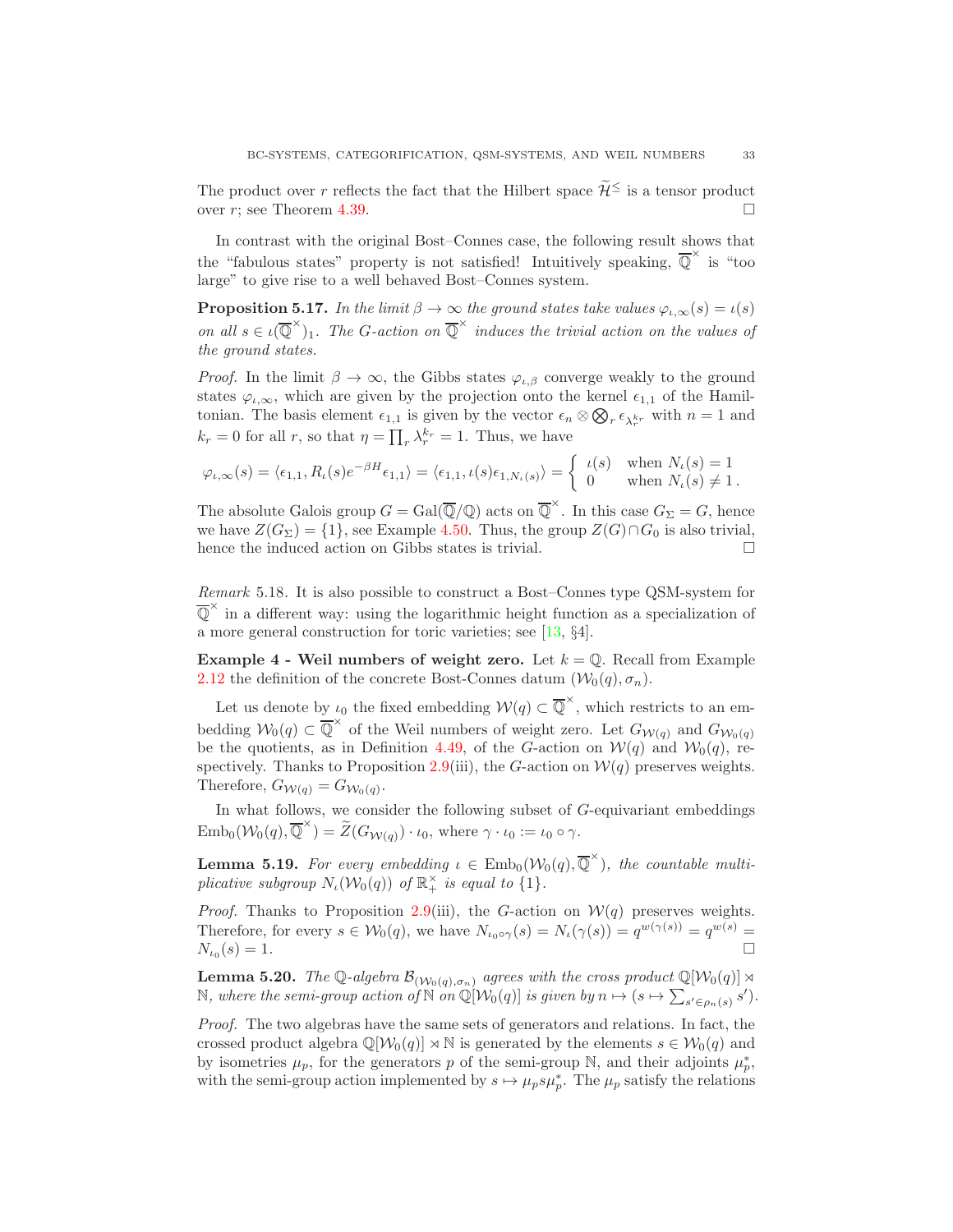$\mu_p\mu_{p'} = \mu_{pp'}, \ \mu_p^*\mu_p = 1$ , and  $\mu_{p'}^*\mu_p = \mu_p\mu_{p'}^*$  for  $p \neq p'$ . The subalgebra generated by the  $\mu_p$  and  $\mu_p^*$  is clearly isomorphic to the subalgebra of  $\mathcal{B}_{(\mathcal{W}_0(q), \sigma_n)}$  generated by the  $\mu_n$  and  $\mu_n^*$ , by writing  $\mu_n$  as a product of  $\mu_p$ 's according to the primary decomposition of n. The subalgebras  $\mathbb{Q}[\mathcal{W}_0(q)]$  of  $\mathcal{B}_{(\mathcal{W}_0(q),\sigma_n)}$  and  $\mathbb{Q}[\mathcal{W}_0(q)] \rtimes \mathbb{N}$ also match, and the semi-group action  $\mu_n s \mu_n^* = \sum_{s' \in \rho_n(s)} s'$  gives the remaining relation of  $\mathcal{B}_{(\mathcal{W}_0(q), \sigma_n)}$ .  $\sum_{r=1}^{n}$ 

Remark 5.21. Since  $N_{\iota}(\mathcal{W}_0(q)) = \{1\}$ , the Q-algebra  $\mathcal{B}'_{(\mathcal{W}_0(q), \sigma_n)}$  is not necessary for the construction of the QSM-system.

Note that since  $\alpha(n) = n$  and  $N_{\iota}(\mathcal{W}_0(q)) = \{1\}$ , the Hilbert spaces  $\mathcal{H}_{\alpha,\iota}^{\leq}$  are all equal to  $\mathcal{H} := l^2(\mathbb{N})$ . Similarly, all the C-vector spaces  $\mathcal{V}_{\alpha,\iota}^{\leq}$  are equal  $\mathcal{V} :=$ V<sub>C</sub>. Given  $\iota \in \text{Emb}_0(\mathcal{W}_0(q), \overline{\mathbb{Q}}^{\times})$ , the representation  $R_{\iota}$  of  $\mathcal{B}_{(\mathcal{W}_0(q), \sigma_n)}$  on V is given by  $R_{\iota}(s)(\epsilon) = \iota(s)^n \epsilon_n$  and  $R_{\iota}(\mu_m)(\epsilon_n) = \epsilon_{mn}$ . Following Proposition 4.24, this representation extends to a representation  $R_t$  of the k-algebra  $\mathcal{B}_{(\mathcal{W}_0(q),\sigma_n,\mathbb{C})}$  $\mathbb{C}[\mathcal{W}_0(q)] \rtimes \mathbb{N}$  by bounded operators on H. The C<sup>\*</sup>-algebra  $\mathcal{A}_{(\mathcal{W}_0(q), \sigma_n)}$  identifies then with the closure  $C^*(\mathcal{W}_0(q)) \rtimes \mathbb{N}$  of  $\mathbb{C}[\mathcal{W}_0(q)] \rtimes \mathbb{N}$  inside the  $C^*$ -algebra of bounded operators  $B(\mathcal{H})$ .

We construct the time evolution as in the case of the original Bost–Connes system. Let  $g : \mathbb{N} \to \mathbb{R}_+^{\times}$  be the standard embedding of  $\mathbb{N}$  into  $\mathbb{R}_+^{\times}$ . The associated time evolution is given by  $\sigma_t(s) = s$  and  $\sigma_t(\mu_n) = n^{it} \mu_n$  and the associated Hamiltonian  $H := H_{\iota}: l^2(\mathbb{N}) \to l^2(\mathbb{N})$  by  $\epsilon_n \mapsto \log(n)\epsilon_n$ . Consequently, the partition function  $Z(\beta)$  agrees with the Riemann zeta function  $\zeta(\beta) = \sum_{n>1} n^{-\beta}$ . The series converges for  $\beta > 1$ .

The absolute Galois group  $G = \text{Gal}(\overline{\mathbb{Q}}/\mathbb{Q})$  acts on  $\mathcal{W}_0(q)$  through the quotient  $G_{W(q)}$ . This action extends to  $\mathbb{Q}[W_0(q)] \rtimes \mathbb{N}$  and to the  $C^*$ -algebra  $C^*(W_0(q)) \rtimes \mathbb{N}$ as in Propositions [4.45](#page-25-1) and [4.46.](#page-25-4)

**Proposition 5.22.** With the time evolution determined by  $g(n) = n$ , the low temperature  $(\beta > 1)$  Gibbs states of the quantum statistical mechanical system for the concrete datum  $(\mathcal{W}_0(q), \sigma_n)$  are polylogarithms evaluated at numbers  $\pi \in \mathcal{W}_0(q)$ , normalized by the Riemann zeta function. The action of the Galois group G as symmetries of the system induces an action of the subgroup  $Z(G_{\mathcal{W}(\mathfrak{g})})$  on the zero temperature Gibbs states, which agrees with the restriction to  $\widetilde{Z}(G_{W(a)})$  of the Ga*lois action on*  $\iota(\mathcal{W}_0(q))$ .

*Proof.* For  $g(n) = n$ , the Hamiltonian is  $H \epsilon_n = \log(n) \epsilon_n$ , with partition function the Riemann zeta function, as in the original Bost–Connes case. The low temperature Gibbs states, evaluated on  $s \in \mathcal{W}_0(q)$ , are of the form

$$
\varphi_{\iota_0 \circ \gamma, \beta}(s) = \zeta(\beta)^{-1} \sum_{n \geq 1} \frac{\gamma(\pi)^n}{n^{\beta}} = \frac{\mathrm{Li}_{\beta}(\gamma(s))}{\zeta(\beta)}.
$$

For  $\beta \to \infty$  the weak limits of these Gibbs states define the zero temperature ground states. These are given by the projection onto the kernel of the Hamiltonian. Evaluated on elements  $s \in W_0(q)$ , they give

$$
\varphi_{\iota_0 \circ \gamma, \infty}(s) = \langle \epsilon_1, R_\gamma(\pi) e^{-\beta H} \epsilon_1 \rangle = \gamma(s).
$$

The action of G by automorphisms of the algebra determines an induced action of  $Z(G_{W(q)})$  on the ground states states, as in Proposition [4.52.](#page-26-3)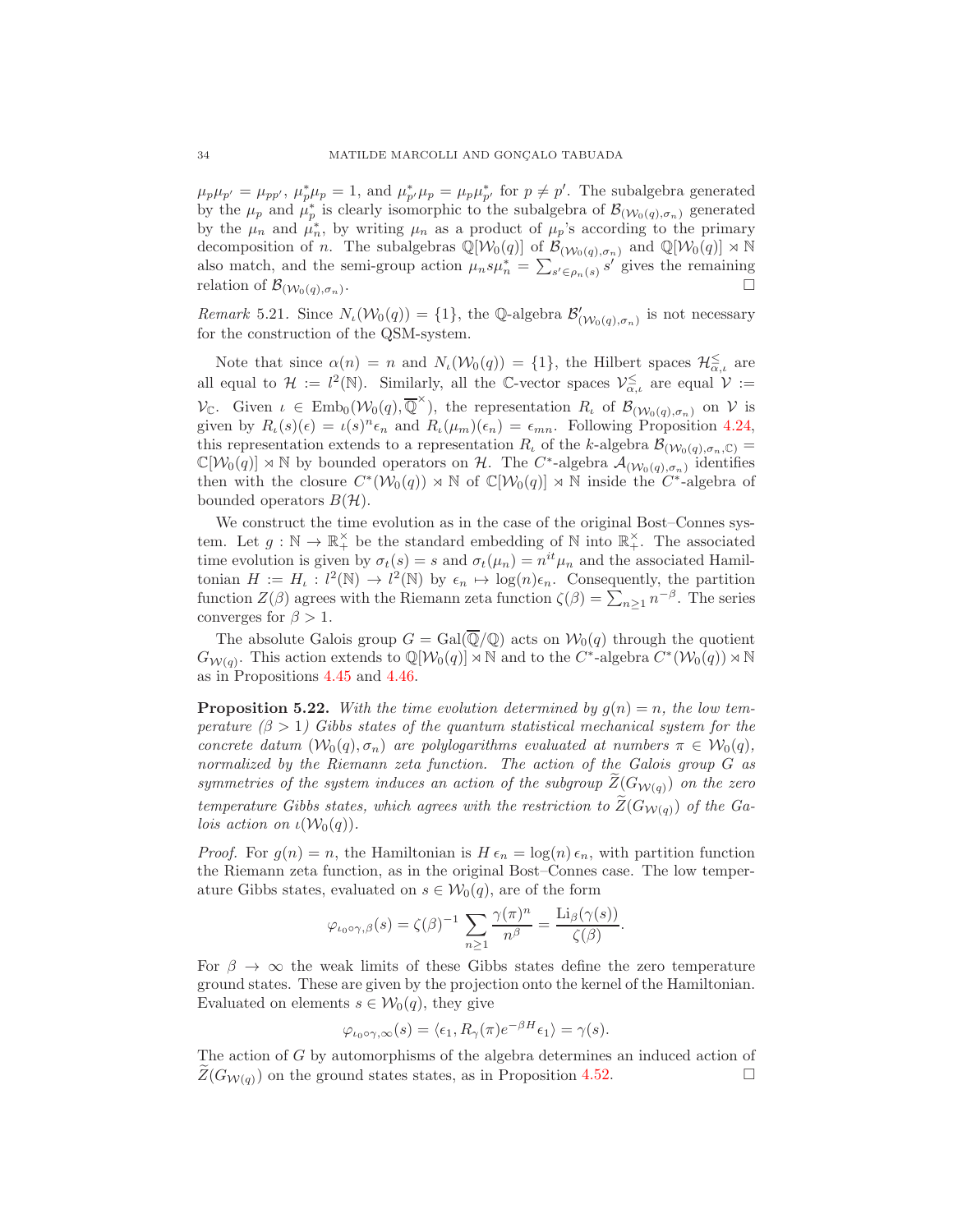**Example 4 - Weil numbers.** Let  $k = \mathbb{Q}$ . Recall from Example [2.13](#page-6-3) the definition of the concrete Bost-Connes datum  $(W(q), \sigma_n)$ . As in the preceding Example, we will make use of the notations  $G_{\mathcal{W}(q)}, \iota_0$ , and  $\text{Emb}_0(\mathcal{W}(q), \overline{\mathbb{Q}}^{\times}) = \widetilde{Z}(G_{\mathcal{W}(q)}) \cdot \iota_0$ .

**Lemma 5.23.** For every embedding  $\iota \in \text{Emb}_0(\mathcal{W}(q), \overline{\mathbb{Q}}^{\times})$ , the countable multiplicative subgroup  $N_{\iota}(\mathcal{W}(q))$  of  $\mathbb{R}^{\times}_{+}$  is equal to  $\{q^{r} | r \in \frac{\mathbb{Z}}{2}\}.$ 

*Proof.* Thanks to Proposition [2.9\(](#page-5-2)iii), the G-action on  $W(q)$  preserves weights. Therefore, for every  $s \in W_0(q)$ , we have  $N_{\iota_0 \circ \gamma}(s) = N_{\iota}(\gamma(s)) = q^{w(\gamma(s))} = q^{w(s)}$ . This implies that  $N_{\iota_0 \circ \gamma}(\mathcal{W}(q)) = N_{\iota_0}(\mathcal{W}(q)) = q^{\frac{1}{2}\mathbb{Z}}$ . В последните последните и последните и последните и последните и последните и последните и последните и посл<br>В последните и последните и последните и последните и последните и последните и последните и последните и посл

*Remark* 5.24. Note that the semi-group  $N_{\iota}(\mathcal{W}(q)) \subset \mathbb{R}_+^{\times}$  is given by a single geometric progression generated by the element  $q^{1/2}$ .

The Q-algebra  $\mathcal{B}_{(\mathcal{W}(q),\sigma_n)}$  is generated by the elements  $s \in \mathcal{W}(q)$  and by the partial symmetries  $\mu_n, \mu_n^*, n \in \mathbb{N}$ , as in Definition [4.11.](#page-17-1) Similarly, the Q-algebra  $\mathcal{B}'_{(\mathcal{W}(q), \sigma_n)}$  is generated by  $s, \mu_n, \mu_n^*$  and by the weight operators  $W(\lambda), \lambda \in \mathcal{W}(q)$ ; see Definition [4.14.](#page-17-2)

**Lemma 5.25.** The pair  $((\mathcal{W}(q), \sigma_n), \text{Emb}_0(\mathcal{W}(q), \overline{\mathbb{Q}}^{\times}))$  is a very good concrete Bost–Connes datum, in the sense of Definition [4.25.](#page-20-0)

*Proof.* Since  $\alpha(n) = n$  and  $N_{\iota}(\mathcal{W}(q))$  is independent of  $\iota$ , the Hilbert spaces  $\mathcal{H}_{\alpha,\iota}^{\leq}$ , resp. the C-linear subspaces  $\mathcal{V}^{\leq}_{\alpha,\iota,\mathbb{C}}$ , are all equal to the Hilbert subspace  $\mathcal{H}^{\leq}$  of  $\mathcal{H}:=$  $l^2(\mathbb{N})\otimes l^2(\lbrace q^r \mid r \in \frac{\mathbb{Z}}{2} \rbrace)$ , resp. to the C-linear subspace  $\mathcal{V} \leq \text{of } \mathcal{V} := \mathcal{V}_{\mathbb{C}} \otimes \mathcal{V}_{\iota,\mathbb{C}}$ , spanned by the elements  $\epsilon_{n,q^r}$  with  $r \leq 0$ . Moreover, since by Proposition [2.9\(](#page-5-2)iii) the Gaction on  $\mathcal{W}(q)$  preserves weights, the set  $\{s \in \mathcal{W}(q) | N_{\iota}(s) \leq 1\}$  is independent of the embedding  $\iota \in \text{Emb}_0(\mathcal{W}(q), \overline{\mathbb{Q}}^{\times})$ . As a consequence, the Q-algebra  $\mathcal{B}'_{(\mathcal{W}(q), \sigma_n, \iota)}$ and its  $C^*$ -completion  $\mathcal{A}'_{(\mathcal{W}(q), \sigma_n, \iota)}$  are independent of  $\iota$ .

*Notation* 5.26. Let  $\mathcal{A}'_{(\mathcal{W}(q),\sigma_n)}$  be the resulting C<sup>\*</sup>-algebra acting on the Hilbert space  $\mathcal{H}^{\leq}$  through the representations  $R_{\iota}$ , with  $\iota \in \text{Emb}_0(\mathcal{W}(q), \overline{\mathbb{Q}}^{\times})$ .

Remark 5.27. Let  $\iota \in \text{Emb}_0(\mathcal{W}(q), \overline{\mathbb{Q}}^{\times})$ . In contrast with the case of algebraic numbers, the operator  $R_{\iota}(\mu_n^* \mu_n)$  is *not* the identity but rather the projection onto the subspace spanned by the vectors  $\epsilon_{n,q^{r/2}}$  such that  $n|r$ .

Given a semi-group homomorphism  $g : \mathbb{N} \to \mathbb{R}_+^{\times}$ , we obtain the time evolution

$$
\sigma_t(\pi) = W(\omega(\pi))^{-it}\pi \quad \sigma_t(\mu_n) = g(n)^{it}\mu_n \quad \sigma_t(W(\lambda)) = W(\lambda),
$$

where  $\omega(\pi)$  stands for the weight of  $\pi$ . This gives rise to the Hamiltonian

<span id="page-34-0"></span>
$$
H := H_{\iota} : \mathcal{H}^{\leq} \longrightarrow \mathcal{H}^{\leq} \qquad \epsilon_{n,q^r} \mapsto \log(q^{-nr}g(n))\epsilon_{n,q^r}
$$

and consequently to the partition function

(5.28) 
$$
Z(\beta) := \text{Tr}(e^{-\beta H}) = \sum_{n \in \mathbb{Z}} \sum_{r \le 0 \in \frac{\mathbb{Z}}{2}} q^{nr\beta} g(n)^{-\beta}.
$$

We denote by  $\beta_0$  the exponent of convergence of the series  $\sum_n g(n)^{-\beta}$ .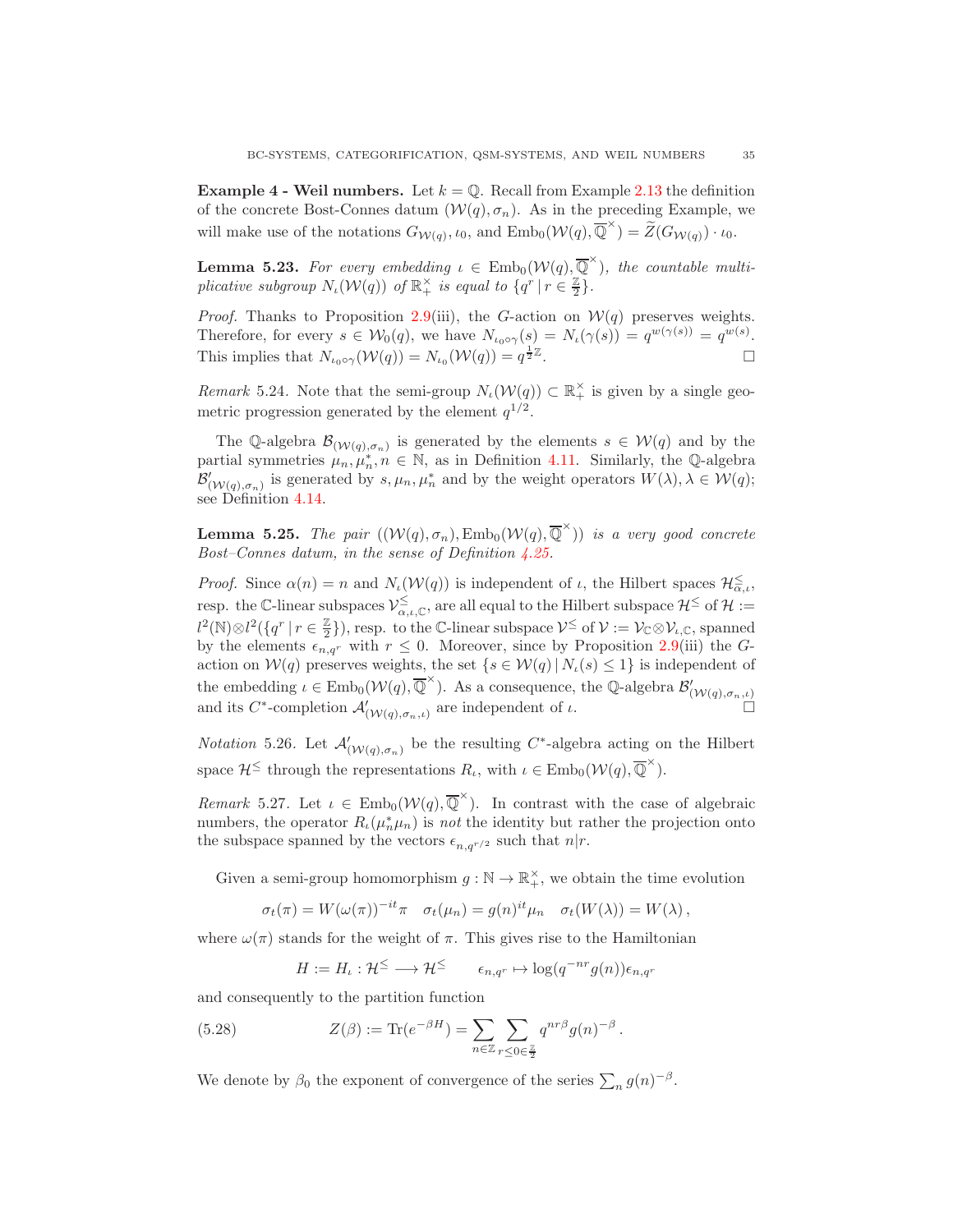<span id="page-35-1"></span>Proposition 5.29. The partition function  $(5.28)$  is computed by the series

(5.30) 
$$
Z(\beta) = \sum_{n\geq 1} \frac{g(n)^{-\beta}}{1 - q^{-n\frac{\beta}{2}}},
$$

which converges for  $\beta > \beta_0$  and diverges for  $\beta \leq \beta_0$ . In the case where  $g(n) = n$ , [\(5.30\)](#page-35-0) can be written as the series of polylogaritms  $Z(\beta) = \sum_{k \geq 0} \text{Li}_{\beta}(q^{-k\frac{\beta}{2}})$ .

Proof. The first claim follows directly from Proposition [4.33](#page-23-3) (with a single geometric progression with generator  $q^{1/2}$ ). Concretely, we have:

<span id="page-35-0"></span>
$$
\sum_{n \in \mathbb{Z}} \sum_{r \le 0 \in \frac{\pi}{2}} q^{nr\beta} g(n)^{-\beta} = \sum_{n \ge 1} \sum_{k \ge 0} q^{-kn\frac{\beta}{2}} g(n)^{-\beta} = \sum_{n \ge 1} \frac{g(n)^{-\beta}}{1 - q^{-n\frac{\beta}{2}}},
$$

with the estimate

$$
g(n)^{-\beta} \le \frac{g(n)^{-\beta}}{1 - q^{-n\frac{\beta}{2}}} \le \frac{g(n)^{-\beta}}{1 - q^{-\frac{\beta}{2}}}.
$$

We now assume that  $g(n) = n$ . For  $\beta > \beta_0 = 1$ , and after exchanging the order of summation, the above series can be re-written as

<span id="page-35-2"></span>
$$
\sum_{k\geq 0}\sum_{n\geq 1}q^{-kn\frac{\beta}{2}}n^{-\beta}=\sum_{k\geq 0}\mathrm{Li}_{\beta}(q^{-k\frac{\beta}{2}}).
$$

**Lemma 5.31.** When  $g(n) = n$ , for  $\beta > 1$ , the Gibbs states, evaluated on elements  $s \in \mathcal{W}(q)$  are zero for weight  $w(s) \neq 0$ , while for  $s \in \mathcal{W}_0(q)$  they are given by

(5.32) 
$$
\varphi_{\iota,\beta}(s) = \frac{\sum_{k\geq 0} \mathrm{Li}_{\beta}(\iota(s)q^{-k\beta/2})}{\sum_{k\geq 0} \mathrm{Li}_{\beta}(q^{-k\beta/2})}.
$$

Proof. The partition function is provided by Theorem [5.29.](#page-35-1) Thus, we just need to compute the trace

$$
\begin{split} \text{Tr}(R_{\iota}(s)e^{-\beta H_{\iota}}) &= \sum_{n\geq 1}\sum_{k\geq 0} \langle \epsilon_{n,q^{-k/2}}, R_{\iota}(s)e^{-\beta H_{\iota}} \epsilon_{n,q^{-k/2}} \rangle \\ &= \sum_{n\geq 1}\sum_{k\geq 0} \iota(s)^n \, q^{-kn\beta/2} \, g(n)^{-\beta} \, \langle \epsilon_{n,q^{-k/2}}, \epsilon_{n,q^{-k/2+w(s)}} \rangle \\ &= \begin{cases} \sum_{n\geq 1} \sum_{k\geq 0} \iota(s)^n \, q^{-kn\beta/2} \, g(n)^{-\beta} & \text{when } w(s) = 0 \\ 0 & \text{when } w(s) \neq 0. \end{cases} \end{split}
$$

This implies that  $\varphi_{\iota,\beta}(s) = 0$  when  $w(s) \neq 0$ . For  $s \in \mathcal{W}_0(q)$ , and after exchanging the order of summation, the above expression can be re-written as follows:

$$
\sum_{k\geq 0} \sum_{n\geq 1} \iota(s)^n q^{-kn\beta/2} n^{-\beta} = \sum_{k\geq 0} \text{Li}_{\beta}(\iota(s) q^{-k\beta/2}).
$$

As a consequence, we obtain the above equality  $(5.32)$ :

$$
\varphi_{\iota,\beta}(s) = \frac{\text{Tr}(R_{\iota}(s)e^{-\beta H_{\iota}})}{Z(\beta)} = \frac{\sum_{k\geq 0} \text{Li}_{\beta}(\iota(s)q^{-k\beta/2})}{\sum_{k\geq 0} \text{Li}_{\beta}(q^{-k\beta/2})}.
$$

 $\Box$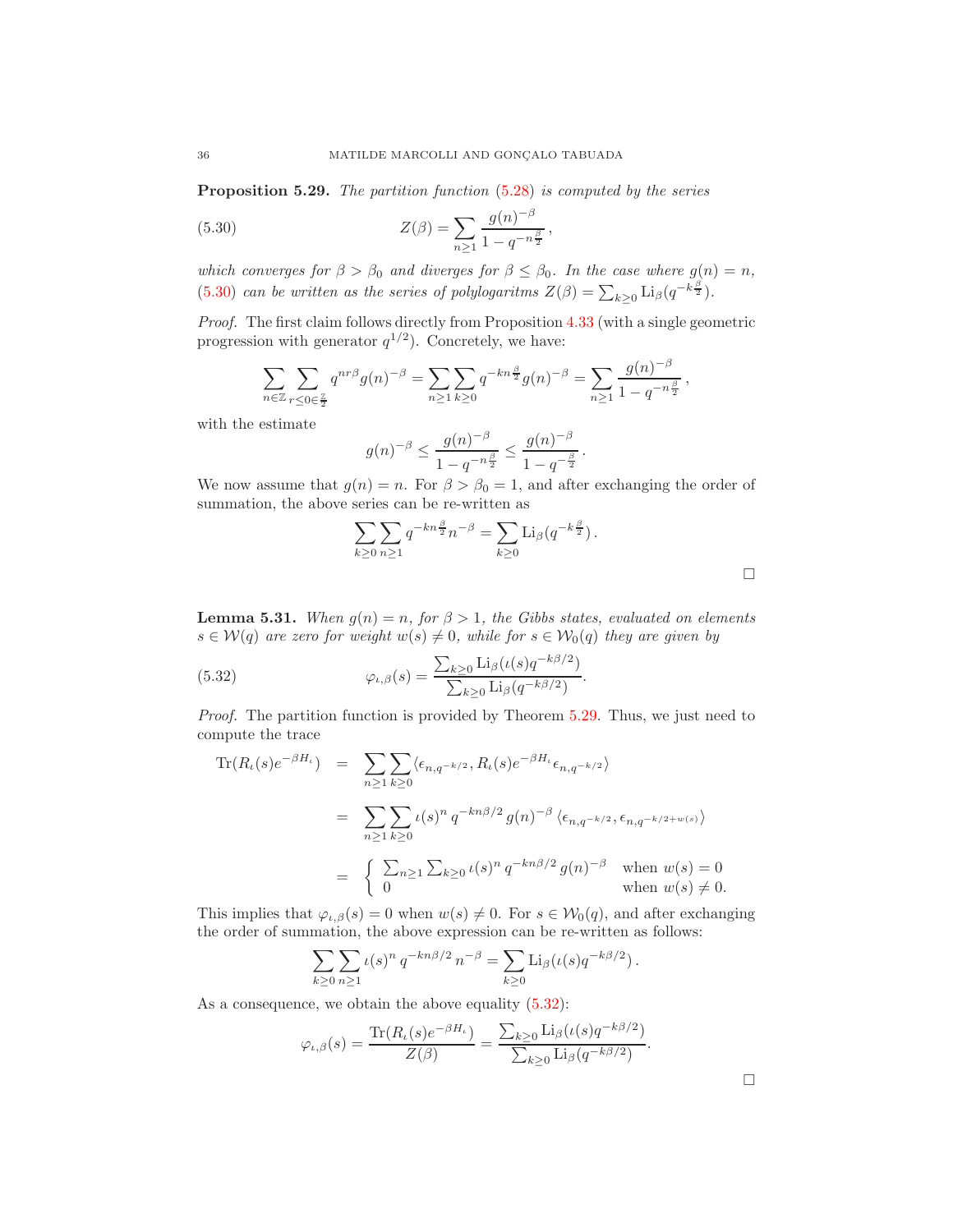Recall that the absolute Galois group  $G = \text{Gal}(\overline{\mathbb{Q}}/\mathbb{Q})$  acts on  $\mathcal{W}(q)$  through the quotient  $G_{W(q)}$ . This action extends to  $\mathcal{B}'_{(W(q),\sigma_n)}$  and to the  $C^*$ -algebra  $\mathcal{A}'_{(W(q),\sigma_n)}$ as in Propositions [4.45](#page-25-1) and [4.46.](#page-25-4)

**Proposition 5.33.** In the limit  $\beta \to \infty$  the ground states are given by

$$
\varphi_{\iota,\infty}(s) = \begin{cases} \iota(s) & \text{when } w(s) = 0 \\ 0 & \text{when } w(s) \neq 0. \end{cases}
$$

The G-action on  $\mathcal{W}(q)$  induces an action of the subgroup  $\widetilde{Z}(G_{\mathcal{W}(q)}) \subset G$  on the ground states, which agrees with the Galois action on the values  $\iota(\mathcal{W}_0(q))$ .

Proof. The ground states are given by projections onto the kernel of the Hamiltonian  $H_{\iota}$ . Therefore, we obtain the following equalities:

$$
\varphi_{\iota,\infty}(s) = \langle \epsilon_{1,1}, R_{\iota}(s)e^{-\beta H_{\iota}} \epsilon_{1,1} \rangle = \iota(s) \langle \epsilon_{1,1}, \epsilon_{1,q^{w(s)}} \rangle = \begin{cases} \iota(s) & \text{when } w(s) = 0 \\ 0 & \text{when } w(s) \neq 0. \end{cases}
$$

The G-action by automorphisms of the algebra  $\mathcal{A}'_{(\mathcal{W}(q), \sigma_n)}$  induces an action of  $\widetilde{Z}(G_{W(q)}) \subset G$  on the Gibbs states and on the ground states by  $\varphi_{\iota,\beta} \mapsto \varphi_{\iota \circ \gamma,\beta}$ . This follows from the fact that for every  $\iota \in \text{Emb}_0(\mathcal{W}(q), \overline{\mathbb{Q}}^{\times})$  and  $\gamma \in \tilde{Z}(G_{\mathcal{W}(q)})$ , we have  $\iota \circ \gamma \in \text{Emb}_0(\mathcal{W}(q), \overline{\mathbb{Q}}^{\times})$ . This action on ground states agrees with the Galois action on the values, since  $\varphi_{\iota\circ\gamma,\infty}(s) = \iota(\gamma(s)) = \gamma(\iota(s))$ , by G-equivariance of the embeddings.  $\Box$ 

Examples 5 and 6 of  $\S2$  $\S2$  are only abstract Bost–Connes data. Example 5 is not a concrete datum because  $\alpha$  is not a semi-group homomorphism. The case of Germs in Example 6 is also not a concrete datum, because alpha is the trivial homomorphism  $\alpha(n) = 1$ . Moreover, we do not have an embedding of  $\mathcal{W}_0(p^{\infty})$ in  $\overline{Q}^{\times}$ , so even the partial construction for  $\alpha(n) = 1$  discussed in §[4.7](#page-27-2) does not apply. The case of the completion  $\widehat{W}^L(q)$  in Example 7 of §[2](#page-3-0) is also not a concrete Bost–Connes datum. We consider the remaining cases in §[6.](#page-36-0)

#### 6. Weil restriction and completion

<span id="page-36-0"></span>The concrete Bost-Connes data of Examples 2 (=Weil restriction) and 7 (=Completion) do not satisfy the assumption of Notation [4.2.](#page-15-1) Nevertheless, we explain briefly in this section how they still give rise to QSM-systems. The key idea is to consider them as "diagonal subsystems" of larger QSM-systems. The latter are related to the higher rank Bost-Connes systems introduced in [\[14,](#page-39-15) [13\]](#page-39-14). We only give an outline of the constructions. The details, along with a general treatment of "high rank Bost-Connes data", will appear in a forthcoming article.

**Example [2](#page-3-0): Weil restriction.** Let  $k = \mathbb{R}$ . Recall from §2 the definition of the concrete Bost-Connes datum  $(\mathbb{Q}/\mathbb{Z} \times \mathbb{Q}/\mathbb{Z}, \sigma_n)$ . In this case,  $\alpha(n) = n^2$ .

We now construct a large QSM-system (which is not associated to a Bost-Connes datum) and an involution on it. The QSM-system associated to  $(\mathbb{Q}/\mathbb{Z} \times \mathbb{Q}/\mathbb{Z}, \sigma_n)$ will be defined as a subsystem. Given a pair  $(n, m) \in \mathbb{N}^2$ , let  $\sigma_{n,m}$  be the homomorphism  $(n \cdot -, m \cdot -) : \mathbb{Q}/\mathbb{Z} \times \mathbb{Q}/\mathbb{Z} \to \mathbb{Q}/\mathbb{Z} \times \mathbb{Q}/\mathbb{Z}$  and  $\rho_{n,m}$  the associated map  $\mathbb{Q}/\mathbb{Z} \times \mathbb{Q}/\mathbb{Z} \to \mathcal{P}(\mathbb{Q}/\mathbb{Z}) \times \mathcal{P}(\mathbb{Q}/\mathbb{Z})$  that sends an element  $(s_1, s_2)$  to its pre-image under  $\sigma_{n,m}$ . Let  $\mathcal{B}_{(\Sigma,\sigma_{n,m})}$  be the R-algebra generated by the elements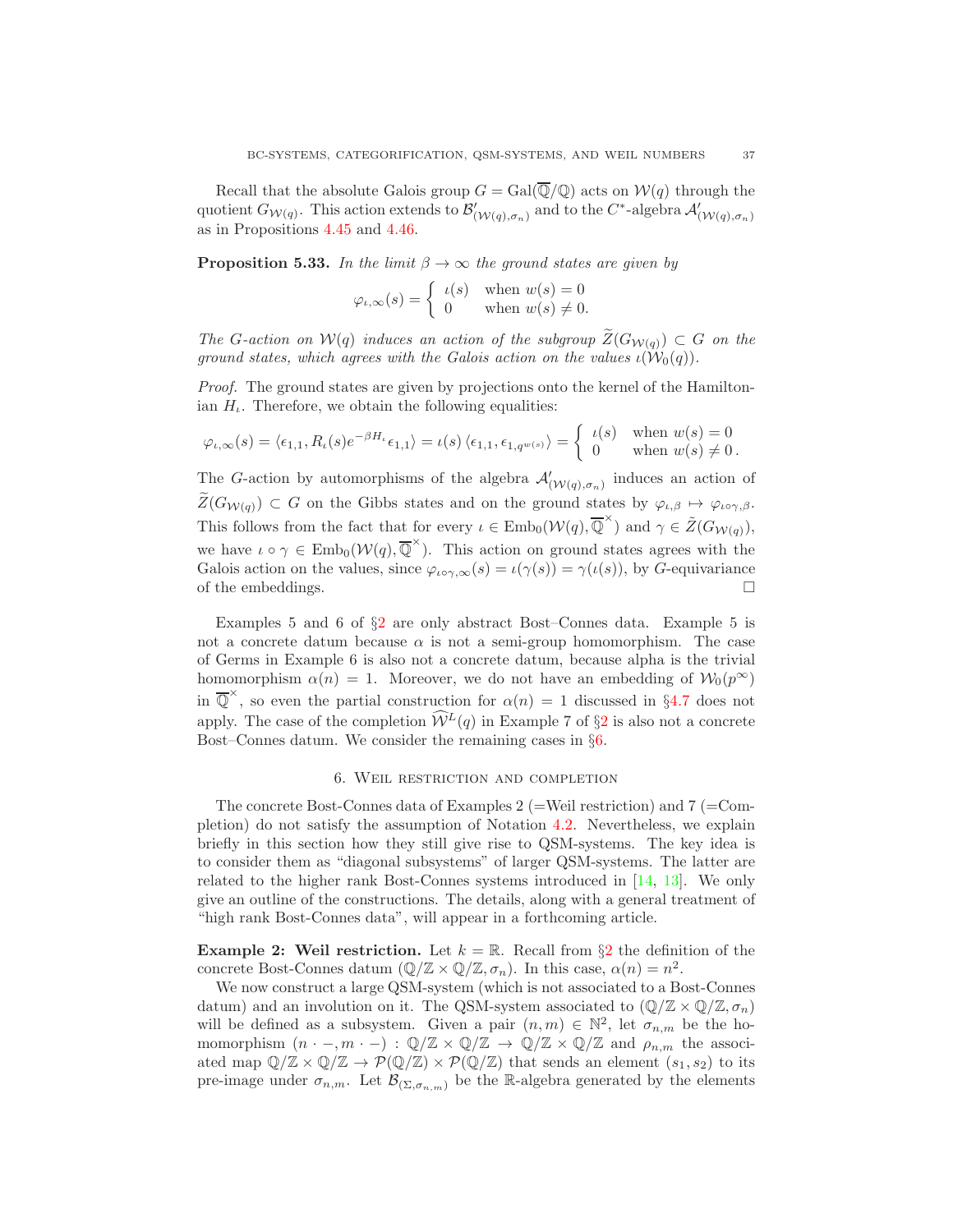$(s_1, s_2) \in \mathbb{Q}/\mathbb{Z} \times \mathbb{Q}/\mathbb{Z}$  and by the isometries  $\mu_{n,m}, \mu_{n,m}^*$  with  $(n,m) \in \mathbb{N}^2$ . We assume that  $\mu_{n,m}\mu_{k,l} = \mu_{nk,ml}$ , that  $\mu_{n,m}^* \mu_{n,m} = 1$ , and

$$
\mu_{n,m} \mu_{k,l}^* = \mu_{k,l}^* \mu_{n,m} \quad \text{when} \quad (n,k) = (m,l) = 1
$$
  

$$
\mu_{n,m}(s_1, s_2) \mu_{n,m}^* = \frac{1}{nm} \sum_{(s'_1, s'_2) \in \rho_{n,m}(s_1, s_2)} (s'_1, s'_2).
$$

*Remark* 6.1. Intuitively speaking, the R-algebra  $\mathcal{B}_{(\Sigma,\sigma_{n,m})}$  is a "higher rank" gen-eralization of the one of Definition [4.11,](#page-17-1) where the semi-group homomorphism  $\alpha$  is now given by  $\mathbb{N}^2 \to \mathbb{N}, (n, m) \mapsto nm$ . The generalizations include the higher rank Bost-Connes algebras [\[14,](#page-39-15) [13\]](#page-39-14) and will be discussed in a future work.

<span id="page-37-0"></span>We have isomorphisms of R-algebras

(6.2) 
$$
\mathcal{B}_{(\Sigma,\sigma_{n,m})} \simeq \mathbb{R}[\mathbb{Q}/\mathbb{Z}]^{\otimes 2} \rtimes \mathbb{N}^2 \simeq \mathcal{B}_{(\mathbb{Q}/\mathbb{Z},\sigma_n)} \otimes_{\mathbb{R}} \mathcal{B}_{(\mathbb{Q}/\mathbb{Z},\sigma_m)}
$$

where  $\mathcal{B}_{(\mathbb{Q}/\mathbb{Z},\sigma_n)} = \mathbb{R}[\mathbb{Q}/\mathbb{Z}] \rtimes \mathbb{N}$  is the R-algebra of the original Bost–Connes system. We have a  $\mathbb{Z}/2$ -action on  $(6.2)$  which switches the two copies of  $\mathcal{B}_{(\mathbb{Q}/\mathbb{Z},\sigma_n)}$ . Consider the Hilbert space  $\ell^2(\mathbb{N} \times \mathbb{N})$  equipped with the standard orthonormal basis  $\{\epsilon_{n,m}\}.$ Via the identification between  $\epsilon_{n^2}$  and  $\epsilon_{n,n}$ , the Hilbert space  $\ell^2(\alpha(\mathbb{N}))$  can be regarded as a subspace of  $\ell^2(\mathbb{N}\times\mathbb{N})$ . Given an embedding  $\iota = (u_1, u_2) \in \hat{\mathbb{Z}}^\times \times \hat{\mathbb{Z}}^\times =$  $\text{Emb}(\mathbb{Q}/\mathbb{Z}, \overline{\mathbb{Q}}^{\times}) \times \text{Emb}(\mathbb{Q}/\mathbb{Z}, \overline{\mathbb{Q}}^{\times}),$  the assignments

$$
R_{\iota}(\mu_{n,m})\epsilon_{k,l} := \epsilon_{nk,ml} \qquad R_{\iota}(s_1,s_2)\epsilon_{k,l} := u_1(s_1)^k u_2(s_2)^l \epsilon_{k,l}
$$

define a representation  $R_{\iota}$  of the R-algebra  $\mathcal{B}_{(\Sigma,\sigma_{n,m})}$  on  $\ell^2(\mathbb{N}^2)$ . The  $C^*$ -completion  $\mathcal{A}_{(\Sigma,\sigma_{n,m})}$  of  $\mathcal{B}_{(\Sigma,\sigma_{n,m})} \otimes_{\mathbb{R}} \mathbb{C}$  is isomorphic to  $C^*(\mathbb{Q}/\mathbb{Z})^{\otimes 2} \rtimes \mathbb{N}^2$ . This is a particular case of a higher rank Bost–Connes algebra [\[14\]](#page-39-15). Given a semi-group homomorphism  $\hat{g} : \mathbb{N} \times \mathbb{N} \to \mathbb{R}^{\times}_+$ , the assignments  $\sigma_t(s_1, s_2) := (s_1, s_2)$  and  $\sigma_t(\mu_{n,m}) :=$  $\hat{g}(n,m)^{it} \mu_{n,m}$  define a time evolution on  $\mathcal{A}_{(\Sigma,\sigma_{n,m})}$ .

We now construct the QSM-system associated to  $(\mathbb{Q}/\mathbb{Z} \times \mathbb{Q}/\mathbb{Z}, \sigma_n)$ . Let us write  $\mathcal{B}_{(\mathbb{Q}/\mathbb{Z}\times\mathbb{Q}/\mathbb{Z},\sigma_n)}$  for the subalgebra of  $\mathcal{B}_{(\mathbb{Q}/\mathbb{Z}\times\mathbb{Q}/\mathbb{Z},\sigma_{n,m})}$  generated by the elements  $(s_1, s_2) \in \mathbb{Q}/\mathbb{Z} \times \mathbb{Q}/\mathbb{Z}$  and by the isometries  $\mu_{n,n}$  with  $n \in \mathbb{N}$ . Under the representations  $R_{\iota}$ ,  $\mathcal{B}_{(\mathbb{Q}/\mathbb{Z}\times\mathbb{Q}/\mathbb{Z},\sigma_n)}$  preserves the subspace  $\ell^2(\alpha(\mathbb{N})) \subset \ell^2(\mathbb{N}^2)$ . Therefore, the C<sup>\*</sup>-completion  $\mathcal{A}_{(\mathbb{Q}/\mathbb{Z}\times\mathbb{Q}/\mathbb{Z},\sigma_n)}$  of  $\mathcal{B}_{(\mathbb{Q}/\mathbb{Z}\times\mathbb{Q}/\mathbb{Z},\sigma_n)}\otimes_{\mathbb{R}}\mathbb{C}$  can be identified with  $C^*(\mathbb{Q}/\mathbb{Z} \times \mathbb{Q}/\mathbb{Z}) \rtimes \mathbb{N}$ , with the semi-group action given by

$$
(s_1, s_2) \quad \mapsto \quad \mu_{n,n}(s_1, s_2) \mu_{n,n}^* := \frac{1}{n^2} \sum_{(s_1', s_2') \in \rho_{n,n}(s_1, s_2)} (s_1', s_2') .
$$

Note that the assignments  $(s_1, s_2) \mapsto (s_2, s_1)$  and  $\mu_{n,n} \mapsto \mu_{n,n}$  define a  $\mathbb{Z}/2$ -action by automorphisms of  $\mathcal{A}_{(\mathbb{Q}/\mathbb{Z}\times\mathbb{Q}/\mathbb{Z},\sigma_n)}$ . Let  $\hat{g}: \mathbb{N}^2 \to \mathbb{R}_+^\times$  be a semi-group homomorphism of the form  $\hat{g}(n,m) := g(n)g(m)$ , with  $g : \mathbb{N} \to \mathbb{R}^{\times}$  a semi-group homomorphism. The time evolution determined by  $\hat{g}$  preserves the  $C^*$ -algebra  $\mathcal{A}_{(\mathbb{Q}/\mathbb{Z}\times\mathbb{Q}/\mathbb{Z},\sigma_n)}$ . Moreover, the Hamiltonian generating the restriction of the time evolution to  $\mathcal{A}_{(\mathbb{Q}/\mathbb{Z}\times\mathbb{Q}/\mathbb{Z},\sigma_n)}$ , in the representations  $R_\iota$  on the Hilbert space  $\ell^2(\alpha(\mathbb{N}))$ is given by  $H\epsilon_{n,n} = 2\log(g(n))\epsilon_{n,n}$ . Hence, the partition function  $Z(\beta)$  agrees with  $\sum_n g(n)^{-2\beta}$ . Finally, the Z/2-action on  $\mathcal{A}_{(\mathbb{Q}/\mathbb{Z}\times\mathbb{Q}/\mathbb{Z},\sigma_n)}$  is compatible with the time evolution.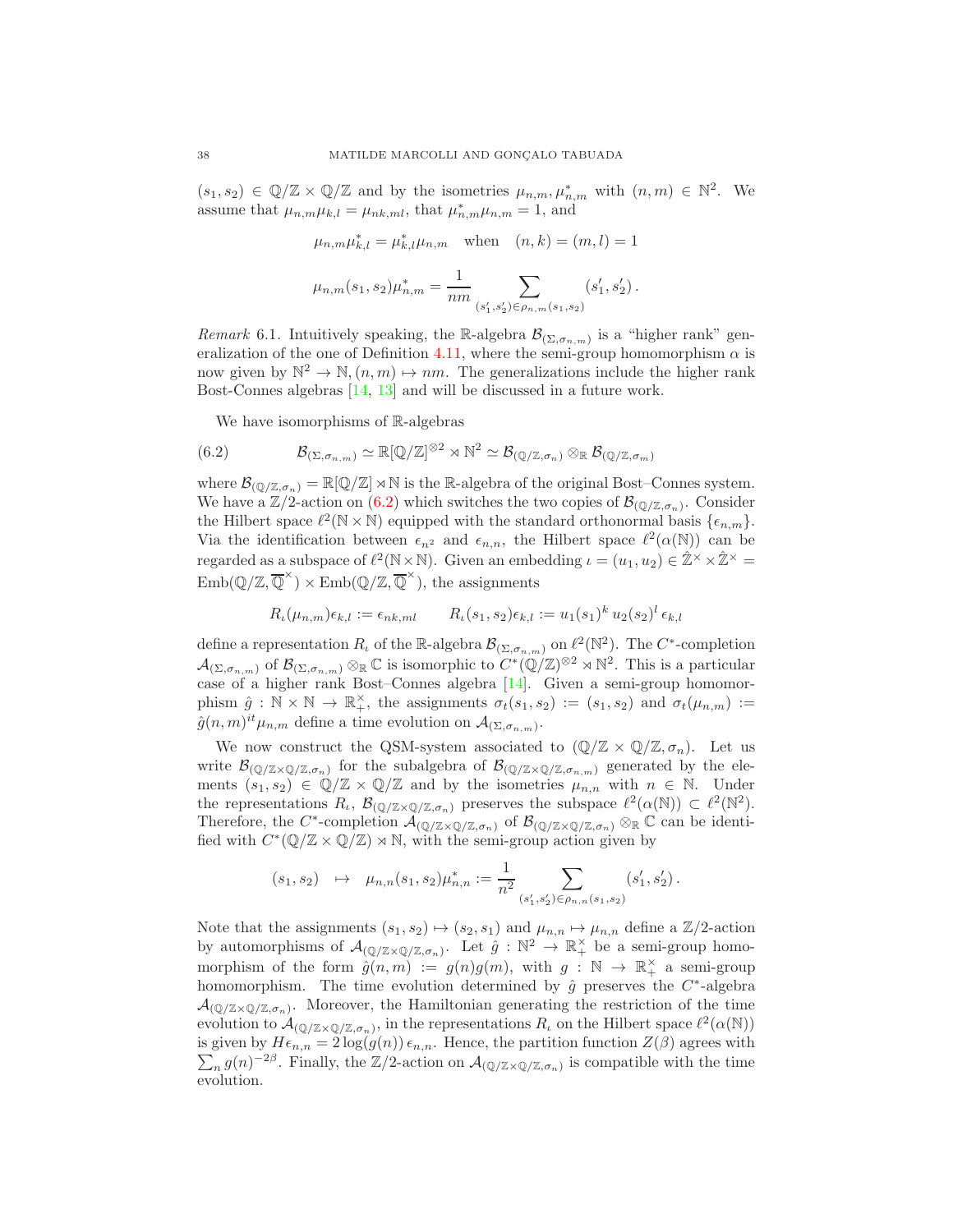**Example 7: Completion.** Let  $k = \mathbb{Q}$ . Recall from Example [2.26](#page-8-3) the definition of the concrete Bost-Connes datum  $(\widehat{W}(q), \sigma_n)$ . In this case,  $\alpha(n) = n^2$ . As proved in Proposition 2.25, we have a natural identification

$$
(\mathcal{W}(q), \sigma_n) = (\mathcal{W}_0(q), \sigma_n) \times (\mathbb{Q}/2\mathbb{Z}, \sigma_n).
$$

The QSM-system associated to  $(\widehat{W}(q), \sigma_n)$  will be obtained as a subsystem.

Let  $\mathcal{B}_{(\mathcal{W}_0(q)\times\mathbb{Q}/2\mathbb{Z},\sigma_{n,m})}$  be the Q-algebra generated by the elements  $s=(\pi,r)\in\mathbb{Z}$  $W_0(q) \times \mathbb{Q}/2\mathbb{Z}$  and by the isometries  $\mu_{n,m}$  with  $(n,m) \in \mathbb{N}^2$ . We assume that  $\mu_{n,m}\mu_{k,l} = \mu_{nk,ml}$ , that  $\mu_{n,m}^* \mu_{n,m} = 1$ , and that

$$
\mu_{n,m}\mu_{k,l}^* = \mu_{k,l}^* \mu_{n,m}
$$
 when  $(n,k) = (m,l) = 1$   

$$
\mu_{n,m}(\pi, r)\mu_{n,m}^* = \frac{1}{nm} \sum_{(\xi^n, mr') = (\pi, r)} (\xi, r').
$$

The Q-algebra  $\mathcal{B}_{(\mathcal{W}_0(q)\times\mathbb{Q}/2\mathbb{Z},\sigma_{n,m})}$  identifies with the semi-group crossed product  $\mathbb{Q}[\mathcal{W}_0(q)\times\mathbb{Q}/2\mathbb{Z}]\rtimes\mathbb{N}^2$ . As in the preceding example, the Hilbert spaces  $\ell^2(\alpha(\mathbb{N}))$  can be regarded as a subspace of  $\ell^2(\mathbb{N}^2)$ . Now, consider the following set of embeddings

<span id="page-38-0"></span>(6.3) 
$$
\operatorname{Emb}_0(\mathcal{W}_0(q) \times \mathbb{Q}/2\mathbb{Z}, \overline{\mathbb{Q}}^{\times} \times \overline{\mathbb{Q}}^{\times}) = \tilde{Z}(G_{\mathcal{W}(q)}) \cdot \iota_0 \times \operatorname{Emb}(\mathbb{Q}/2\mathbb{Z}, \mathbb{Q}/\mathbb{Z}),
$$

where  $\widetilde{Z}(G_{W(q)}) \cdot \iota_0 \subset \text{Emb}(\mathcal{W}_0(q), \overline{\mathbb{Q}}^{\times})$  is defined as in §[5.](#page-32-0) Given an embedding  $\iota = (\iota_0 \circ \gamma, u) \in (6.3)$  $\iota = (\iota_0 \circ \gamma, u) \in (6.3)$ , the assignments

$$
R_{\iota}(\mu_{n,m})\epsilon_{k,l} := \epsilon_{nk,ml} \qquad R_{\iota}(\pi,r)\epsilon_{k,l} := \iota_0(\gamma(\pi))^k u(r)^l \epsilon_{k,l}
$$

defines a representation  $R_{\iota}$  of the Q-algebra  $\mathcal{B}_{(\mathcal{W}_0(q)\times\mathbb{Q}/2\mathbb{Z},\sigma_{n,m})}$  on  $\ell^2(\mathbb{N}^2)$ . The  $C^*$ completion  $\mathcal{A}_{(\mathcal{W}_0(q)\times\mathbb{Q}/2\mathbb{Z},\sigma_{n,m})}$  of  $\mathcal{B}_{(\mathcal{W}_0(q)\times\mathbb{Q}/2\mathbb{Z},\sigma_{n,m})}$   $\otimes_{\mathbb{Q}}\mathbb{C}$  can be identified with  $C^*(\mathcal{W}_0(q)\times\mathbb{Q}/2\mathbb{Z})\rtimes\mathbb{N}^2$ . The choice of  $\hat{g}: \mathbb{N}^2\to\mathbb{R}_+^*$  determines a time evolution on  $\mathcal{A}_{(\mathcal{W}_0(q)\times\mathbb{Q}/2\mathbb{Z},\sigma_{n,m})}$ , with  $\sigma_t(\mu_{m,n}) = \hat{g}(m,n)^{it} \mu_{m,n}$  and  $\sigma_t(\pi,r) = (\pi,r)$ .

We now construct the QSM-system associated to  $(\mathcal{W}_0(q) \times \mathbb{Q}/2\mathbb{Z}, \sigma_n)$ . Let  $\mathcal{B}_{(\mathcal{W}_0(q)\times\mathbb{Q}/2\mathbb{Z},\sigma_n)}$  be the subalgebra of  $\mathcal{B}_{(\mathcal{W}_0(q)\times\mathbb{Q}/2\mathbb{Z},\sigma_{n,m})}$  generated by the elements  $s = (\pi, r) \in \mathcal{W}_0(q) \times \mathbb{Q}/2\mathbb{Z}$  and by the isometries  $\mu_{n,n}$ . Under the representations  $R_{\iota}$ ,  $\mathcal{B}_{(\mathcal{W}_0(q)\times\mathbb{Q}/2\mathbb{Z},\sigma_n)}$  preserves the subspace  $\ell^2(\alpha(\mathbb{N})) \subset \ell^2(\mathbb{N}^2)$ . Therefore, the  $C^*$ -completion  $\mathcal{A}_{(\mathcal{W}_0(q)\times\mathbb{Q}/2\mathbb{Z},\sigma_n)}$  can be identified with the  $C^*$ -algebra  $C^*(\mathcal{W}_0(q) \times \mathbb{Q}/2\mathbb{Z}) \rtimes \mathbb{N}$ , with the semi-group acting diagonally by

$$
(\pi,r) \quad \mapsto \quad \mu_{n,n}(\pi,r)\mu_{n,n}^* = \frac{1}{n^2} \sum_{(\xi^n,nr') = (\pi,r)} (\xi,r') \, .
$$

Let  $\hat{g}: \mathbb{N}^2 \to \mathbb{R}_+^{\times}$  be a semi-group homomorphism of the form  $\hat{g}(n,m) := g(n)g(m)$ , with  $g : \mathbb{N} \to \mathbb{R}_+^{\times}$  a semi-group homomorphism. The time evolution determined by  $\hat{g}$  preserves the  $C^*$ -algebra  $\mathcal{A}_{(\mathcal{W}_0(q)\times\mathbb{Q}/2\mathbb{Z},\sigma_n)}$ . Moreover, the Hamiltonian implementing it in the representation  $R_t$  on  $\ell^2(\alpha(\mathbb{N}))$  is given by  $H\epsilon_{n,n} = 2\log(g(n))\epsilon_{n,n}$ . Hence, the partition function  $Z(\beta)$  agrees with  $\sum_n g(n)^{-2\beta}$ . In the particular case where  $q(n) = n$  the Gibbs states are of the following form:

$$
\varphi_{\beta,\iota}(\pi,r) = \frac{\text{Li}_{2\beta}(\iota_0(\gamma(\pi))u(r))}{\zeta(2\beta)}.
$$

The group  $\widetilde{Z}(G_{W(q)})$  acts by automorphisms of the algebras  $\mathcal{B}_{(W_0(q)\times\mathbb{Q}/2\mathbb{Z},\sigma_{n,m})}$  and  $\mathcal{A}_{(\mathcal{W}_0(q)\times\mathbb{Q}/2\mathbb{Z},\sigma_{n,m})}$ . This action preserves the subalgebras  $\mathcal{B}_{(\mathcal{W}_0(q)\times\mathbb{Q}/2\mathbb{Z},\sigma_n)}$  and  $\mathcal{A}_{(\mathcal{W}_0(q)\times\mathbb{Q}/2\mathbb{Z},\sigma_n)}$  and induces an action on the set of representations by  $R_\iota \mapsto R_{\iota\circ\gamma}$ .